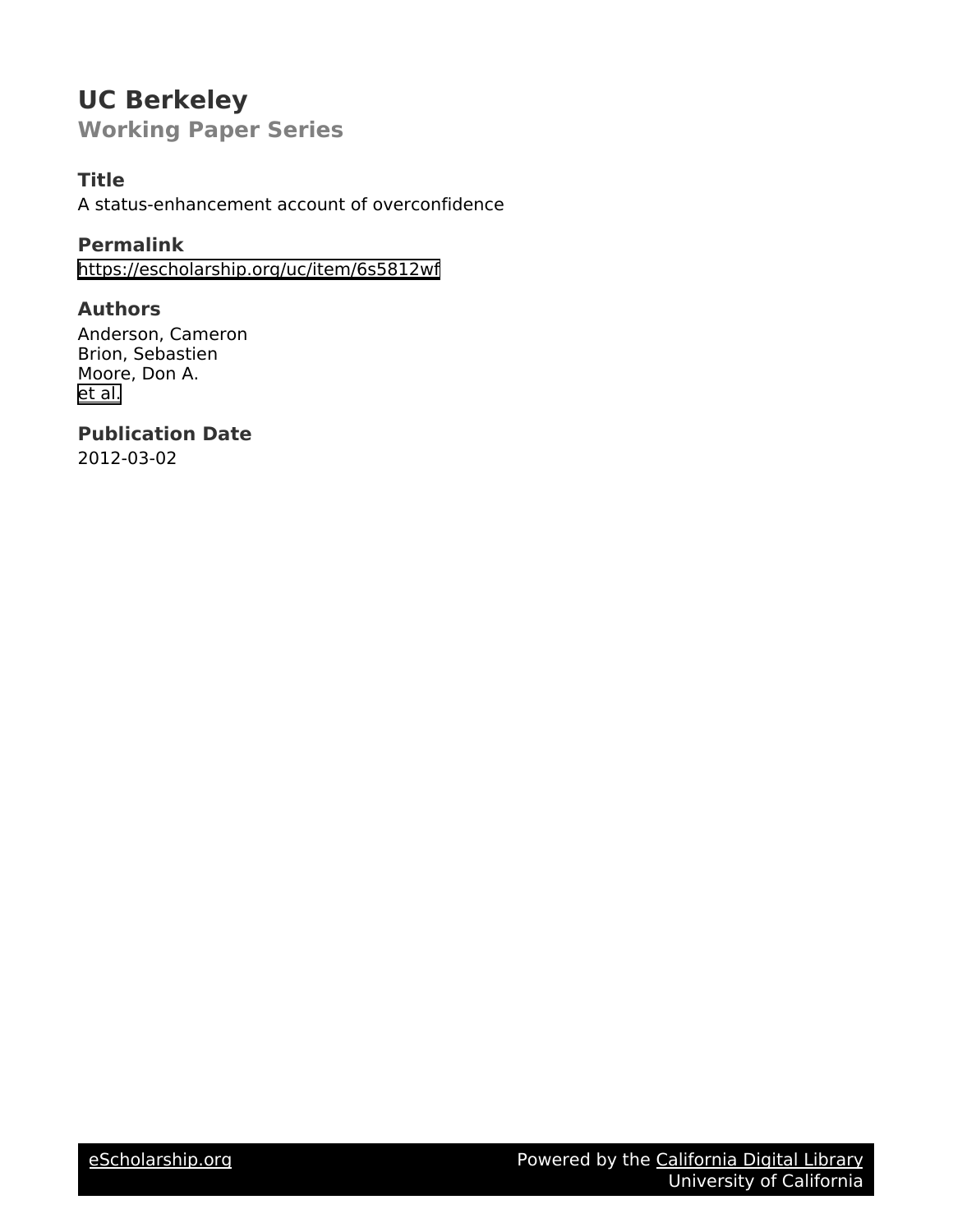# Running head: STATUS-ENHANCEMENT ACCOUNT OF OVERCONFIDENCE

A status-enhancement account of overconfidence Cameron Anderson University of California, Berkeley Sebastien Brion University of Navarra Don A. Moore and Jessica A. Kennedy University of California, Berkeley

# Author Note

Cameron Anderson, Haas School of Business, University of California, Berkeley; Sebastien Brion, IESE Business School, University of Navarra; Don A. Moore, Haas School of Business, University of California, Berkeley; Jessica A. Kennedy, Haas School of Business, University of California, Berkeley.

Correspondence should be sent to Cameron Anderson, Haas School of Business, University of California, Berkeley, 545 Student Services Building #1900, Berkeley, CA 94720 1900. Email: anderson@haas.berkeley.edu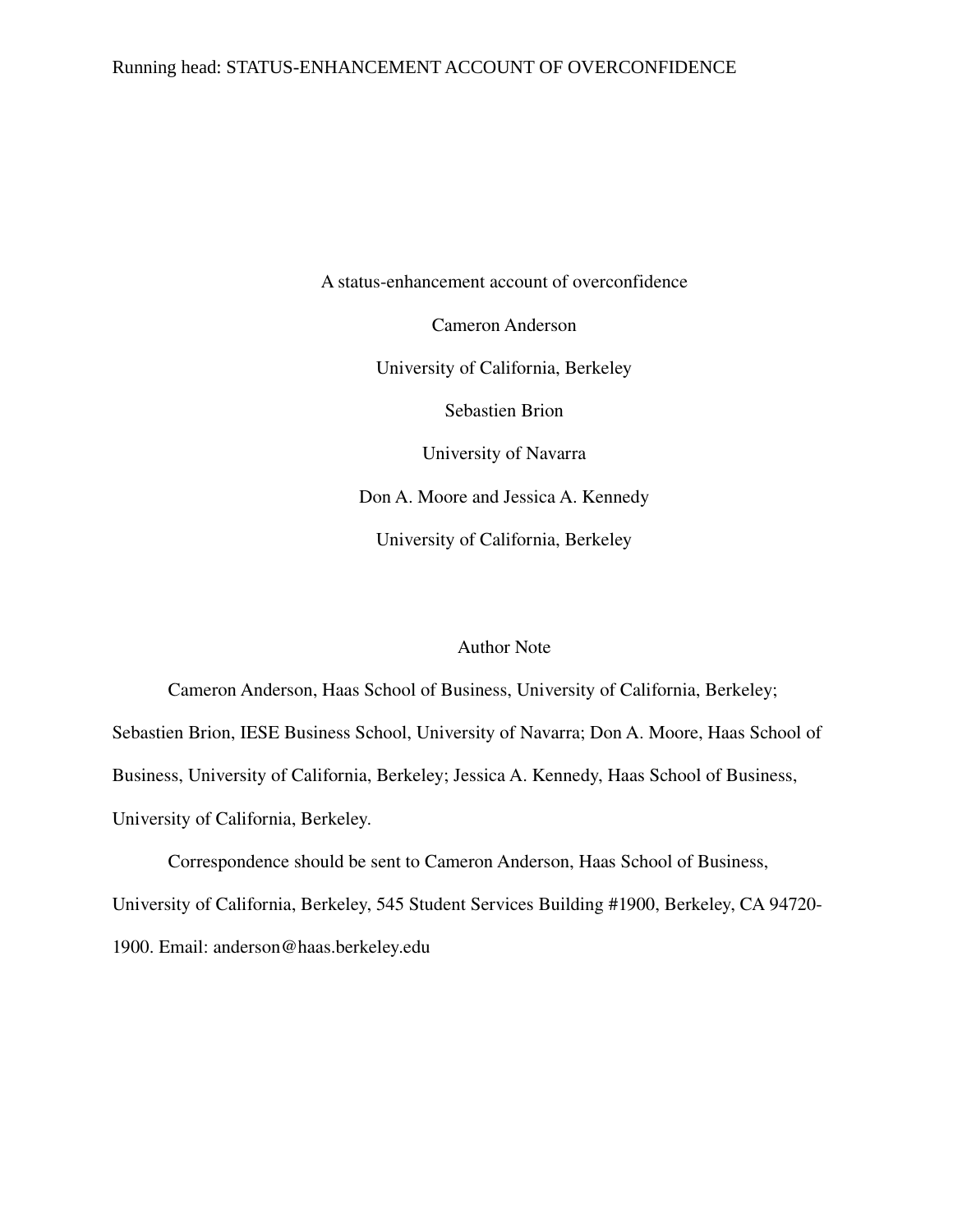#### Abstract

In explaining the prevalence of the overconfident belief that one is better than others, prior work has focused on the motive to maintain high self-esteem, abetted by biases in attention, memory, and cognition. An additional possibility is that overconfidence enhances the person's social status. We tested this status-enhancing account of overconfidence in six studies. Studies 1 through 3 found overconfidence leads to higher social status in both short and longer-term groups, using naturalistic and experimental designs. Study 4 applied a Brunswikian (1956) lens analysis and found that overconfidence leads to a behavioral signature that makes the individual appear competent to others. Studies 5 and 6 measured and experimentally manipulated the desire for status and found that the status motive promotes overconfidence. Together, these studies suggest that people might so often believe they are better than others because it helps them achieve higher social status.

Keywords: overconfidence, self-perception, status, power, groups, person-perception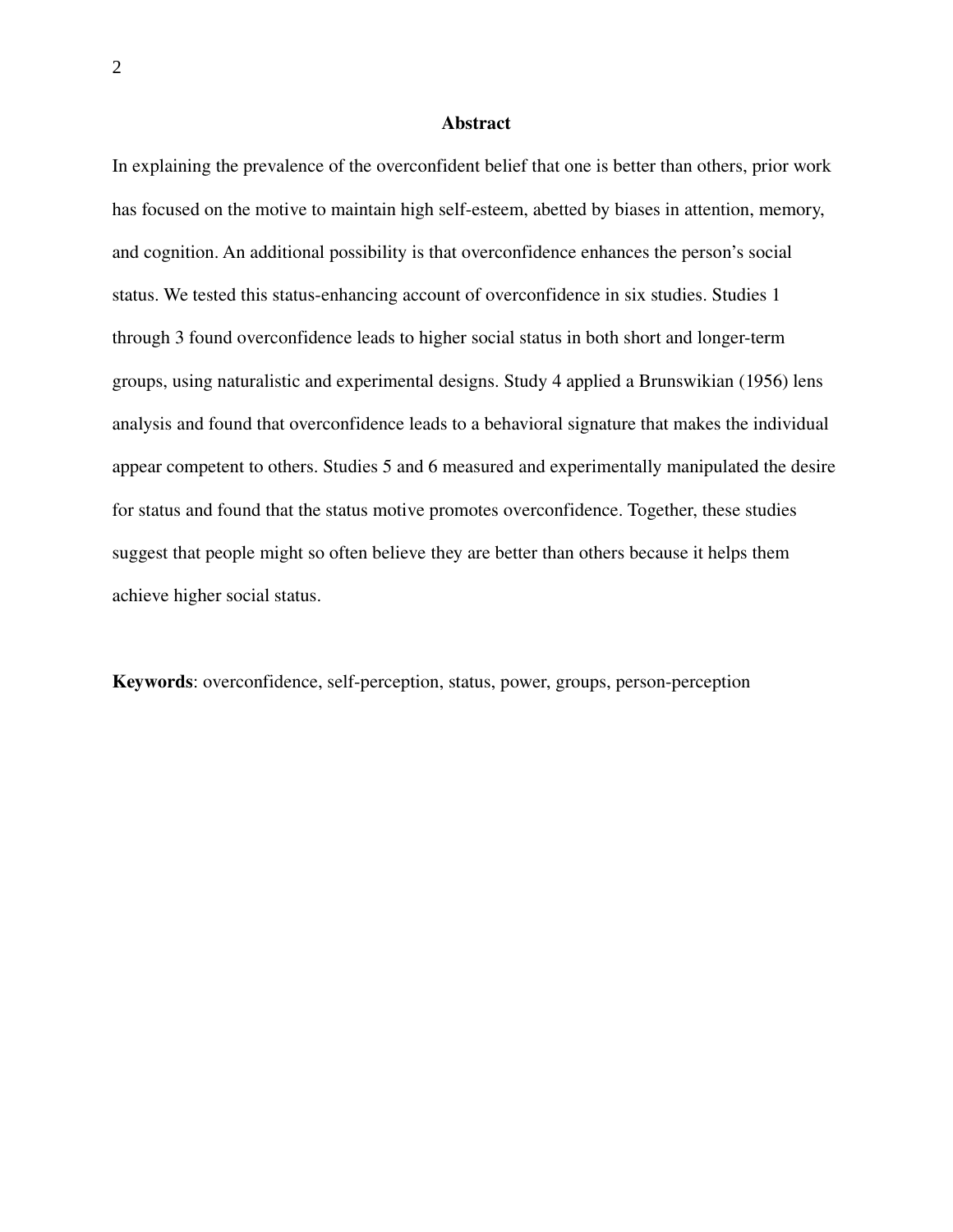A Status-Enhancement Account of Overconfidence

The pervasiveness of overconfidence is somewhat puzzling. Individuals not only tend to have positive self-perceptions, they often believe they are more talented and competent than others, even when they are not (for reviews, see Alicke & Govorun, 2005; Dunning, Heath, & Suls, 2004). To mention just a few examples, individuals tend to overplace their occupational abilities (Haun, Zeringue, Leach, & Foley, 2000), social skills (Swann & Gill, 1997), and physical talents relative to those of others (Dunning, Meyerowitz, & Holzberg, 1989; for exceptions, see Kruger & Burrus, 2004; Moore & Small, 2007). The propensity for overconfidence is puzzling because being able to accurately place one's abilities relative to those of others is clearly useful (e.g., Alicke, 1985; Dunning et al., 2004; Larrick, Burson, & Soll, 2007). Recognizing one's limitations would help people set more realistic goals (Ehrlinger & Dunning, 2003), avoid contests one will lose (Camerer & Lovallo, 1999), and select strategies that facilitate success (Neale & Bazerman, 1985), for example.

So why would individuals form *overly* positive judgments of their abilities? Scholars have mostly offered two explanations. The first explanation posits a motivated bias: Individuals are driven to be confident because it provides them with psychological benefits (Dunning, Leuenberger, & Sherman, 1995; Kunda, 1987). For example, selfconfidence can improve self-esteem (Alicke, 1985), mental health (Taylor & Brown, 1988), and task motivation and persistence (Pajares, 1996). The second explanation highlights the cognitive processes that may sometimes produce directional biases. People might simply be unable to accurately assess their own competence and arrive at biased self-views from fairly mundane judgment processes. For example, biased self-views can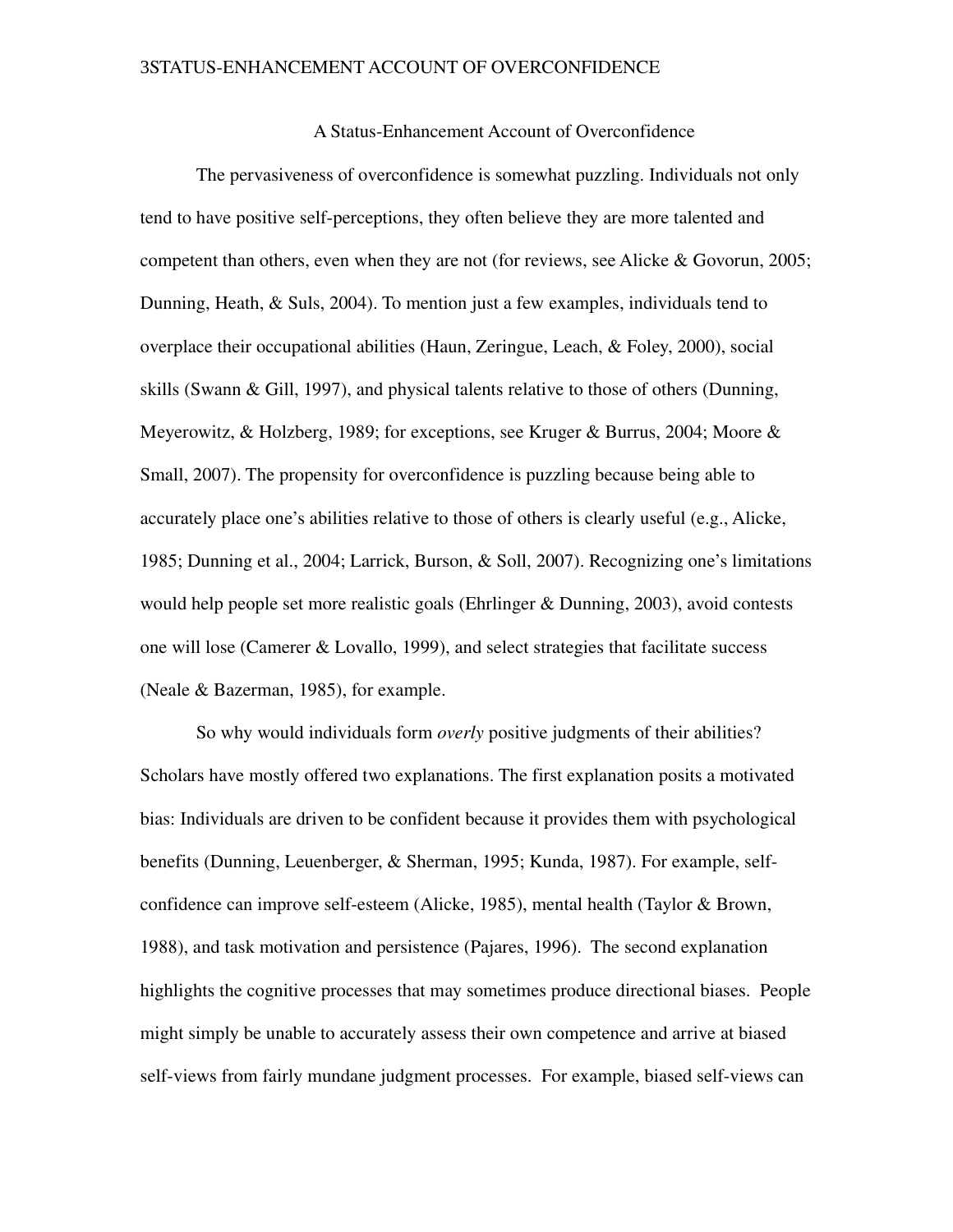arise simply because people are more likely to intend success than failure (Miller & Ross, 1975), because they may lack the competence to understand their own incompetence (Kruger & Dunning, 1999), and because they may hold idiosyncratic definitions of success or ability (Dunning et al., 1989; Santos-Pinto & Sobel, 2005).

A third possibility, which has received little empirical attention, is that overconfidence provides the individual with *social* benefits. A number of scholars have theorized that biased self-perceptions may help the individual succeed socially (Alexander, 1987; Krebs & Denton, 1997; Leary, 2007; Trivers, 1985; von Hippel & Trivers, 2011; Waldman, 1994). More specifically, these theories propose that overly positive self-views help individuals convince others that they are more capable than they actually are. Therefore, this account posits overconfidence to be a motivated bias. However, unlike previous theories, it proposes that overconfidence is motivated by the desire for social success in addition to the desire for psychological benefits such as higher self-esteem.

Consistent with this account, we offer and test a series of hypotheses regarding overconfidence and the attainment of *social status*. Specifically, we propose that overconfidence pervades human self-judgment because it helps individuals attain higher social status. Social status is the respect, prominence, and influence individuals enjoy in the eyes of others (Anderson, John, Keltner, & Kring, 2001; Berger, Cohen, & Zelditch, 1972; Goldhamer & Shils, 1939). Higher social status comes with a host of benefits including control over group decisions, access to scarce resources, and reproductive success (Berger et al., 1972; Blau, 1964; Ellis, 1994; Griskevicius, Tybur, & Van den Bergh, 2010; Keltner, Gruenfeld, & Anderson, 2003; Savin-Williams, 1979). The desire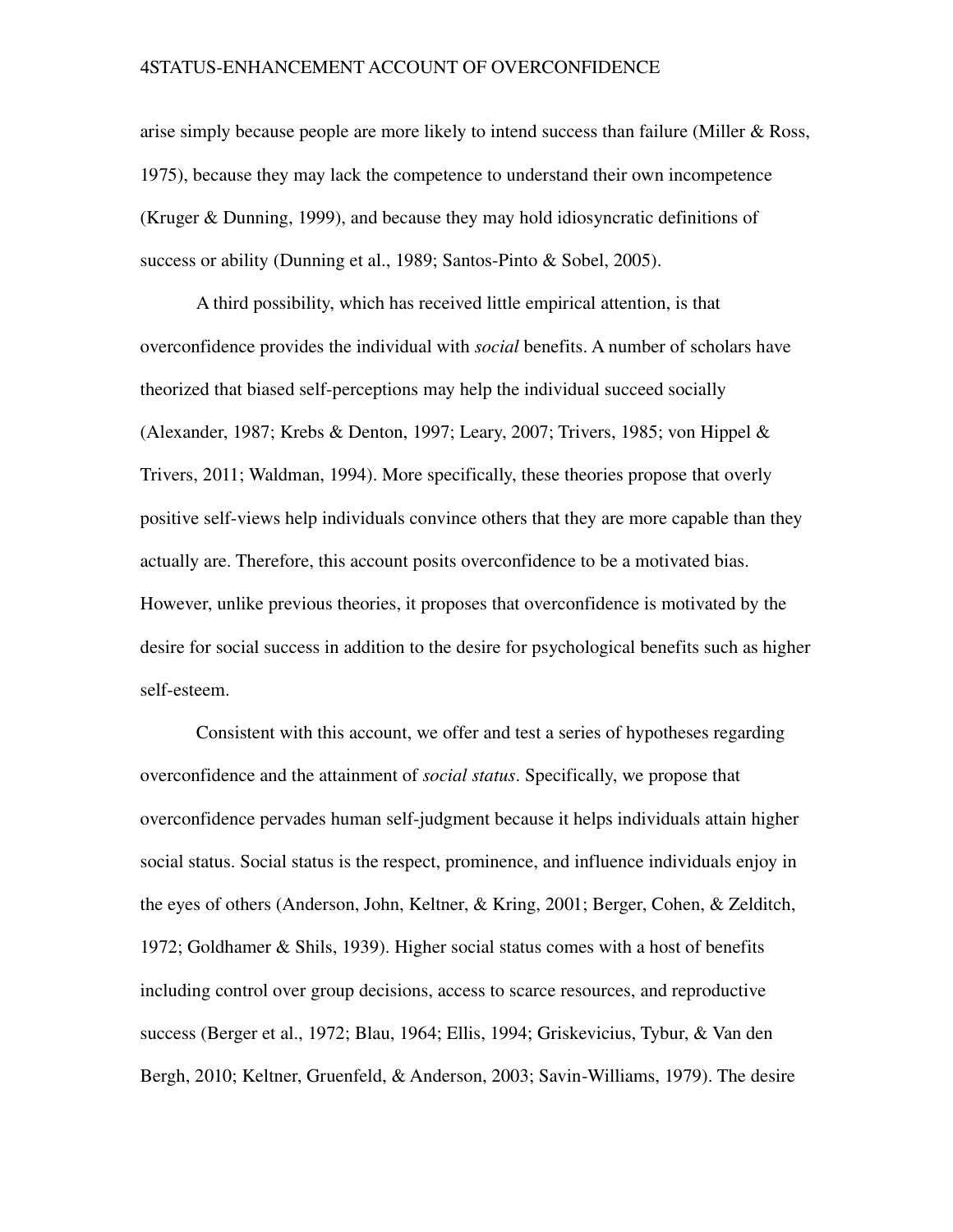for high status is widely considered a universal human motive (Buss, 1999; Maslow, 1943; Tay & Diener, 2011).

We conducted six studies that tested three main hypotheses. The first hypothesis is that overconfidence helps individuals achieve higher status in social groups. The second hypothesis is that overconfidence leads to status because it makes individuals appear competent to others, even when they lack competence. Studies 1 through 3 tested these two hypotheses by examining task dyads and groups, using both naturalistic and experimental designs. Study 4 used a Brunswikian (1956) lens analysis to examine video recordings of overconfident individuals' behavior. The third hypothesis is that the drive for social status promotes overconfidence. Studies 5 and 6 tested this hypothesis by measuring and experimentally manipulating the desire for status and observing its effect on overconfidence.

#### Defining and Conceptualizing Overconfidence

Generally, overconfidence is defined as inaccurate, overly positive perceptions of one's abilities or knowledge (for a review, see Moore & Healy, 2008). Individuals can be overconfident in a number of ways. For instance, people can overestimate their abilities or performance relative to objective, operational criteria (e.g., Buehler, Griffin, & Ross, 1994; Krueger & Wright, 2011;). Alternatively, people can be overconfident by overplacing themselves relative to others – that is, when they believe they are better than others, even when they are not (e.g., Krueger & Mueller, 2002; Kruger & Dunning, 1999; Larrick et al., 2007). Individuals are overconfident when they believe they are more competent than objective measures indicate, or when they think they are better than others to a greater extent than they actually are.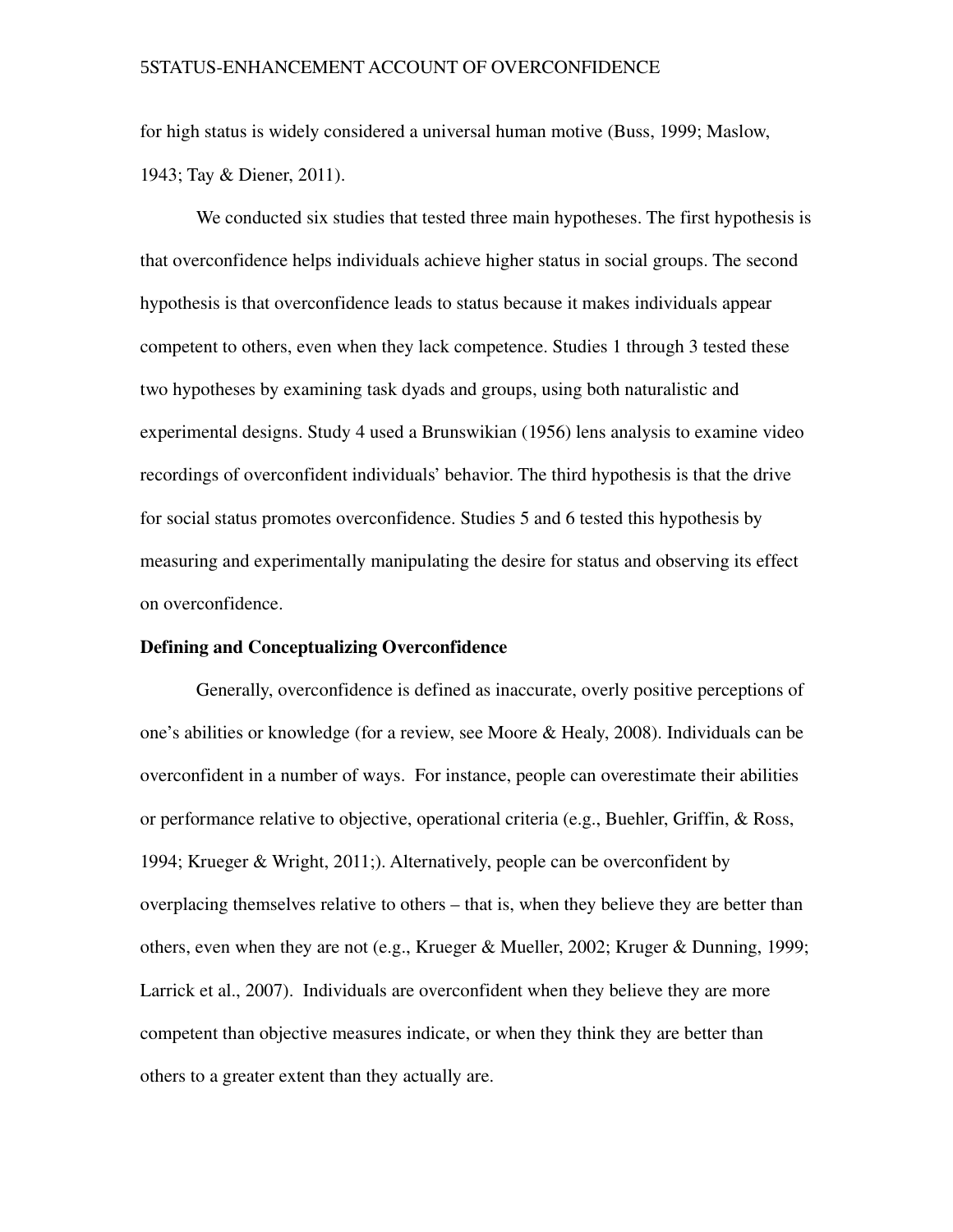Overconfidence is therefore different from self-presentation and impression management, which involve deliberate attempts to present oneself in a positive light (Baumeister, 1982; Goffman, 1959; Leary & Kowalski, 1990; Paulhus, 1984). Selfpresentation and impression management involve modifying one's overt social behaviors, often consciously and deliberately. Individuals who manage their impressions might or might not believe the impression they are trying to convey to others. In contrast, overconfidence is a genuine yet flawed perception of one's own abilities (see von Hippel & Trivers, 2011). Overconfidence can persist even when the stakes are high and aligned to reward accuracy (Ehrlinger, Johnson, Banner, Dunning, & Kruger, 2008; Hoelzl & Rustichini, 2005; Williams & Gilovich, 2008).

# The Effects of Overconfidence on Status

**Prior research**. To test the argument that overconfidence pervades self-judgment because it helps individuals attain status, it was critical to first examine whether overconfidence indeed helps individuals attain social status. Though an abundance of research has examined overly positive self-perceptions, studies have not adequately tested whether overconfidence leads to higher peer-perceived competence and status (von Hippel & Trivers, 2011). Moreover, the evidence relevant to this question has provided highly mixed results.

In the overconfidence literature, scholars have focused largely on mistakes in decision-making and their implications for performance or economic outcomes (Barber  $\&$ Odean, 2000; Cheng, 2007; Camerer & Lovallo, 1999; Koellinger, Minniti, & Schade, 2007; Malmendier & Tate, 2005; Odean, 1998; Odean, 1999). Little work has addressed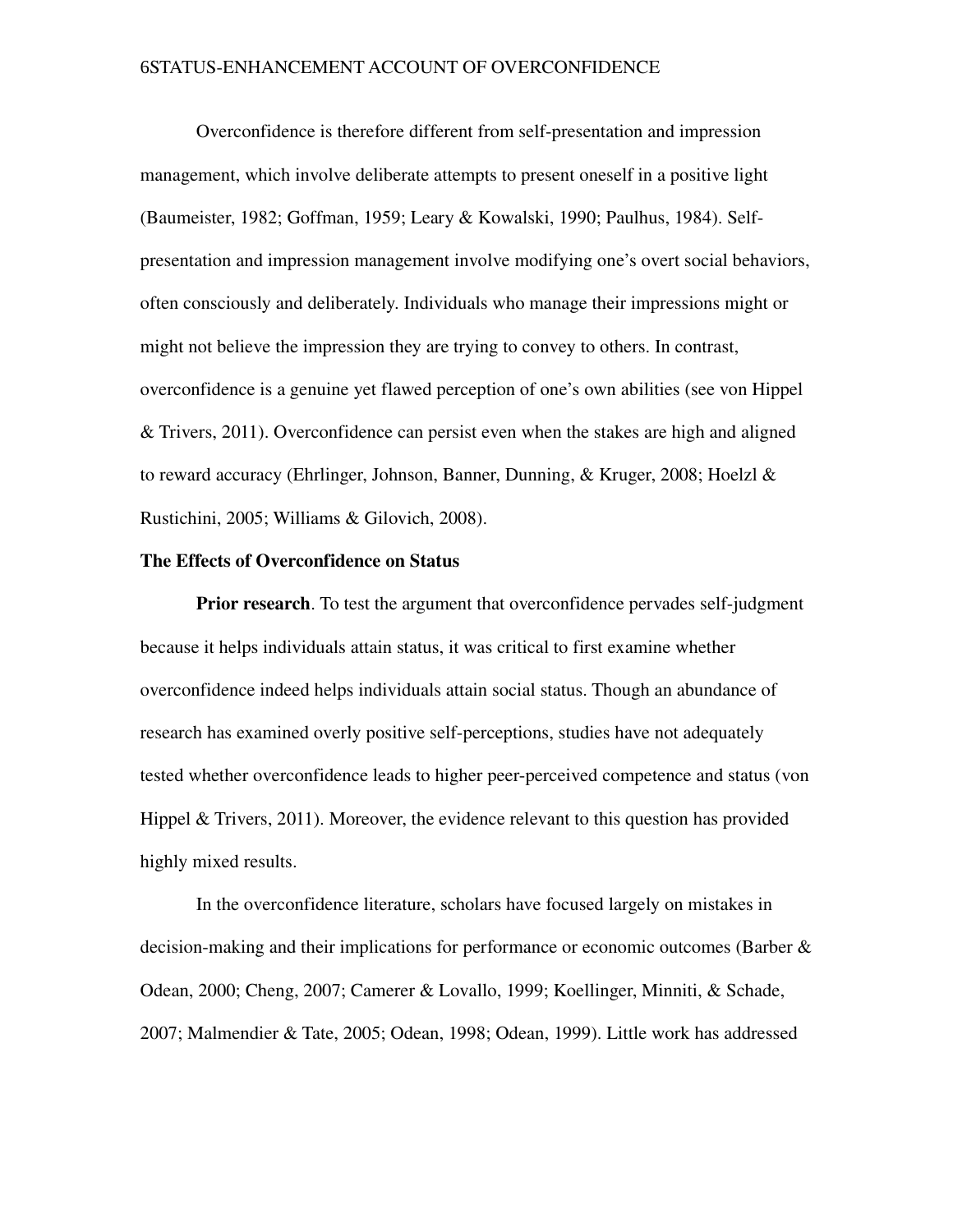the interpersonal consequences of overconfidence, such as the impact of overconfidence on peer-rated competence or status (von Hippel & Trivers, 2011).

Other work has examined overly positive perceptions using what Kwan and colleagues called a *social comparison* approach, which compares individuals' selfperceptions to their perceptions of others (cf. Bonanno, Field, Kovacevic, Kaltman, 2002; Kwan, John, Kenny, Bond, & Robbins, 2004;; Taylor & Brown, 1988; Taylor, Lerner, Sherman, Sage, & McDowell, 2003). According to this approach, individuals possess overly positive views if they believe they are better than others. However, those studies have not often distinguished inaccurate, overly positive self-perceptions from those that are justifiably positive (cf. Kwan et al., 2004; Taylor et al., 2003). Therefore, people in those studies who believed they were better than others might have in fact been better than others. It is critical to assess whether *inaccurate* self-perceptions *per se* lead to those benefits.

Still other scholars have examined overly positive self-perceptions using what Kwan and colleagues called a *self-insight* approach, which compares individuals' selfperceptions to others' perceptions of them (Anderson, Srivastava, Beer, Spataro, & Chatman, 2006; Colvin, Block, & Funder, 1995; John & Robins, 1994; Paulhus, 1998; Robins  $\&$  Beer, 2001). In this approach, individuals whose self-perceptions are loftier than others' perceptions of them are considered to possess overly positive self-views. Yet those studies addressed a different phenomenon than the one in which we are interested. Namely, they focused on the consequences of possessing self-perceptions that are more positive than *others' impressions*. In contrast, we are interested in inaccurate, overly positive self-perceptions of ability and how they impact others' impressions.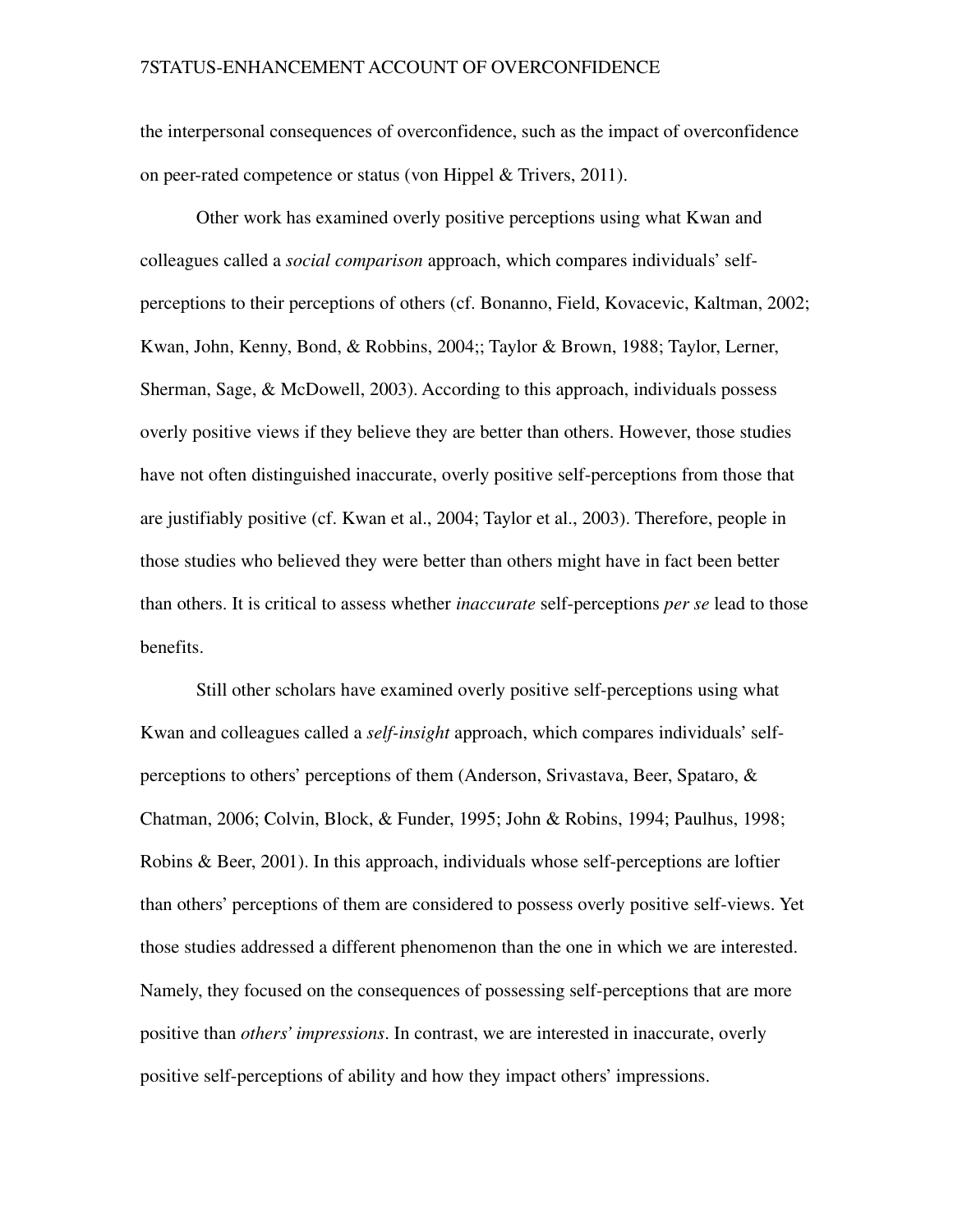To test our hypotheses, overconfidence would ideally be measured by comparing self-perceptions to operational criteria – that is, unambiguous, concrete indices of ability. For example, an ideal measure of task ability would involve test scores, and a measure of scholastic ability would involve grades (cf. Paulhus, Harms, Bruce, & Lysy, 2003). The use of operational criteria directly assesses the accuracy of self-perceptions of competence and thus is standard practice in the overconfidence literature (e.g., Krueger & Mueller, 2002; Kruger & Dunning, 1999; Larrick et al., 2007; Moore & Healy, 2008). Operational indices also help avoid some of the complications of using peerratings as both a benchmark of reality and as a dependent variable, such as the possibility of spurious correlations driven by common method variance (see Zuckerman & Knee, 1996).

Overconfidence, peerrated competence, and social status. We hypothesized that overconfidence helps individuals attain higher social status because it helps them appear more competent in the eyes of others, even when they lack competence. How might this effect occur? Individuals' competence resides within them and is hidden from others. People are thus often forced to judge others' abilities based on superficial cues such as nonverbal behavior, appearance, or style of speaking. For example, individuals are perceived as more competent when they express their ideas more, appear more confident in their answers, and exhibit a calmer and more relaxed demeanor (Anderson & Kilduff, 2009; Carli, LaFleur, & Loeber, 1995; Driskell, Olmstead, & Salas, 1993; Imada & Hakel, 1977; Radzevick & Moore, 2011; Reynolds & Gifford, 2001; Ridgeway, 1987; Tiedens & Fragale, 2003).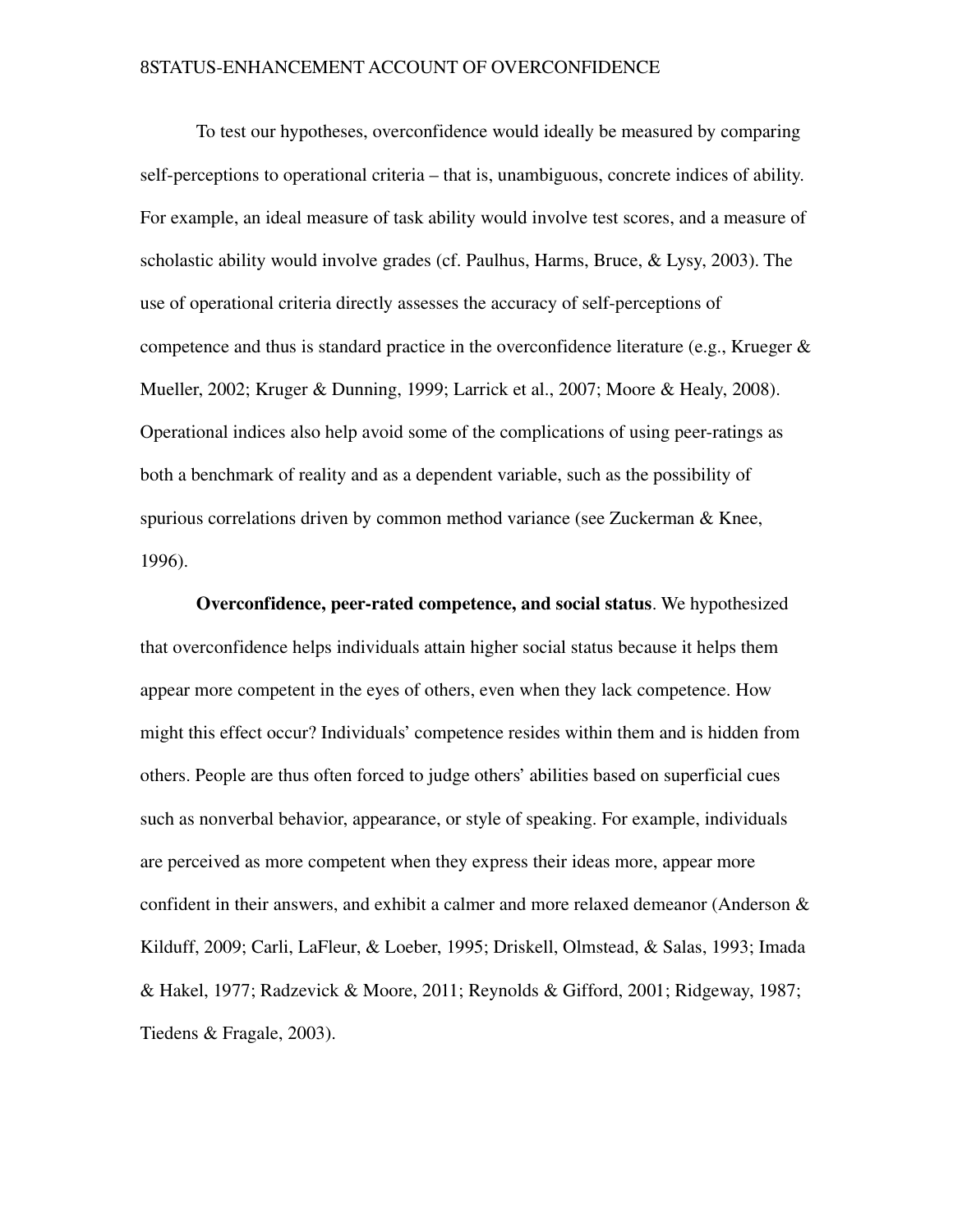Prior work suggests individuals with higher self-perceptions of competence should display more of these "competence cues" in their interactions with others (Baumeister, Campbell, Krueger,  $&$  Vohs, 2003). Self-perceptions are a powerful driver of social behavior (e.g., Swann, 2005) and individuals who believe they are competent should exhibit more competence cues.

Moreover, even *overly* positive self-perceptions of ability, or *over*confidence, should lead individuals to display more competence cues. Self-perceived abilities can determine one's behavior above and beyond one's actual abilities (Bugental & Lewis, 1999; Campbell, Goodie, & Foster, 2004; McNulty & Swann, 1994; von Hippel & Trivers, 2011). This suggests that when individuals perceive themselves as highly competent – even if they lack competence – they are likely to exhibit more competence cues when interacting with others. Therefore, in situations where there is ambiguity about the individual's competence (which are typical; Moore & Healy, 2008), holding actual competence constant, overconfident individuals should be perceived as more competent by others, compared to individuals with more accurate self-perceptions of competence.

To be clear, we do not argue that there is anything unique about *over*confidence per se that leads individuals to be perceived as more competent by others. A high level of unjustified confidence (i.e., overconfidence) should lead the individual to exhibit more competence cues, just as a high level of justified confidence does. In the eyes of the observer, it is difficult to differentiate justified from unjustified confidence.

In turn, once individuals are perceived to possess higher competence, they are likely to be afforded higher status. Although the characteristics that can lead to higher status are multifaceted, a primary and consistent predictor of status in groups is perceived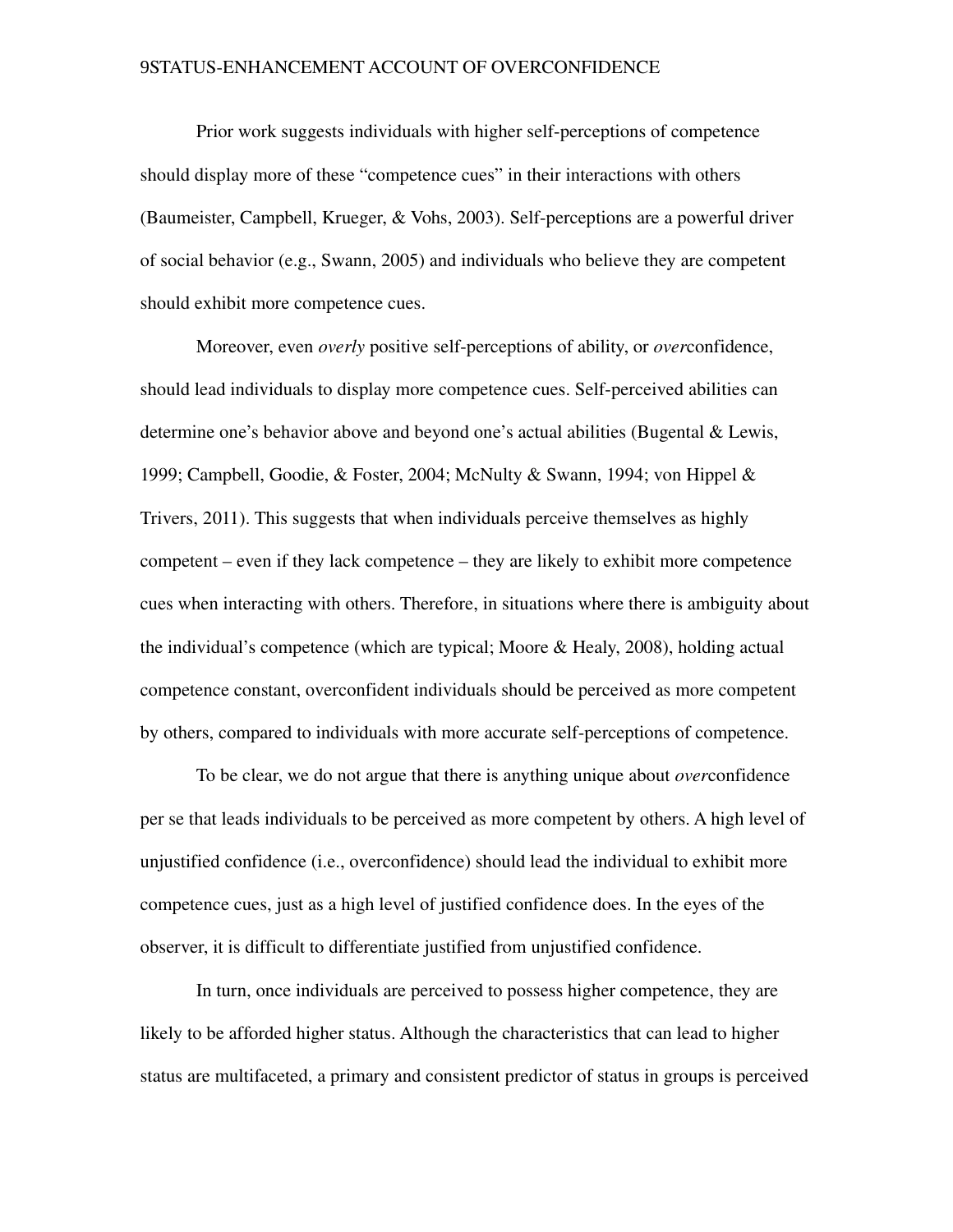competence (e.g., Berger et al., 1972; Driskell & Mullen, 1990; Lord, De Vader, & Alliger, 1986). In general, groups give higher status to individuals who exhibit abilities that will help the group succeed (Berger et al., 1972; Eibl-Eibesfeldt, 1989; Emerson, 1962; Goldhamer & Shils, 1939). Because competent individuals can provide important contributions to the group's success, they are given higher status.

In sum, we hypothesize that overconfident individuals will be perceived by others as more competent, and in turn will achieve higher status in groups, than individuals with accurate self-perceptions of ability. Stated differently, if Persons A and B have equal levels of actual ability, but Person A has higher confidence than Person B, Person A will be seen as more competent and will attain higher status than Person B, even if Person A's confidence is unjustified.

#### The Desire for Status as a Predictor of Overconfidence

The argument that overconfidence biases self-judgment because it helps the individual attain social status implies that the human drive for status promotes overconfidence. To test this idea, we examined whether the desire for status leads to higher levels of overconfidence.

As mentioned earlier, status comes with a host of social benefits, including respect, influence, and social support (Berger et al., 1972; Blau, 1964; Ellis, 1994; Griskevicius et al., 2011; Gruenfeld & Tiedens, 2010). Correspondingly, many theorists have argued that the desire for higher status is a fundamental driver of human behavior (Barkow, 1975; Buss, 1999; Hogan, 1983; Maslow, 1943). However, even if the desire for status is pervasive, there are also differences across individuals in the degree to which they want higher status (Jackson, 1999; Josephs, Sellers, Newman, & Mehta, 2006;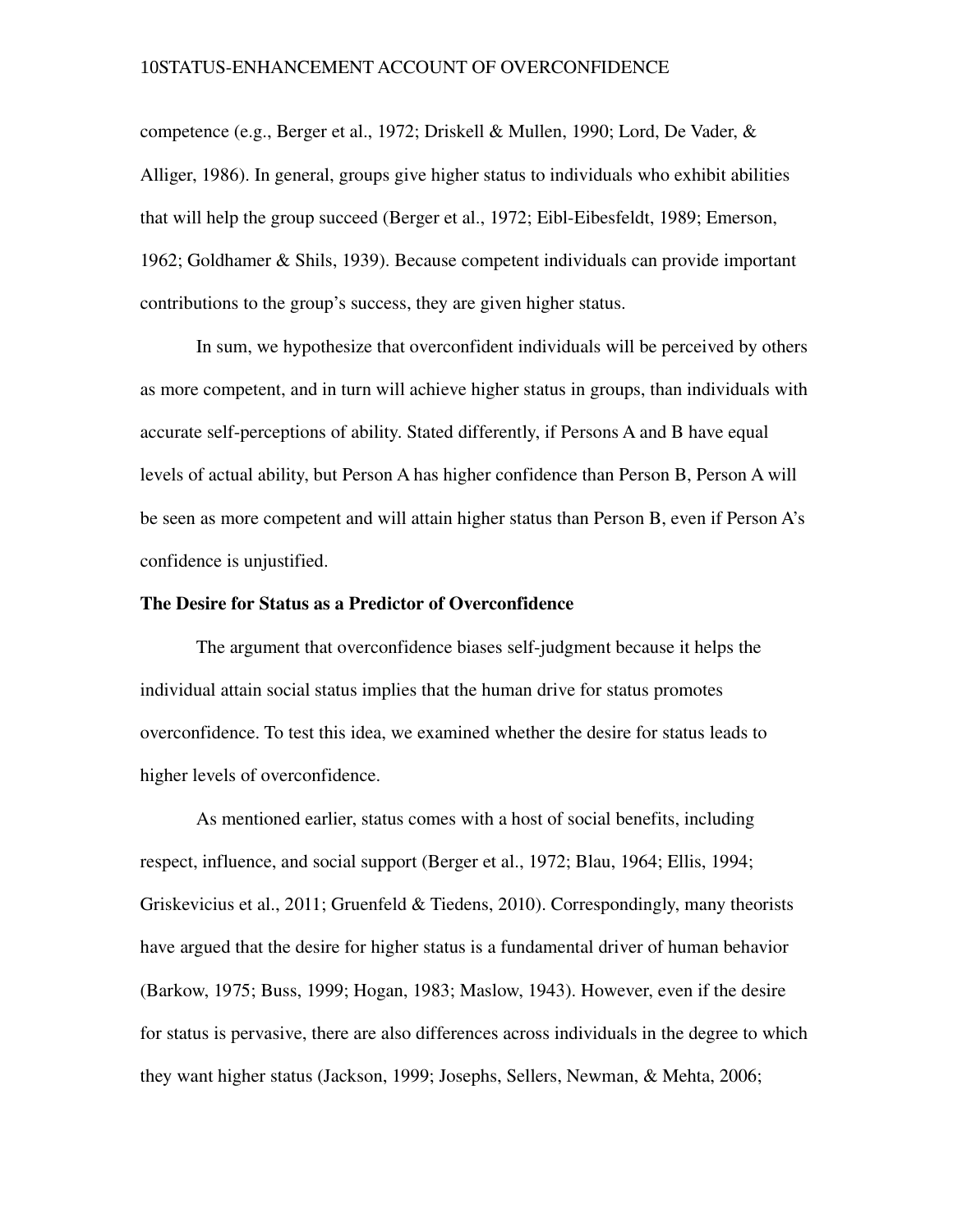Schmid Mast, Hall, & Schmid, 2010; Smith, Wigboldus, & Dijksterhuis, 2008). Some individuals desire status more than others. This inter-individual variation allows for testing the association between the desire for status and overconfidence. Accordingly, we tested whether individual differences in the desire for status predict differences in overconfidence.

Prior work has not yet tested the association between the desire for status and overconfidence. Indeed, research that has examined links between overconfidence and dispositional variables, such as personality traits, has yielded mixed results. Some studies have found positive relationships between personality and overconfidence (e.g., Schaefer, Williams, Goodie, & Campbell, 2004), while others have found null effects (e.g., Stankov & Crawford, 1997; Wright & Phillips, 1979). Moreover, to our knowledge, no one has yet manipulated the desire for status and observed its effects on overconfidence. Thus, we examined the relation between desire for status and overconfidence using both naturalistic and experimental designs.

#### Study 1

Study 1 addressed whether overconfident individuals are perceived to be more competent by others and whether they attain higher status. To test these hypotheses, we examined dyads that worked together on a laboratory task. We measured the three constructs of interest – overconfidence, peer-perceived competence, and status – using established methods from the literature.

Based on previous research on overconfidence, we used a geography knowledge task (Ehrlinger & Dunning, 2003). We first measured participants' overconfidence by having them complete the geography task individually and compared their self-perceived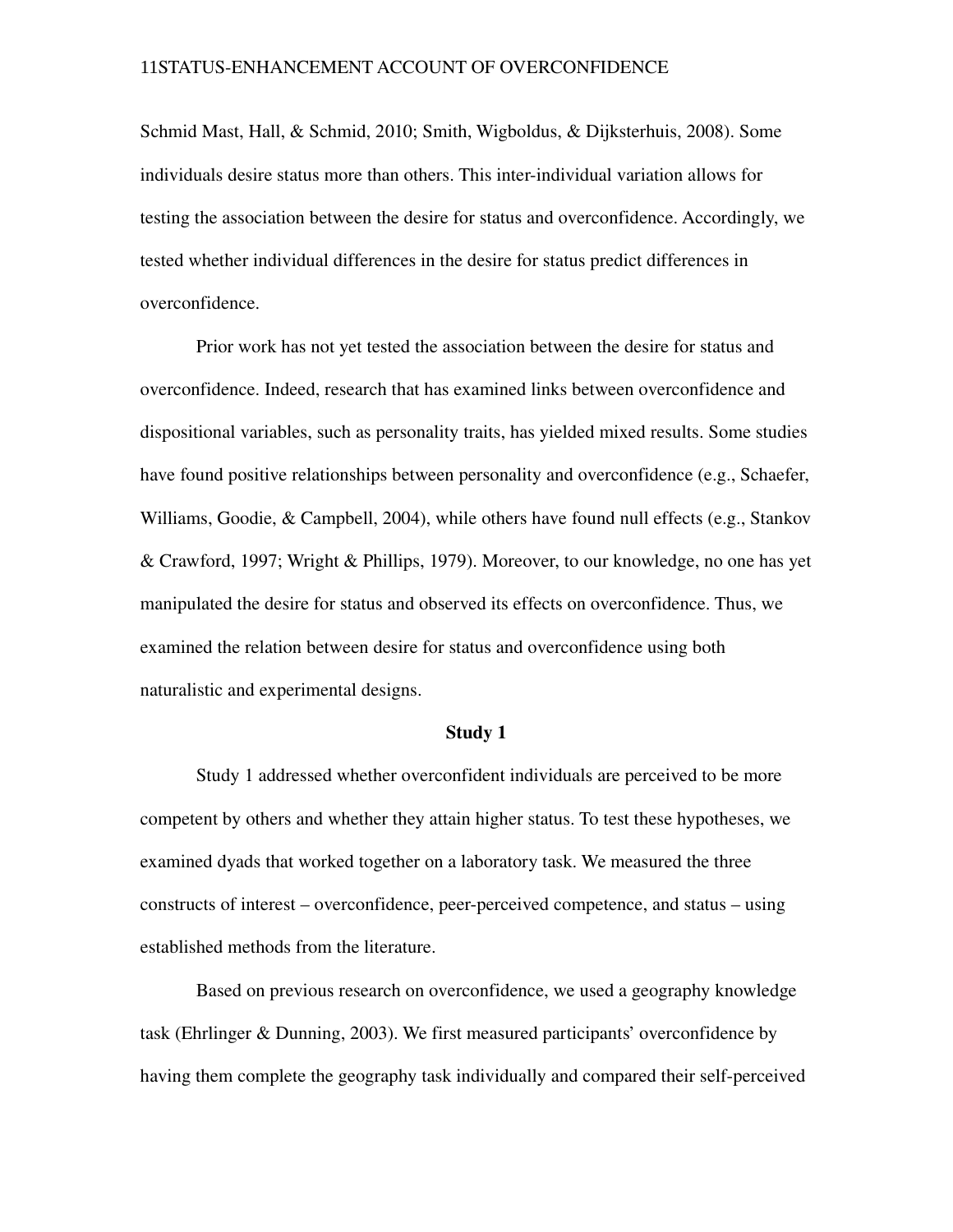performance to their actual performance (e.g., Ackerman, Beier, & Bowen, 2002; Ames & Kammrath, 2004; Jones, Panda, & Desbiens, 2008; Krueger & Mueller, 2002; Kruger & Dunning, 1999; Larrick et al., 2007; Moore & Small, 2007). We then paired participants in dyads, wherein they worked on the same geography task together. Based on the status literature, we collected peerassessments of competence and status after the dyadic interaction (e.g., Anderson & Kilduff, 2009; Bales, Strodtbeck, Mills, & Roseborough, 1951; Berger et al., 1972; Driskell & Mullen, 1990; Ridgeway, 1987). Method

Participants. Participants were 76 undergraduate students at a West Coast university who were divided into 38 dyads. They received \$15 for their participation.

Procedure. In the first phase of the session, participants were presented with a blank map of North America. This map contained a small amount of topographical information (e.g., rivers and lakes), but contained no information about state or national borders. Participants were given a list of 15 U.S. cities and asked to indicate the location of each city by placing a dot on the map. Participants were told that a dot that lies within 150 miles (2.1 cm to scale) of the actual location of a city would be considered correct. After completing the test, participants rated their own performance on the task and U.S. geographic knowledge more generally. Participants were never told their actual performance on the test. In the second phase of the study, participants worked in dyads. They were randomly paired and asked to complete the same task as a dyad. More than two participants were scheduled for each laboratory session, allowing us to pair unacquainted participants together. After completing the dyadic task, participants privately rated their partner's competence and status in the dyad.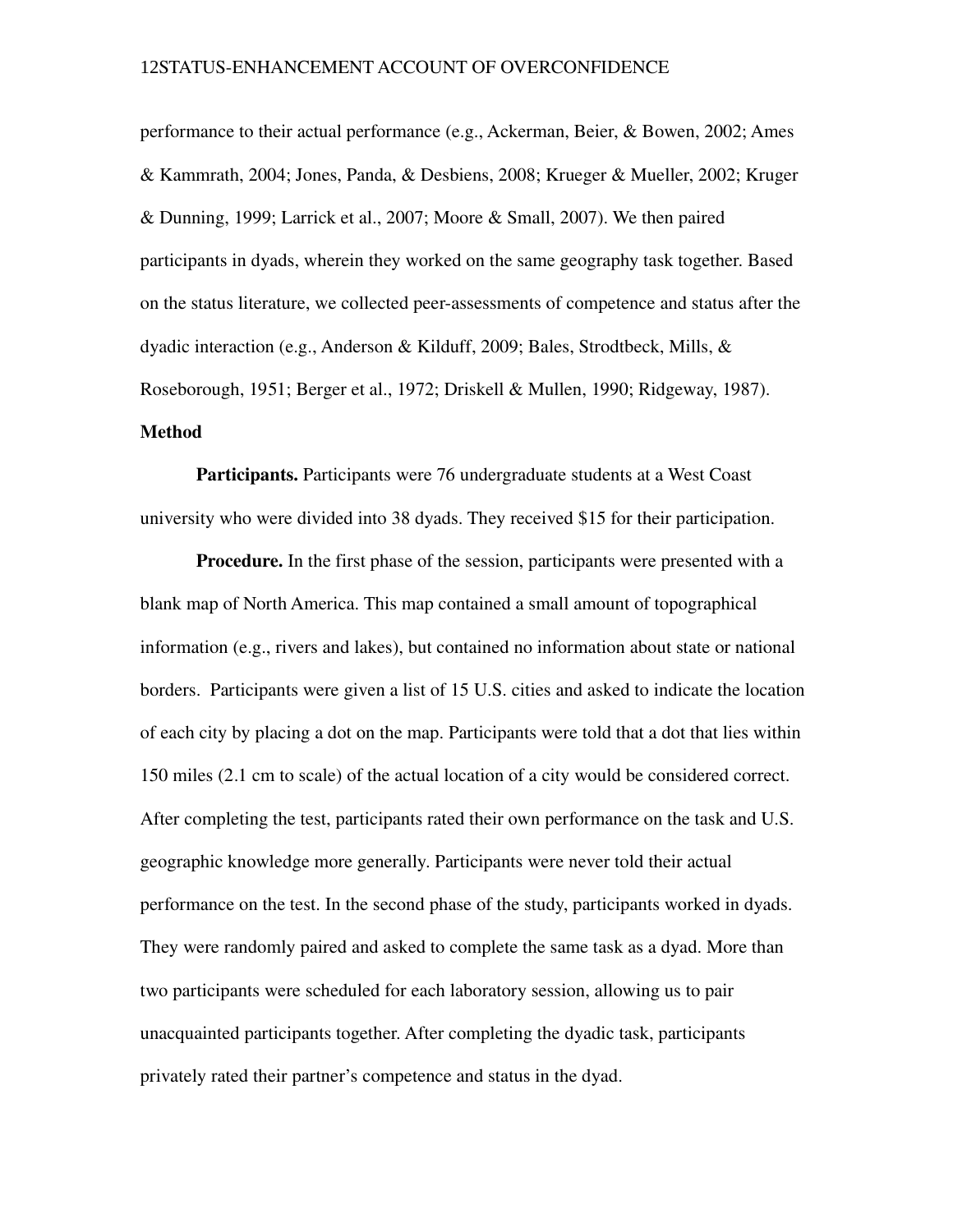Overconfidence. We measured o*verplacement*, the overestimation of one's ability relative to that of others.<sup>1</sup> In the individual task, participants were asked (a) how they compared to the other participants in the study on their general knowledge of U.S. geography, and (b) how their task scores compared to those of other participants. Both questions were rated on a scale from 1 (I'm at the very bottom; worse than 99% of the people in this study) to 100 (I'm at the very top; better than 99% of the people in this study)." These two items correlated,  $r(74) = .92$ ,  $p < .01$ , and were combined to measure self-perceived percentile rank.

We scored actual performance as described above. This data for one participant were lost, leaving 75 participants' data for the analyses. Participants showed reliability in their performance across the cities,  $\alpha$  = .66 (*M* = 6.84, *SD* = 2.85). We transformed their scores into percentile rankings to compare their self-perceived ranks to their actual ranks (which correlated with each other,  $r[73] = .56$ ,  $p < .001$ ).

As many scholars recommend, we measured overconfidence by regressing participants' actual performance onto their self-evaluations and retaining the residuals of the self-evaluations (Cohen et al., 2003; Cronbach & Furby, 1970; DuBois, 1957; John & Robins, 1994).<sup>2</sup> The residual score captures the variability in self-perceived rank after the variance predicted by actual rank has been removed.

**Partner-rated competence.** After participants worked in dyads, they ranked their partner's U.S. geographic knowledge relative to other participants' (using the same percentile rank scale). Participants also rated the accuracy of their partner's knowledge of U.S. Geography on a Likert-style item, on a scale from 1 (*Not at all accurate*) to 7 (*Very*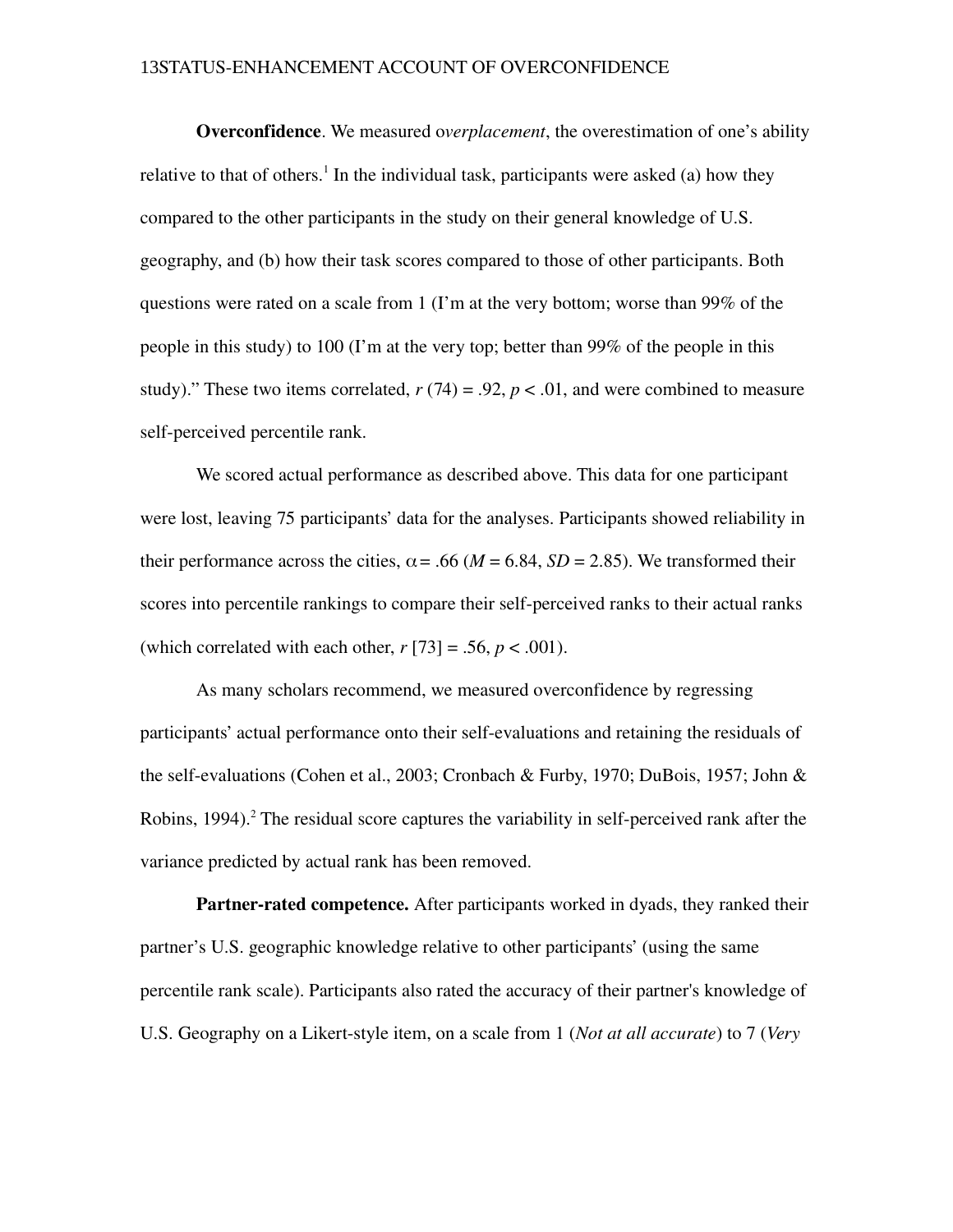*accurate*). These two items correlated with each other  $r(74) = .52$ ,  $p < .001$ ,  $\alpha = .69$ , and were standardized and combined to form a measure of partner-rated task competence.

Status. Previous theoretical conceptions of status in groups have identified status as involving respect, influence, leadership, and perceived contributions to the group's decisions (e.g., Anderson et al., 2006; Bales et al., 1951; Berger et al., 1972; Cohen & Zhou, 1991). While these components can be conceptually distinguished from each other (e.g., Goldhamer & Shils, 1939; Magee & Galinsky, 2008), they tend to correlate so highly in groups that they are best understood as comprising one overarching status construct (e.g., Anderson et al., 2001; Anderson & Kilduff, 2009; Bales et al., 1951; Berger, Rosenholtz, & Zelditch, 1980; Blau, 1964; Ridgeway, 1987). Therefore, in this study, each participant rated the degree to which his or her partner deserved respect and admiration, had influence over the decisions, led the decision-making process, and contributed to the decisions. Each of these four items was rated on a scale from 1 (*Disagree strongly*) to 7 (*Agree strongly*). These four items correlated together ( $\alpha$  = .87) so we combined them into one measure of status,  $M = 4.88$ ,  $SD = 1.36$ .

#### Results and Discussion

Because data collected in dyads can violate assumptions of independence, we tested our hypotheses with a statistical technique outlined by Gonzalez and Griffin (1997). This involves calculating the correlation between the variables and translating the correlation into a z-score that accounts for dependence in the data (also see Griffin  $\&$ Gonzalez, 1995).

Partner-rated competence. As expected, overconfidence predicted partner-rated competence,  $r(73) = .36$  ( $z = 3.07$ ,  $p < .01$ ). This suggests that more overconfident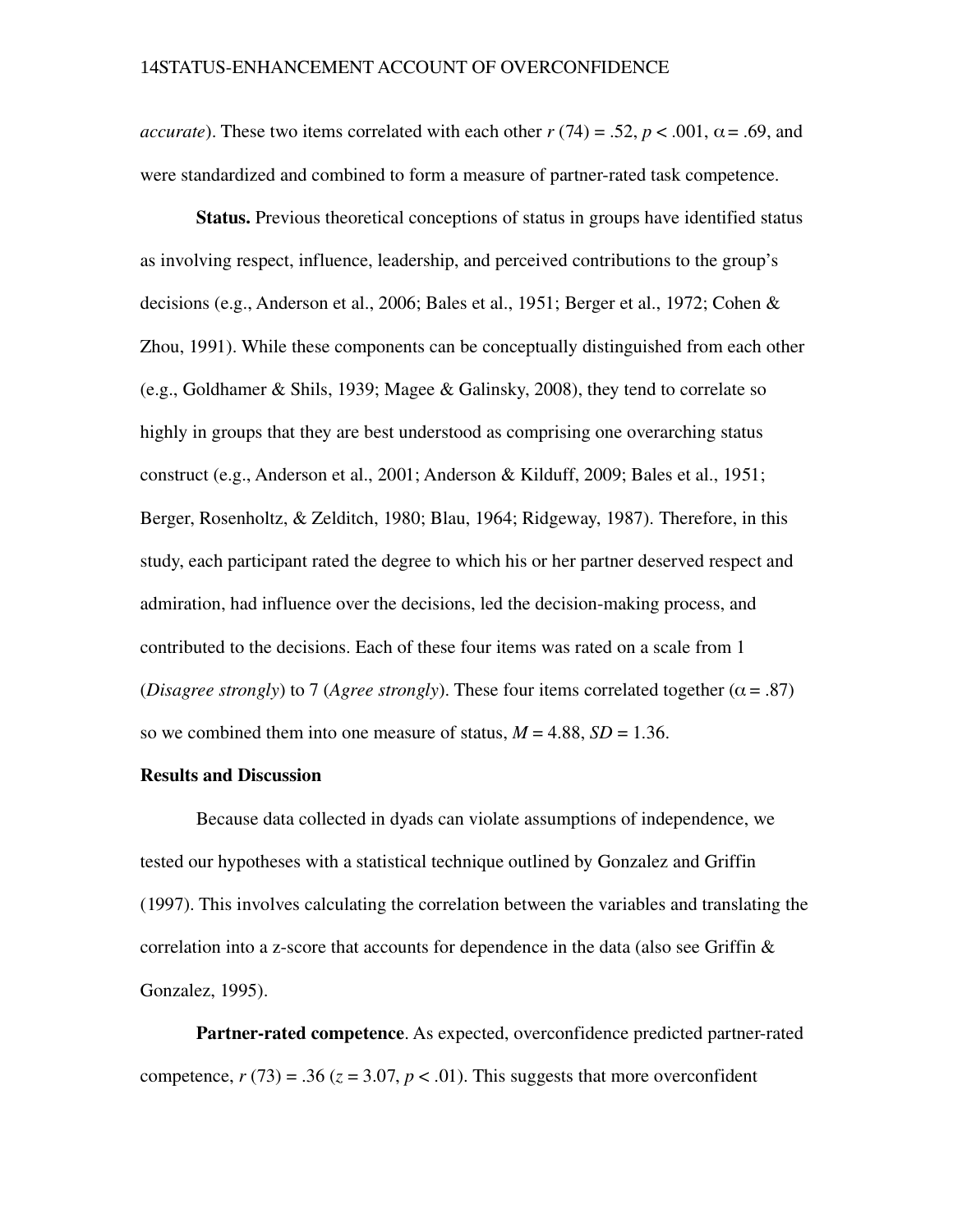individuals were perceived as more competent by their partners, as compared to individuals with more accurate self-perceptions. It is important to note that the index of overconfidence we employed reflects bias in self-perceptions. Consequently, the observed correlation reflects the relationship between positive bias in self-perception and others' ratings of one's abilities.

**Status**. Overconfidence also predicted status in the dyad,  $r(73) = .26$  ( $z = 2.10$ ,  $p$ ) < .05), suggesting that overconfident individuals achieved higher status than individuals with more accurate self-perceptions. We thus examined whether the relation between overconfidence and status was mediated by partners' ratings of competence. This mediation analysis is illustrated in Figure 1. We used Preacher and Hayes' (2008) bootstrapping procedure. We used 1000 resamples with replacement to derive a 95% confidence bias-corrected confidence interval for the indirect effect of overconfidence on status as transmitted via partner-rated competence. This analysis revealed an indirect effect of .018 with a 95% confidence interval ranging from .007 – .032. Because the interval excludes zero, this indicated a statistically significant indirect effect (Preacher  $\&$ Hayes, 2008). Further, the relation between overconfidence and status was reduced to zero  $(b^* = .00, t = .025, ns)$  after controlling for partner-rated competence. This suggests that the relation between overconfidence and status in the dyad was fully mediated by partner-ratings of competence.

Summary. Consistent with our hypotheses, overconfident individuals were perceived as more competent by their partners. Moreover, this higher peerrated competence led overconfident individuals to attain higher status in the dyadic task.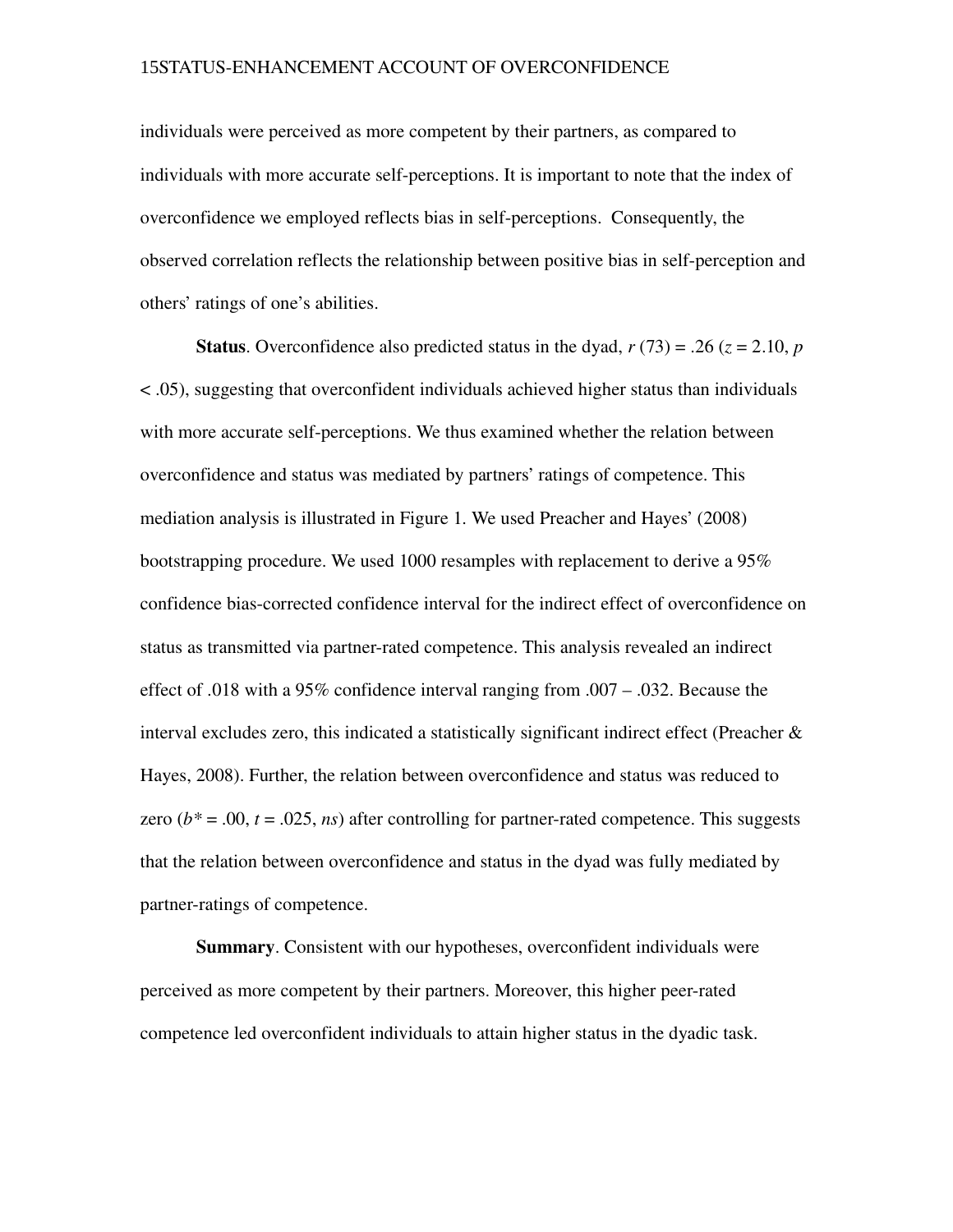#### Study 2

Study 2 extended the findings from Study 1 in several ways. First, some theorists have suggested that the interpersonal benefits of overly positive self-perceptions are limited to short-term interactions and that they disappear over time, as individuals get to know each other and obtain enough evidence to assess whether each person's confidence is justified (Colvin et al., 1995; Tenney, Spellman, & MacCoun, 2008). However, prior evidence in support of this argument used personality traits and *self-insight* measures described in the introduction (Paulhus, 1998). We expected the status-related benefits of overconfidence to endure over time. Otherwise, the status-related benefits of overconfidence would be somewhat limited, given the large proportion of time individuals spend interacting with friends, colleagues, and coworkers (i.e., individuals with whom one is familiar). In Study 2, we assessed project teams that worked closely together over 7 weeks.

Second, to further test the robustness of our finding, we used a different measure of overconfidence – Paulhus and colleagues' well-validated and widely used Over-*Claiming Questionnaire* (OCQ; Paulhus et al., 2003). The OCQ is a clever way to measure overconfidence in one's body of knowledge. It asks respondents to rate their familiarity with a list of items such as famous names, events, or clothing brands. Some of the items are *foils*, in that they do not actually exist. The measure gauges the extent to which individuals *over-claim*, or claim knowledge about non-existent items, and thus exhibit overconfidence in their knowledge (Paulhus et al., 2003). The OCQ was ideal for our purposes because it assesses overconfidence using operational criteria. Individuals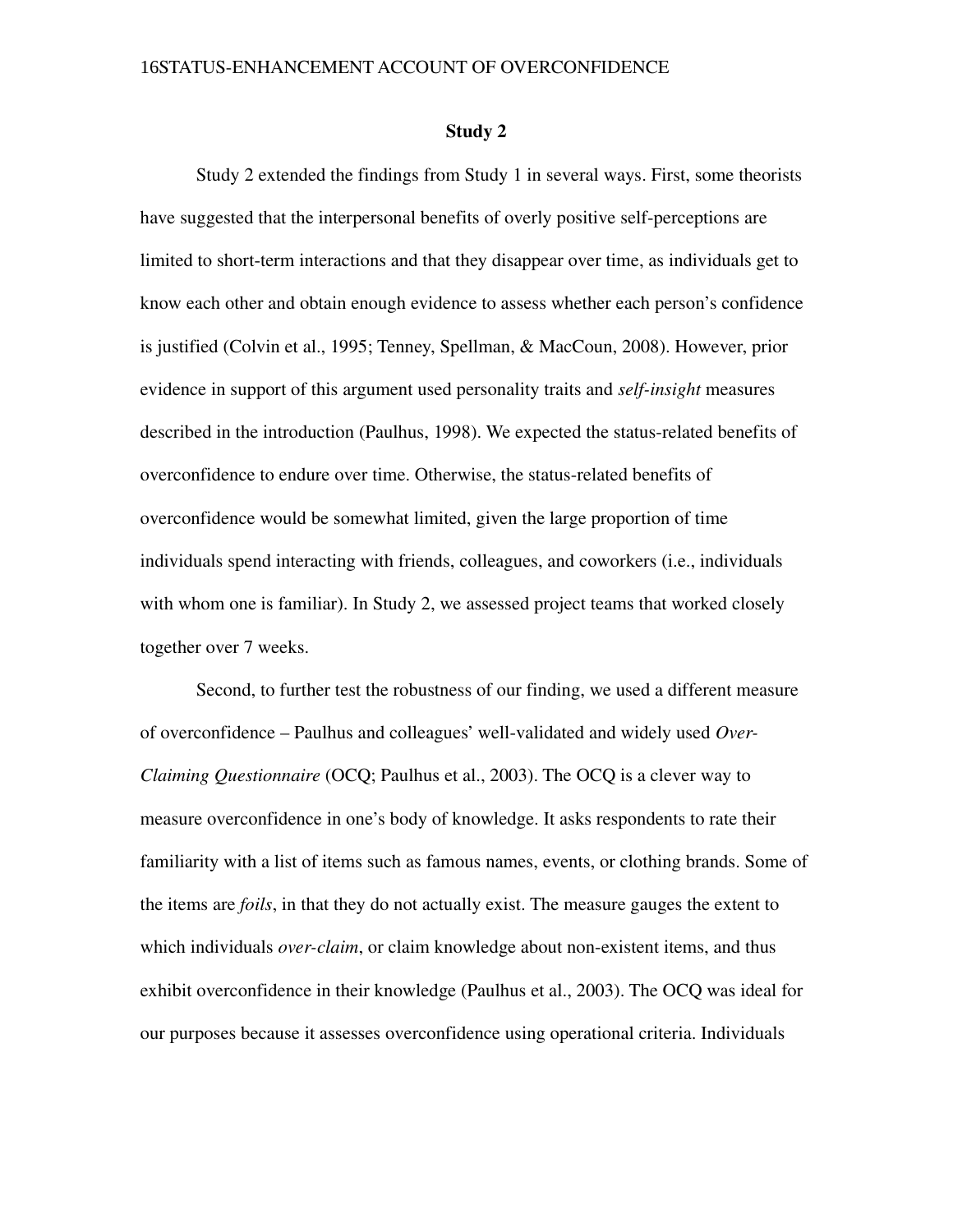who claim familiarity with nonexistent items are exhibiting a departure from reality, and overconfidence. Indeed, the OCQ correlates with overplacement (Paulhus et al., 2003).

Third, we wanted to rule out the possibility that individual differences acted as third variables. In particular, confidence has been associated with higher levels of optimism (Wolfe & Grosch, 1990), trait dominance (Gough, McClosky, & Meehl,, 1951), and extraversion (Schaefer et al., 2004), and lower levels of neuroticism (Costa & McCrae, 1992). Each of these four individual differences has also been linked to the attainment of status (Anderson et al., 2001; Lord et al., 1986; Stogdill, 1948). Therefore, we measured each of these individual differences.

Fourth, we wanted to demonstrate that granting status to overconfident individuals is a "real" effect, in that group members truly believed them to be worthy. We thus utilized "life-outcome" data in Study 2 in addition to peer-rated status. In these student teams, part of their final grade in the class was determined by the grade given to them by their teammates. We tested whether overconfidence would help individuals achieve higher peer-assigned grades as well as higher status.

## Method

Participants. The study's participants were the 243 members of the first-year Masters of Business Administration (MBA) class at a West Coast business school (69% men). Participants in the sample had been assigned to one of 48 groups of five or six people by the school at the beginning of the year, with the goal of maximizing the diversity of each group in terms of gender, race, culture, disciplinary training, and work experience.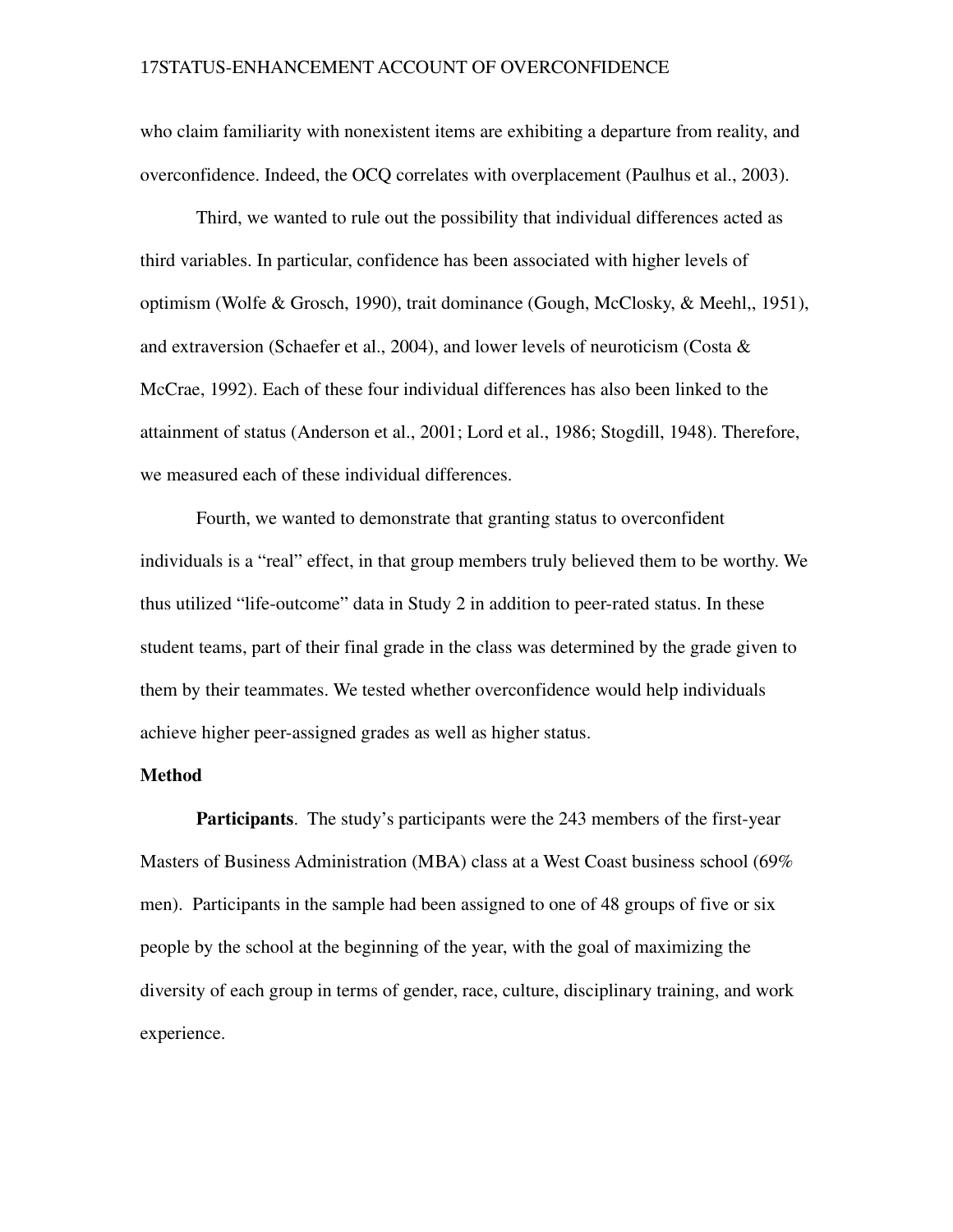**Procedure.** Prior to the first day of class, participants were asked via email to complete an online survey with individual difference measures. Over the course of the seven-week class, students worked intensely together in their groups to complete a course project that was submitted on the final day of class. The final project was a paper on which the group collaborated. Students worked in these same groups for all four of the classes they were taking at that same time. Two days after the final class session, participants received a link to an online survey that asked them to rate each group member. We were unable to measure peer-rated competence and thus focused on status in the team.

<span id="page-18-0"></span>Overconfidence. Prior to the first day of class, participants completed a 60-item version of the Over-Claiming Questionnaire (OCQ; [Paulhus et al., 2003\)](#page-18-0), which asked them to rate their familiarity with 60 items in four different domains on a scale ranging from 0 (*never heard of it*) to 4 (*know it very well*). One out of every five items was a foil, in that it was bogus. We used Paulhus and colleagues' (2003) recommended strategy of scoring *over-claiming* with signal detection analysis. The scoring roughly translates to the mean of the hit rate (i.e., the proportion of times the person correctly identified an item that actually exists) and the false-alarm rate (i.e., the proportion of times the person incorrectly identified a nonexistent item as real), thus capturing the tendency to say "Yes, I recognize that item" versus "No, I don't recognize that item." The over-claiming index was reliable ( $\alpha$  = .70).

To examine the effect of actual knowledge, we also scored participants' accuracy on the OCQ using Paulhus et al.'s (2003) recommended strategy that also involves signal detection analysis. *Accuracy* is indexed by the number of hits relative to the number of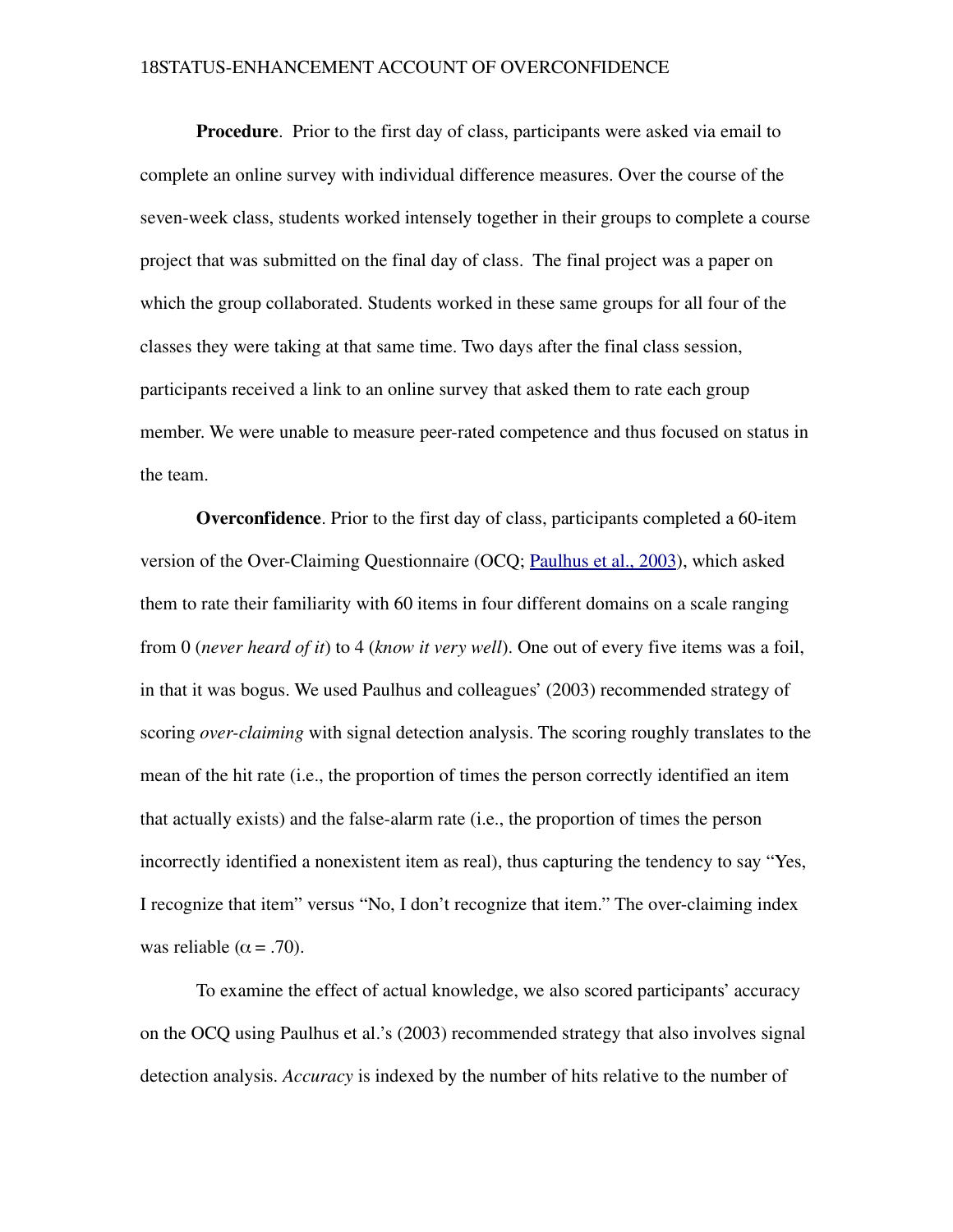false alarms; individuals receive points for accurate hits and penalties for false alarms. An accurate individual, then, is not the one scoring the most hits but the one showing the best ability to discriminate between existent and nonexistent items. The OCQ *accuracy* index was also reliable ( $\alpha$  = .60).

Optimism. We measured optimism with Scheier, Carver, and Bridges's (1994) six-item Life Orientation Test - Revised ( $\alpha$  = .78).

Dominance. Participants rated their trait dominance with the 16 items from the dominance and submissiveness scales from the Revised Interpersonal Adjective Scales (IAS-R; Wiggins, Trapnell, & Phillips, 1988),  $\alpha$  = .80.

Big Five personality dimensions. Extraversion involves traits such as sociability, activity, and positive emotionality (John & Srivastava, 1999). Neuroticism reflects individual differences in negative emotionality (Costa & McCrae, 1992). To measure these dimensions, we used the Big Five Inventory (BFI; John & Srivastava, 1999). The reliabilities were satisfactory for extraversion ( $\alpha$  = .85) and neuroticism ( $\alpha$  = .73).

Status. Due to space limitations, we asked one status question at the end of the seven weeks: "Please indicate how much each group member influenced the group's decisions" on a 1 (*very little*) to 7 (*a great deal*) scale. Influence is a core component of status hierarchies or "power-prestige" orders in groups; further, individuals must achieve respect and admiration in the eyes of others, or they will not be granted influence (Blau, 1964; Homans, 1950; Ridgeway & Diekema, 1989).

The group members' ratings of each other constituted a *roundrobin* design, so we used the software program SOREMO (Kenny, 1994) to implement the Social Relations Model (SRM) analyses of these peer ratings (Kenny & La Voie, 1984). We found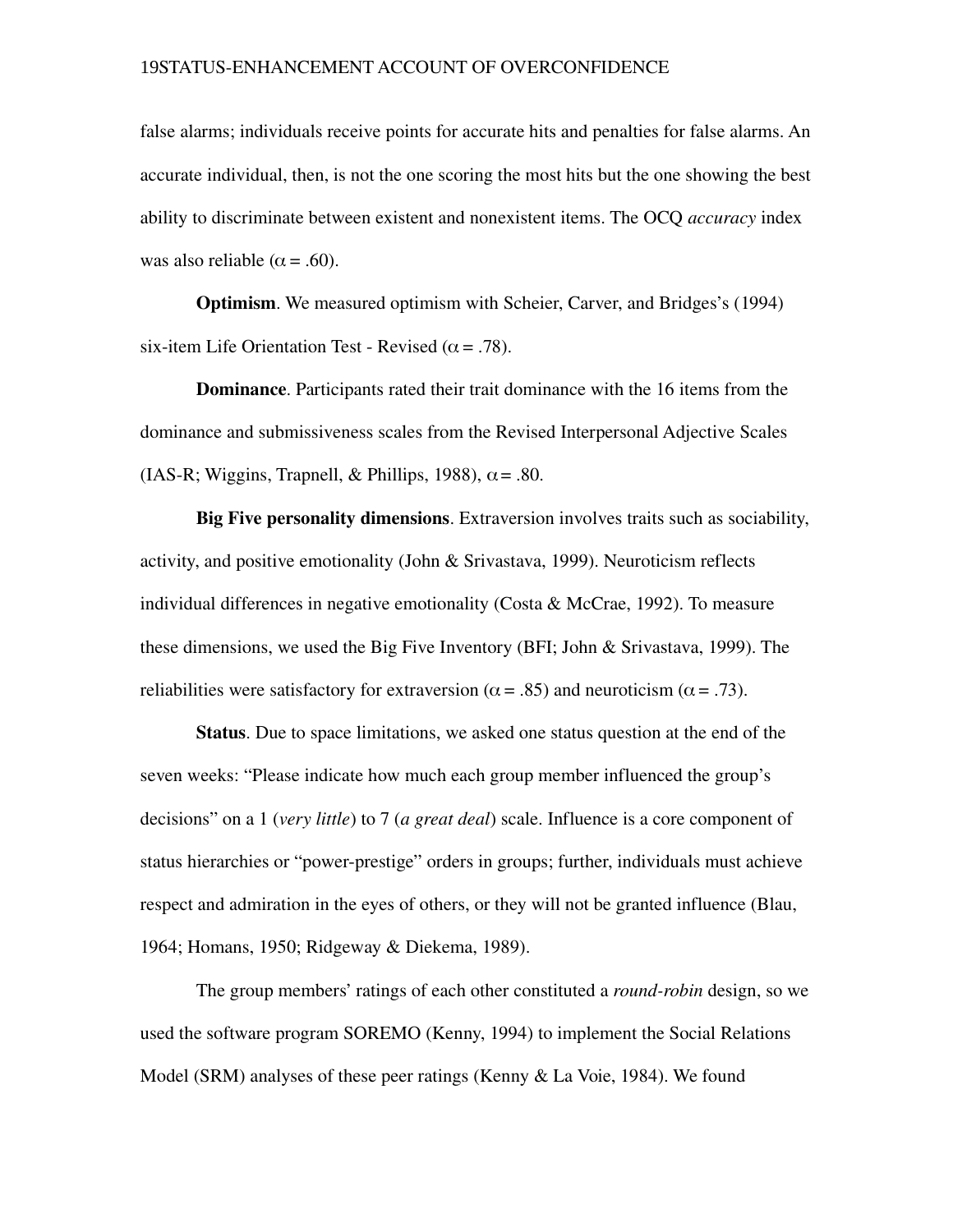significant peer agreement in these judgments (relative target variance = .74). SOREMO calculates a *target score* for each participant on each peerrated dimension. This target score is essentially the average of the ratings given to the person on that dimension, but SOREMO removes group differences from target scores, making them statistically independent of group membership.<sup>3</sup> In addition, we centered all other individual difference variables around their group mean to control for group effects. (We also ran the analyses with non-centered variables; no finding changed from statistically significant to non-significant or vice-versa).

Peer-assigned grade. Each individual assigned a grade (A through F) to each other group member. Grades were then coded using grade points (04).

### Results and Discussion

As shown in Table 1, overconfidence (i.e., overclaiming) predicted influence in the group, supporting our hypothesis that overconfident individuals would have higher status, even after the group had worked together for seven weeks. Table 1 presents coefficients from a multiple regression analysis in which we predicted status with overconfidence and accuracy on the OCQ as well as the aforementioned four individual difference variables. This finding lends some reassurance that the relation between overconfidence and status was not driven by any of these other variables. We also tested for a possible curvilinear effect, but the quadratic term in a multiple regression was again not significant,  $B = -0.04$  ( $SE = 0.03$ , *n.s.*). As shown in Table 1, overconfidence also predicted the grade that teammates assigned to the individual, suggesting that overconfident individuals not only attained higher status but were also assigned higher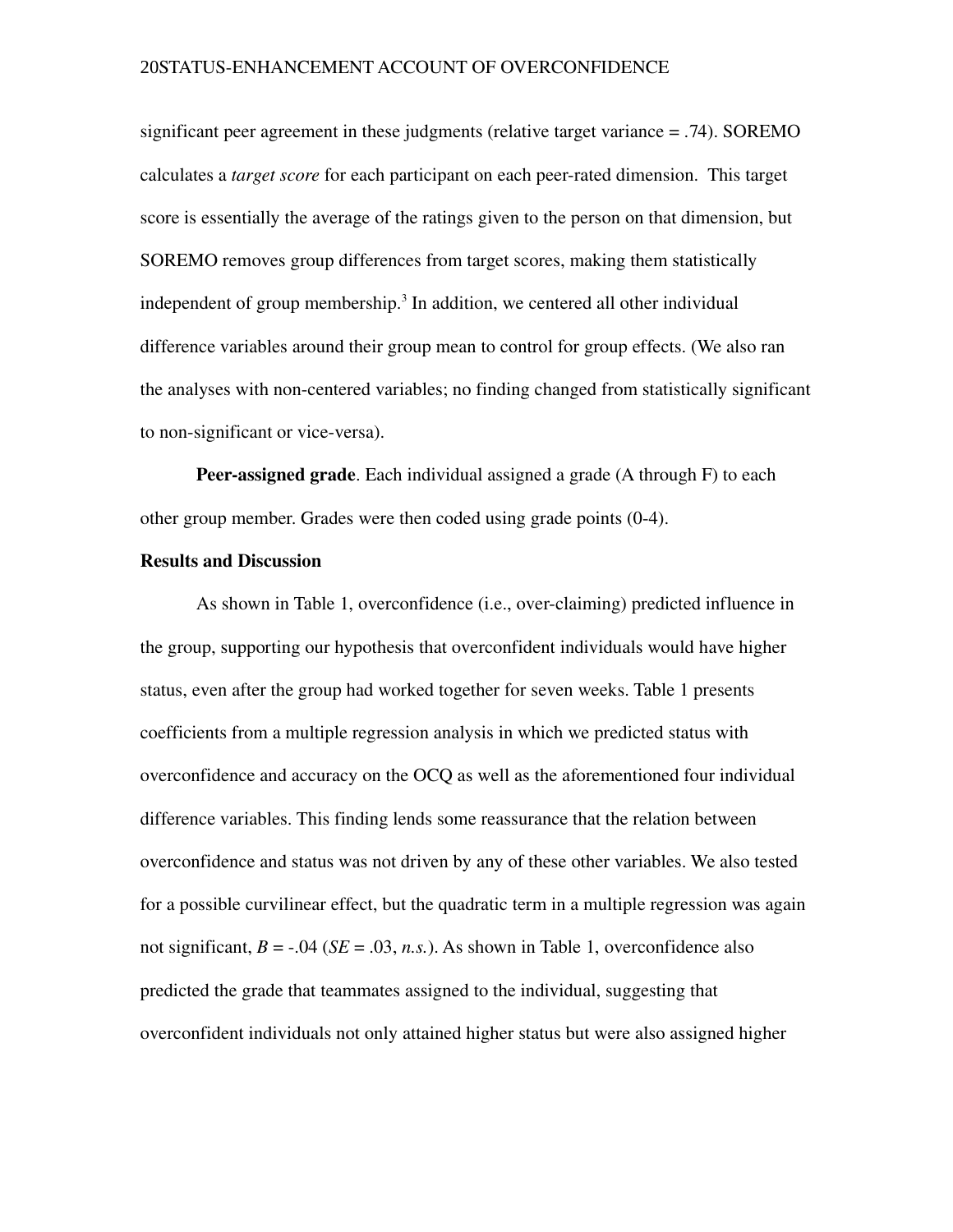grades by peers. These results also help further establish that overconfidence has consequences for outcomes for which individuals care a great deal.

#### Study 3

Although Study 2 addressed a number of possible third-variable explanations, in Study 3, we took the additional step of using an experimental design that manipulated overconfidence. One obvious way to manipulate overconfidence would be to present participants with vignettes of individuals who exhibit overconfidence (e.g., Jones  $\&$ Shrauger, 1970; Powers & Zuroff, 1986). However, this method might suffer from lower external validity, as studies suggest that confident individuals rarely directly boast about themselves (Anderson & Kilduff, 2009). We thus aimed to manipulate overconfidence more realistically, in actual individuals who then worked with others on joint tasks.

Previous research has used false feedback manipulations to shape the positivity of participants' self-concept (e.g., Harmon-Jones et al., 1997). Though much of that work provided focused on self-esteem, we thus provided more specific feedback about abilities on a specific task to influence overconfidence only.

To manipulate overconfidence, we needed to focus on self-perceptions of ability that would be possible to manipulate in the laboratory. One such ability is person perception. Prior research suggests that individuals tend to be largely unaware of their person perception accuracy (e.g., Ames & Kammrath, 2004; DePaulo, Charlton, Cooper, Lindsay, & Muhlenbruck, 1997; Swann & Gill, 1997). We exploited this by giving randomly selected participants overly positive feedback about their person perception skills. Others received accurate feedback.

#### Method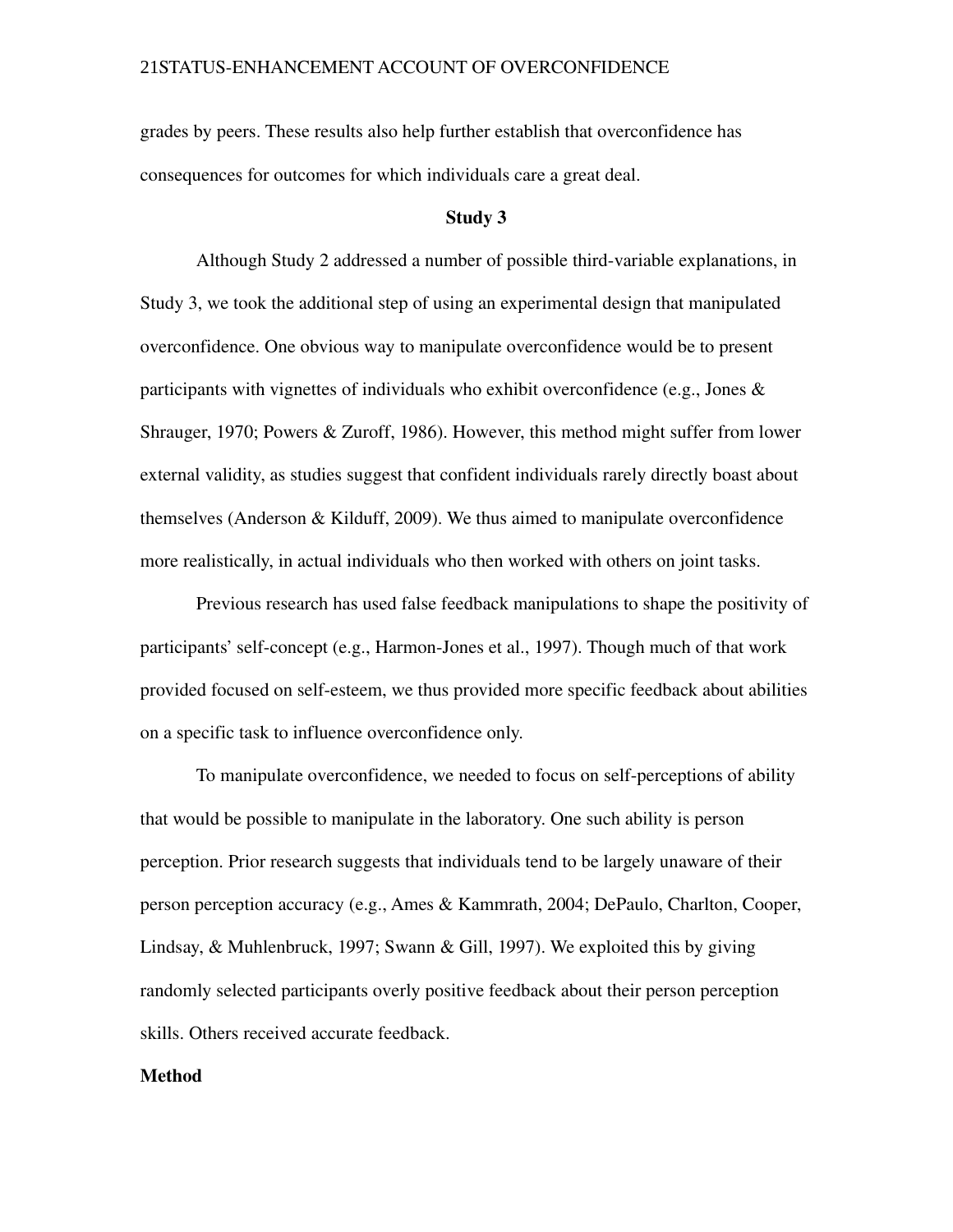**Participants.** Participants were undergraduate students  $(N = 80, 53\%$  women) at a West Coast university who received course credit. The participants were on average 21 years old  $(SD = 1.0)$ . The sample was 70% Asian-American, 20% Caucasian, and 10% who reported other their ethnicities.

**Procedure and design.** The laboratory session had three phases. In the first phase, participants privately viewed still images of 10 individuals via computer and judged each individual's personality on 10 items (Gosling, Rentfrow,  $\&$  Swann, 2003).<sup>4</sup> After judging each target, participants estimated their own performance.

To manipulate self-perceived ability, after participants judged the first five targets, those randomly assigned to the *overconfident* condition received overly positive feedback about their performance up to that point, whereas those randomly assigned to the *accurate* condition received accurate performance feedback. (We administered this feedback halfway through the individual task so we could check its effectiveness in the remainder of the individual task.)

In the second phase of the session, participants in the *overconfident* condition were randomly paired in dyads with participants in the *accurate* condition and they completed a similar person perception task together. Finally, dyad partners were separated and privately provided various peer-ratings.

Overconfidence manipulation. Following Swann and Gill (1997), participants were told that each answer was considered correct if it was within 0.5 above or below the target's true score. Participants in the *overconfident* condition were told that they answered 37 out of 50 responses correctly on the first five targets.<sup>5</sup> In the *accurate* condition, participants were told the actual number of items they answered correctly for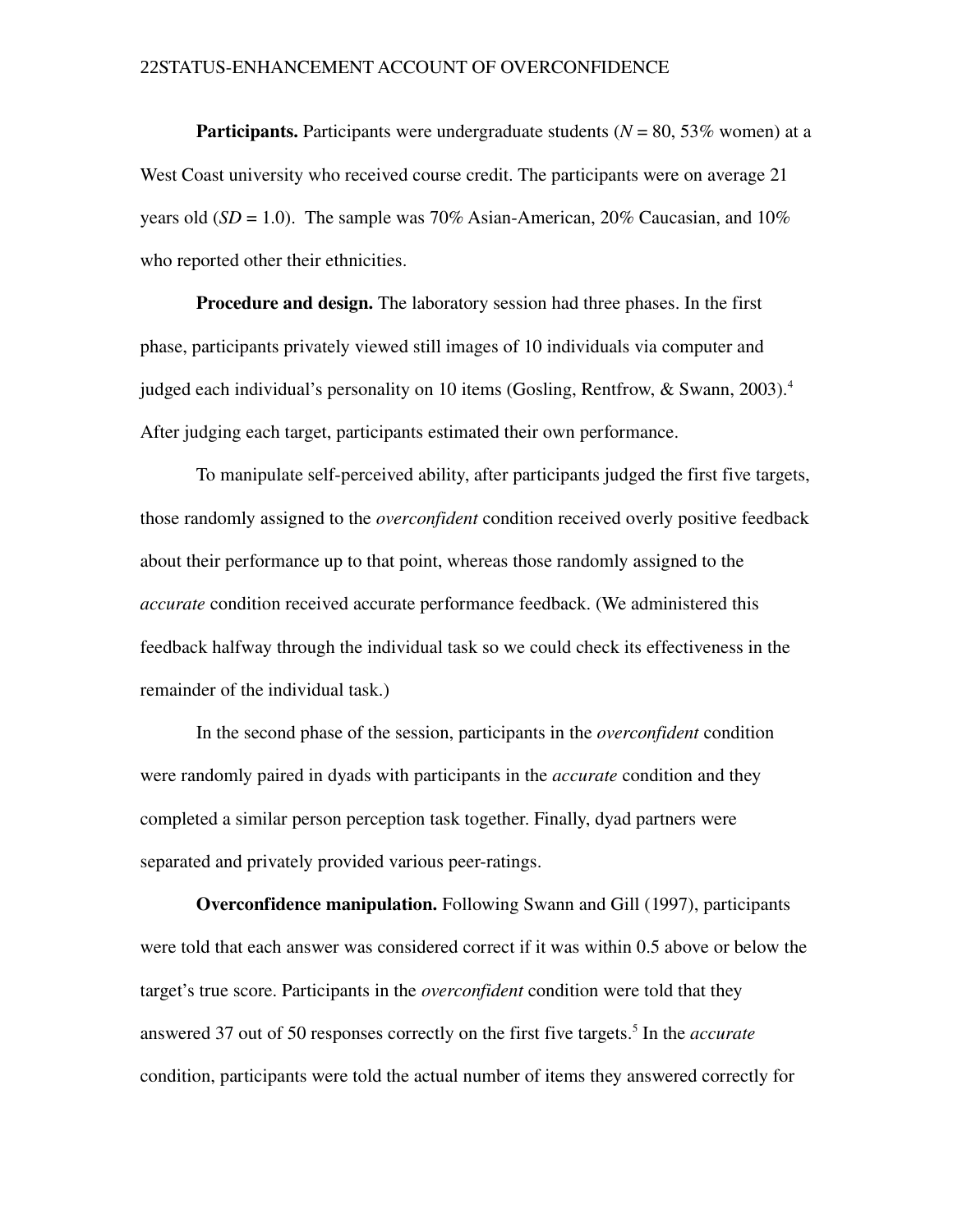the first five targets, which on average was 8.8 out of 50  $(SD = 3.03)$ . A suspicion check at the end of the study showed that no participant in either condition suspected the performance feedback to be false.

To ensure that participants in both conditions interpreted their scores using the same metric, we also told them that attaining 8 correct answers was performing "as well as chance (the same as guessing randomly)," and that attaining 32 correct answers was performing "extremely well." To avoid the possibility that dyad partners would simply exchange their feedback scores, participants were instructed not to share their scores with their partner. An experimenter was present while dyads worked together to ensure no partners exchanged this information.

Self-perceived competence. As in Study 1, in the individual task, participants estimated their percentile rank relative to other students at their university. Before participants were given performance feedback, their estimates of their own abilities were reliable across the first five targets ( $\alpha$  = .93), and thus combined. After they received the feedback, participants' estimates of their own abilities were again reliable across the second set of five targets ( $\alpha$  = .96), and thus combined.

Actual performance. We scored participants' actual performance on the task using the method described to them. Participants showed reliability in their actual accuracy across targets,  $\alpha = .71$ . We thus combined their scores across the targets to form an overall index of actual ability, and then transformed their performance scores into percentile rankings to allow us to score *overplacement*.

**Partner-rated competence.** In the peer-ratings phase, participants estimated their partner's competence on the task with four items. First, they used the same percentile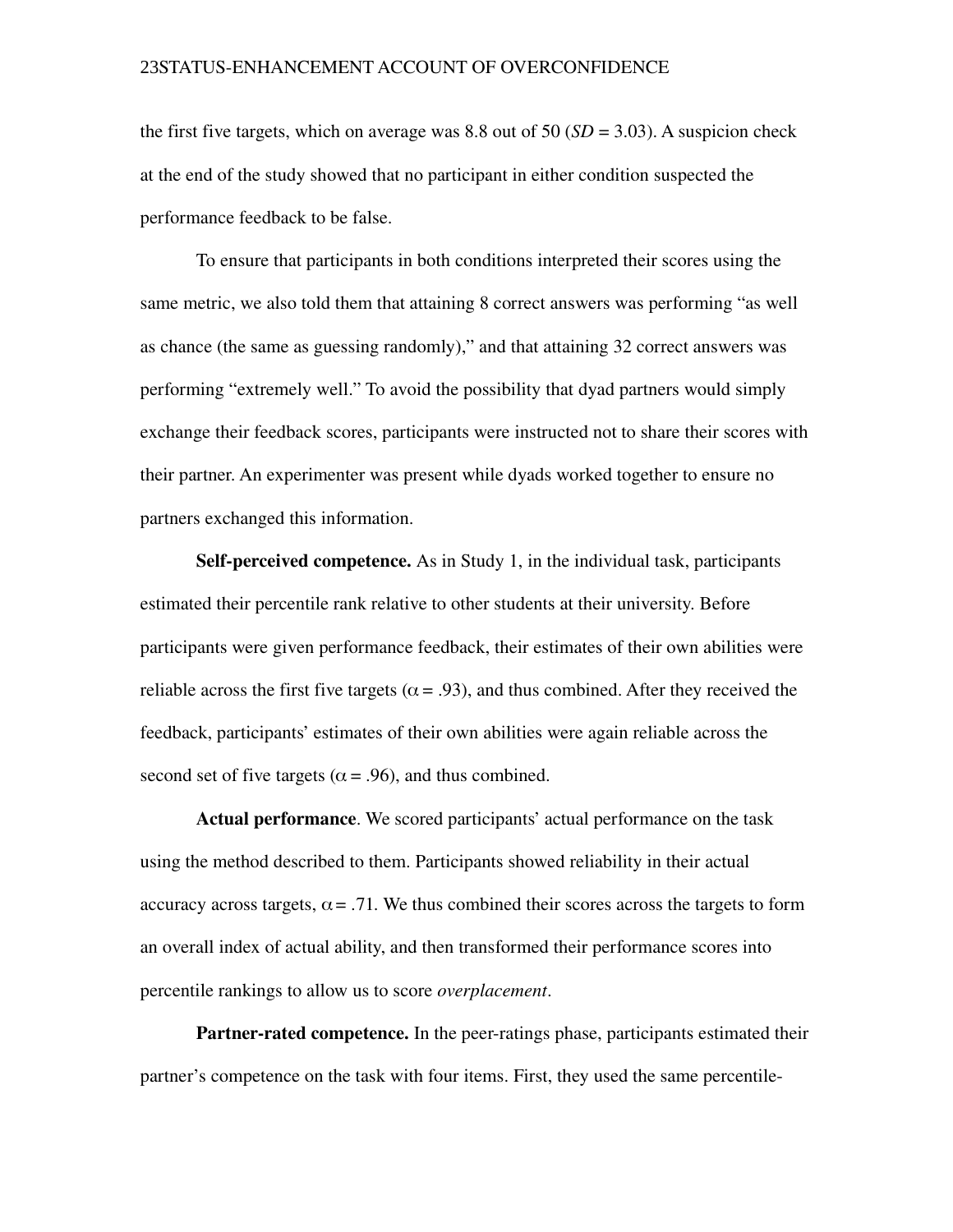rank item on which they assessed their own ability. To increase the reliability of this peerrating, they also rated their partner using three items from the Mind-Reading Belief Scale (Realo et al., 2003): "A stranger's character is revealed to my partner at first sight," "It is hard for my partner to tell a person's thoughts by their looks," and "I do not think my partner is good at knowing human nature / judging people." These three items were rated on a scale from 1 (*Disagree strongly*) to 7 (*Agree strongly*). After standardizing all items and reverse-scoring the latter two, they correlated together ( $\alpha$  = .63) and thus combined.

Status in the dyad. Participants rated their partner's status in the dyad with the same four items as in Study 1. The item measuring respect and admiration had a low item-total correlation (.13) and was excluded from the measure. The remaining three items showed sufficient reliability ( $\alpha$  = .62) and thus combined.

**State self-esteem.** Providing individuals with positive feedback about the self can boost self-esteem (e.g., Harmon-Jones et al., 1997). To alleviate the concern that any effects of the manipulation might be due to self-esteem rather than to overconfidence, we measured state self-esteem in the peer-ratings phase using Heatherton and Polivy's (1991) 20-item measure ( $\alpha$  = .87).

#### Results and Discussion

**Manipulation check.** As expected, a repeated-measures ANOVA showed that before the performance feedback was administered, self-perceived rankings in competence did not differ between participants in the *overconfident* condition (*M* = 61.61,  $SD = 14.84$ ) and in the *accurate* condition ( $M = 61.23$ ,  $SD = 14.76$ ),  $F(1, 39) =$ . 02, *ns.* Thus participants in the two conditions did not differ in overconfidence before the feedback was administered.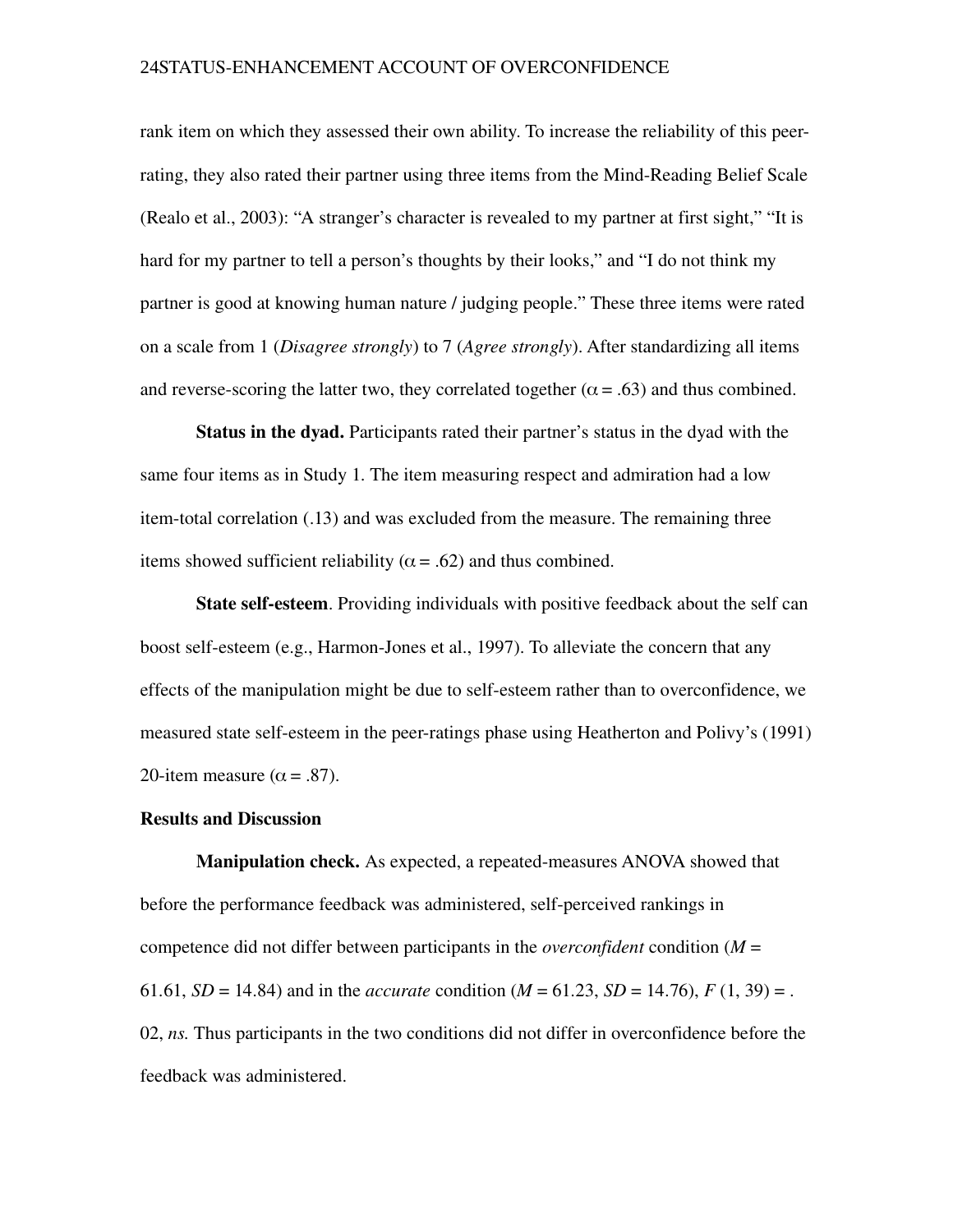However, after the feedback was administered, a repeated-measures ANOVA showed that participants in the *overconfident* condition had higher self-perceptions of their competence relative to others'  $(M = 62.82, SD = 15.82)$  than did participants in the *accurate* condition ( $M = 57.14$ ,  $SD = 15.25$ ),  $F(1, 39) = 3.92$ ,  $p = .05$ . Further, a withinsubjects ANOVA showed that participants in the *overconfident* condition overestimated their ranks,  $F(1, 39) = 17.37$ ,  $p < .01$ , whereas participants in the *accurate* condition did not,  $F(1, 39) = 1.70$ , *ns*. Therefore, the feedback manipulation was effective. It is interesting to note, however, that the overconfidence condition did not boost participants' overconfidence, but rather, allowed them to remain overconfident. The accuracy condition reduced participants' overconfidence to make them more accurate.

Finally, a between-subjects ANOVA showed that participants in the *overconfident* condition ( $M = 3.76$ ,  $SD = 0.58$ ) reported the same level of state self-esteem as participants in the *accurate* condition ( $M = 3.76$ ,  $SD = .49$ ),  $F(1, 39) = .00$ , *ns*. Thus, the manipulation had the targeted effect on overconfidence but did not affect state selfesteem.

Partner-rated competence. A repeated-measures ANOVA showed that participants in the *overconfident* condition were perceived by their partners as more competent at the task (*M* = .23, *SD* = 0.63) than participants in the *accurate* condition (*M*  $= -0.25$ , *SD* = 0.68), *F* (1,39) = 13.20, *p* < .01. This provides some causal evidence that overconfidence led to being perceived as more task competent. To illustrate this effect in a more intuitive way, we focused on one of the items of the partner-rated competence index—the partner's rating of the participant's percentile rank. We present the comparison across condition on this item in Figure 2. This difference was significant, *F*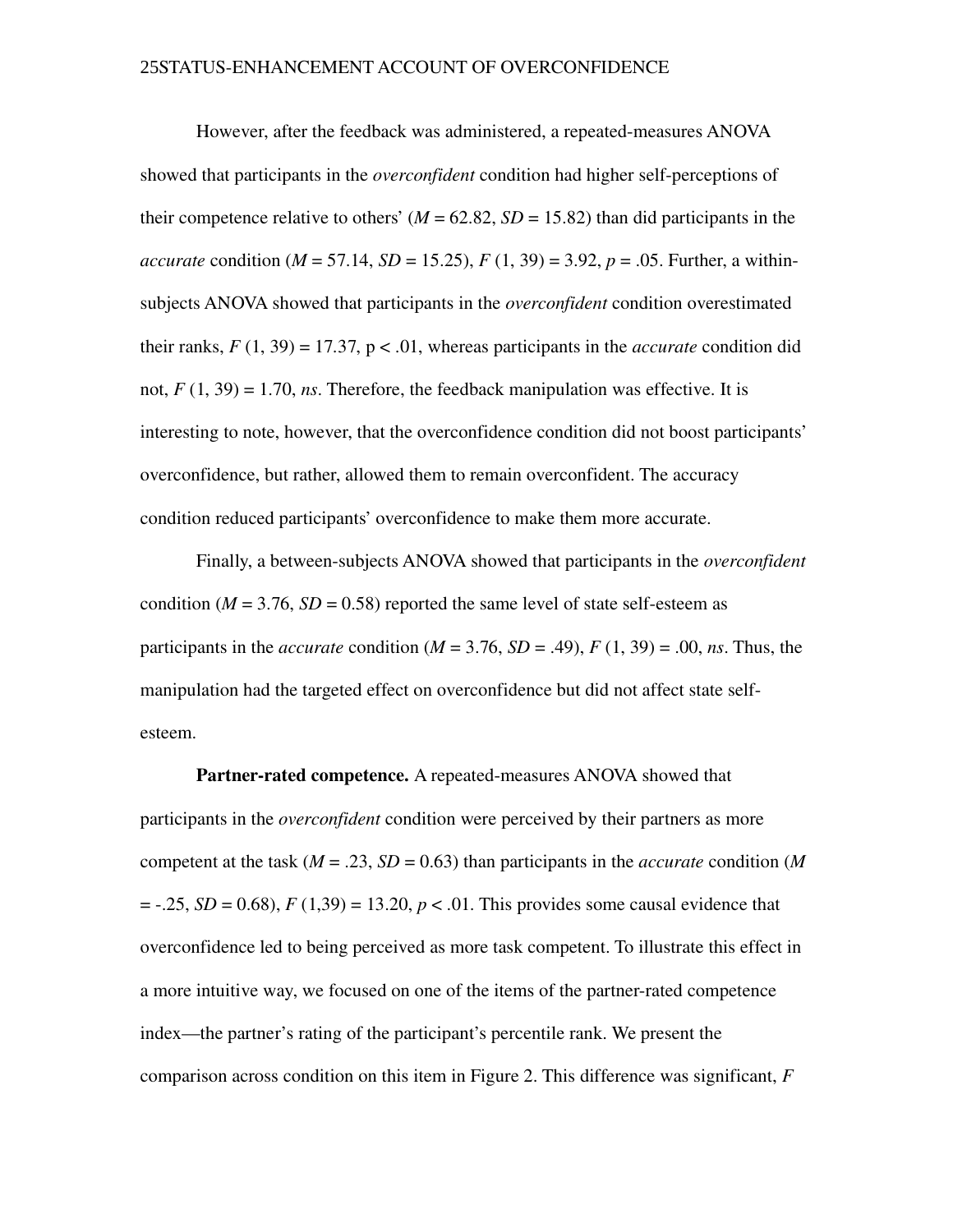$(1, 39) = 4.85$ ,  $p < .05$ , even though participants in the two conditions did not differ in actual abilities, *F* (1, 39) = .48, *ns.* 

Status. A repeated-measures ANOVA showed that participants in the *overconfident* condition ( $M = 4.74$ ,  $SD = 0.85$ ) also attained higher status in the dyad than participants in the *accurate* condition  $(M = 4.10, SD = 0.88)$ ,  $F(1, 39) = 7.80, p < .01$ . Therefore, this provides evidence that overconfidence led to achieving higher status.

We next examined whether partner-rated ability mediated the effect of overconfidence on status using a method suggested by Judd, Kenny, and McClelland (2001).<sup>6</sup> The regression coefficient of the difference score for the mediator was significant ( $b = .44$ ,  $SE = .26$ ,  $b^* = .26$ ,  $p = .05$ ), which indicates partner-rated competence mediated the effect of overconfidence on status. The intercept was also significant ( $b = -0.43$ ,  $SE = 0.26$ ,  $p = 0.05$ ), indicating the effect of overconfidence on status was still significant, controlling for the mediating effect of partner-rated competence (Judd et al., 2001). Therefore, this suggests overconfidence led to status in part because it led to being perceived as more competent.

Summary. The partners of individuals induced to be overconfident perceived them as more task competent and accorded them higher status than individuals in the *accurate* condition, who were more accurate in their self-perceptions of ability. Study 3 used an experimental design and thus provided more direct evidence that overconfidence led to higher peer-perceptions of competence, and in turn, higher status. A mediation analysis confirmed that the effect of overconfidence on status was partially explained by peer-perceptions of ability.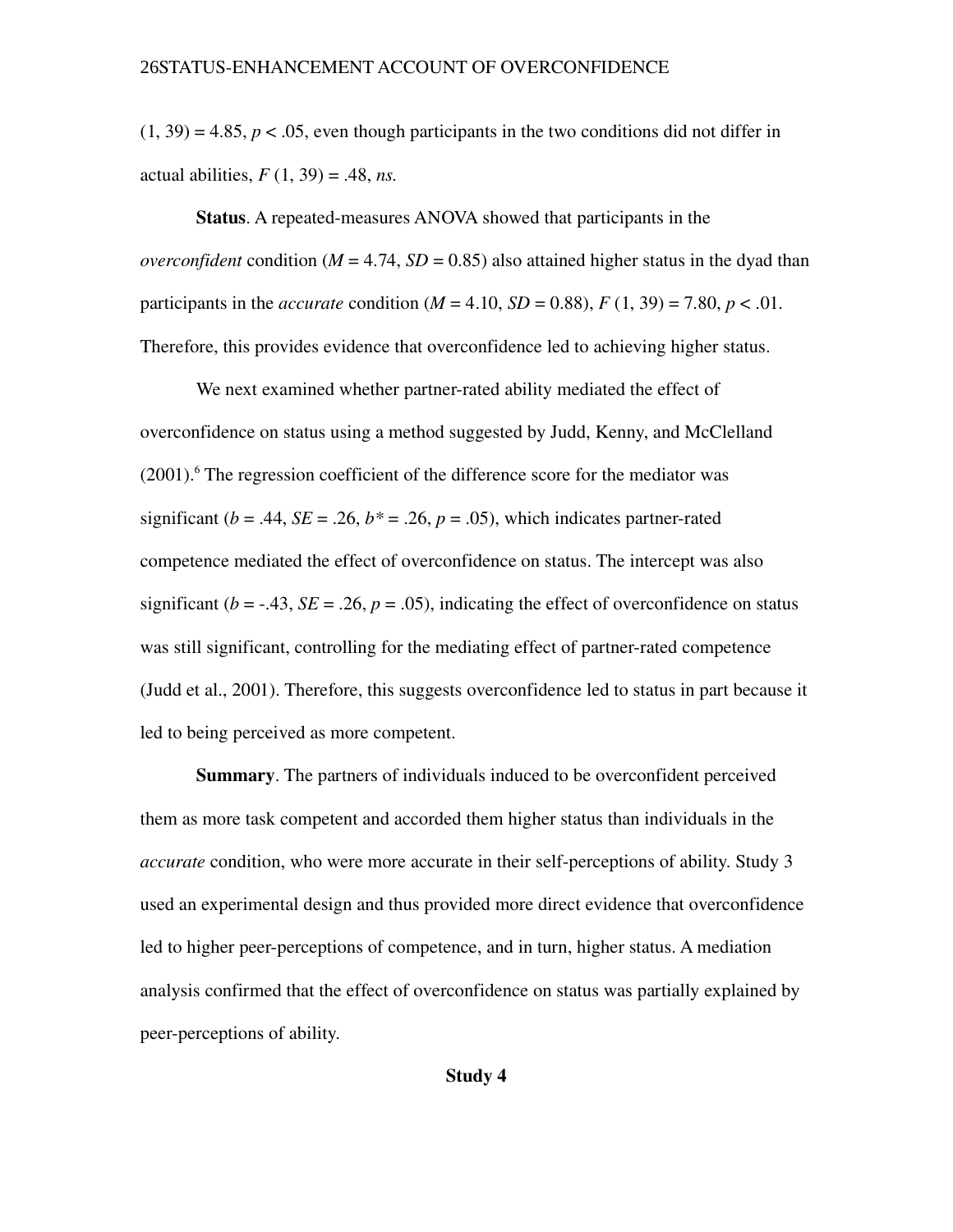Studies 1 through 3 found that overconfident individuals attained higher status because they were perceived by others to be competent, even when the impression was artifice. But what exactly do overconfident individuals do that makes them appear competent? Study 4 examined the behavioral displays of overconfident individuals.

In this analysis, we utilized Brunswik's (1956) lens model of human perception. According to Brunswik's model, behavioral cues displayed by a target can serve as a kind of lens through which observers indirectly perceive the target's inner characteristics (see Figure 3). For example, someone's smile could serve as the lens through which an observer infers a target's high level of agreeableness. In Brunswik's model, *cue utilization* refers to the link between the observable cue (e.g., smile) and an observer's judgment (e.g., of agreeableness). On the left side of the lens, we will use the term *cue display* to refer to the link between the target's inner characteristic and the behavioral cue. A correlation between an inner characteristic (e.g., agreeableness) and the display of a cue (e.g., smile) indicates that the inner characteristic predicts the display of that cue (e.g., that higher levels of agreeableness predict more smiles).

We hypothesized that the behavioral cues displayed by overconfident individuals would match the behavioral cues observers use to infer competence. Therefore, we were primarily interested in two questions—which behavioral cues are used by observers to infer competence in others, and which behavioral cues *overconfident* people display. Along an exploratory vein, we were also interested in the behavioral cues displayed by individuals who are actually competent. Previous research has shown that observers are not highly accurate in perceiving others' competence (e.g., Minson, Liberman, & Ross, 2011). One possibility is that such low accuracy is due to low cue-display correlations for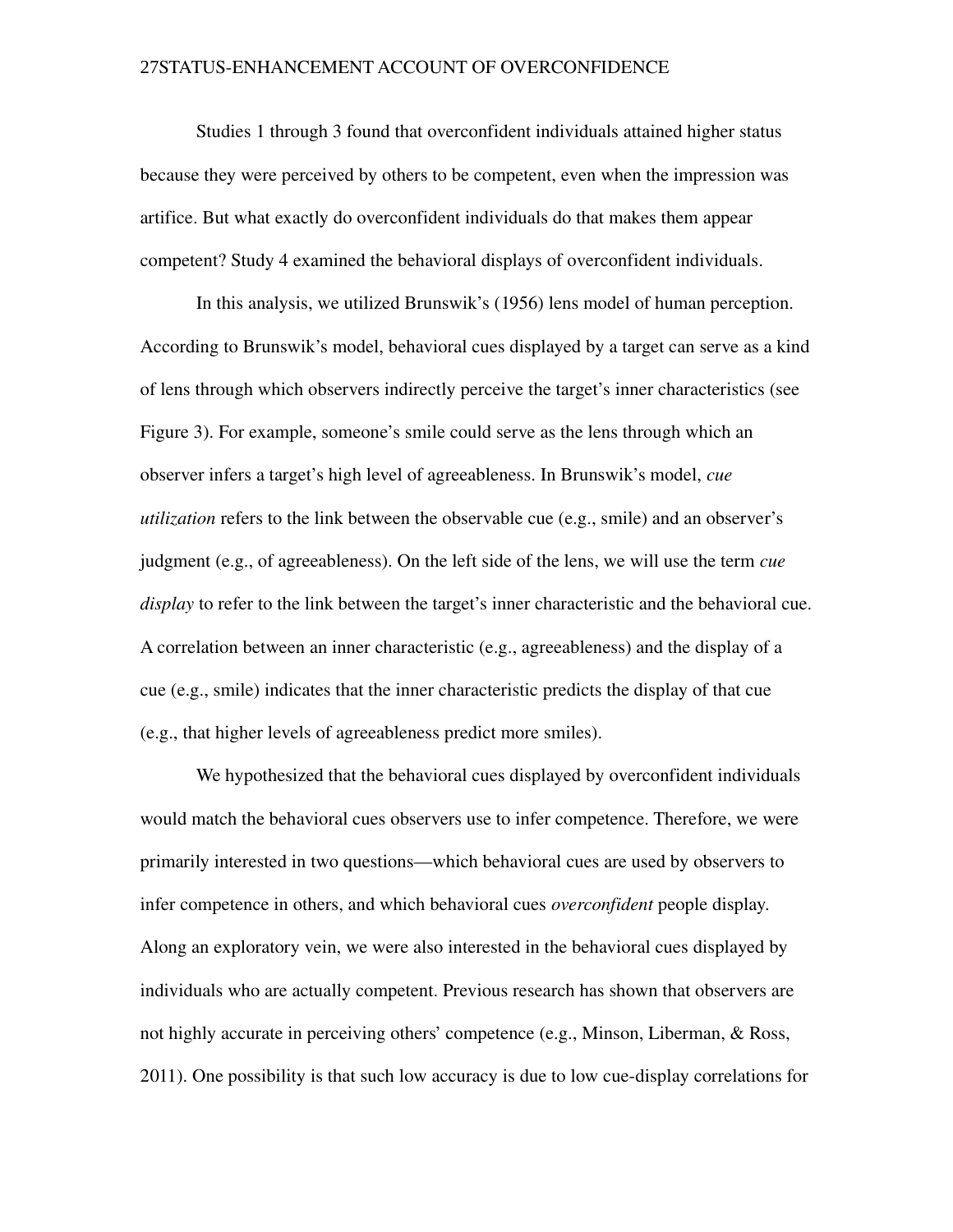actual competence; in other words, individuals who are actually competent might not display the cues that others utilize to infer competence.

Based on a survey of relevant research (e.g., Anderson & Kilduff, 2009; Carli et al., 1995; DePaulo et al., 2003; Driskell et al., 1993; Imada & Hakel, 1977; Ridgeway, 1987; Scherer, London, & Wolf, 1973; Tracy & Robins, 2004), we hypothesized that observers would utilize the degree to which individuals contributed to the group discussion (e.g., the amount they spoke, provided answers and opinions) and their nonverbal demeanor (e.g., confident and factual vocal tone, relaxed demeanor) to infer competence, and that overconfident individuals would display these behavioral cues.

As an open research question, we also examined explicit statements of confidence (e.g., "I am really good at this"). Previous research has shown that such explicit statements lead the individual to be perceived as more competent by others (Jones  $\&$ Shrauger, 1970; Powers & Zuroff, 1988). Therefore, we expected explicit statements of confidence to be utilized by observers to infer competence. However, explicit statements of confidence also make a person seem unlikeable (Jones & Shrauger, 1970; Powers & Zuroff, 1988). Moreover, to attain status, one cannot be disliked (Homans, 1950; Roethlisberger & Dickson, 1938; Whyte, 1943). Therefore, it was possible that overconfident individuals would not display those behaviors, as they would be best served avoiding such explicit statements.

Finally, we wanted to rule out a possible alternative explanation for our findings. If we were to find that groups perceived overconfident individuals as more competent, it is possible that these perceptions might reflect motivated perceptual biases. For example, prior theorists have suggested that within groups, members tend to defer to more assertive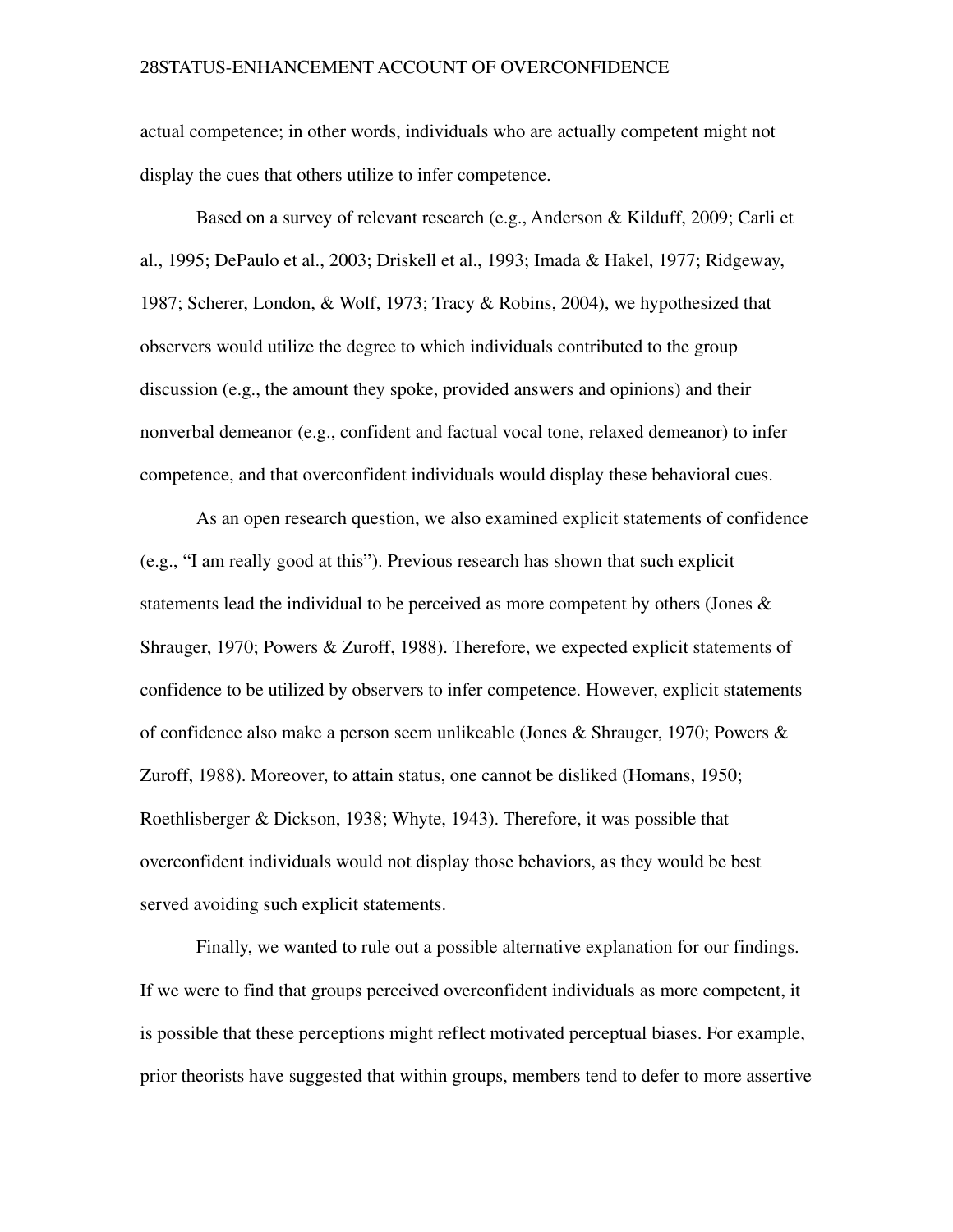individuals, and then construct overly positive perceptions of those individuals' competence to rationalize their own passivity (Lee & Ofshe, 1981). Inasmuch as overconfidence relates to assertiveness (Gough et al., 1951), we though it important to address this alternative explanation. We thus asked independent, outside observers to rate participants' competence as well, to help establish that overconfident individuals actually appeared competent to others. Outside observers should feel no need to rationalize any of the group members' passivity, and thus their perceptions should not suffer from any related biases. Therefore, we expected overconfident individuals to be perceived as more competent by outside observers in addition to group members.

#### Methods

Participants. Participants were 120 students and staff (56% women) at a West Coast university that participated as part of a broader study of small groups (see Kennedy, Anderson, & Moore, 2011). The mean age was 20 years  $(SD = 4.1)$ . The sample was approximately 60% Asian, 28% Caucasian, 5% Hispanic, 1% African American, and 6% other racial backgrounds.

**Procedure.** Upon arrival at the laboratory, participants were assigned to groups of four. In the first phase of the study, groups were presented with ten full-body photographs of individuals and asked to estimate each individual's weight separately, using their own answer sheet. This task has been used in previous research on overconfidence (Moore & Klein, 2008). During this first phase, participants were instructed not to speak to each other until everyone had finished with their 10 estimates. The presence of an experimenter ensured compliance with this instruction. In the second phase of the study, group members worked together, while being videotaped, to estimate the weights of the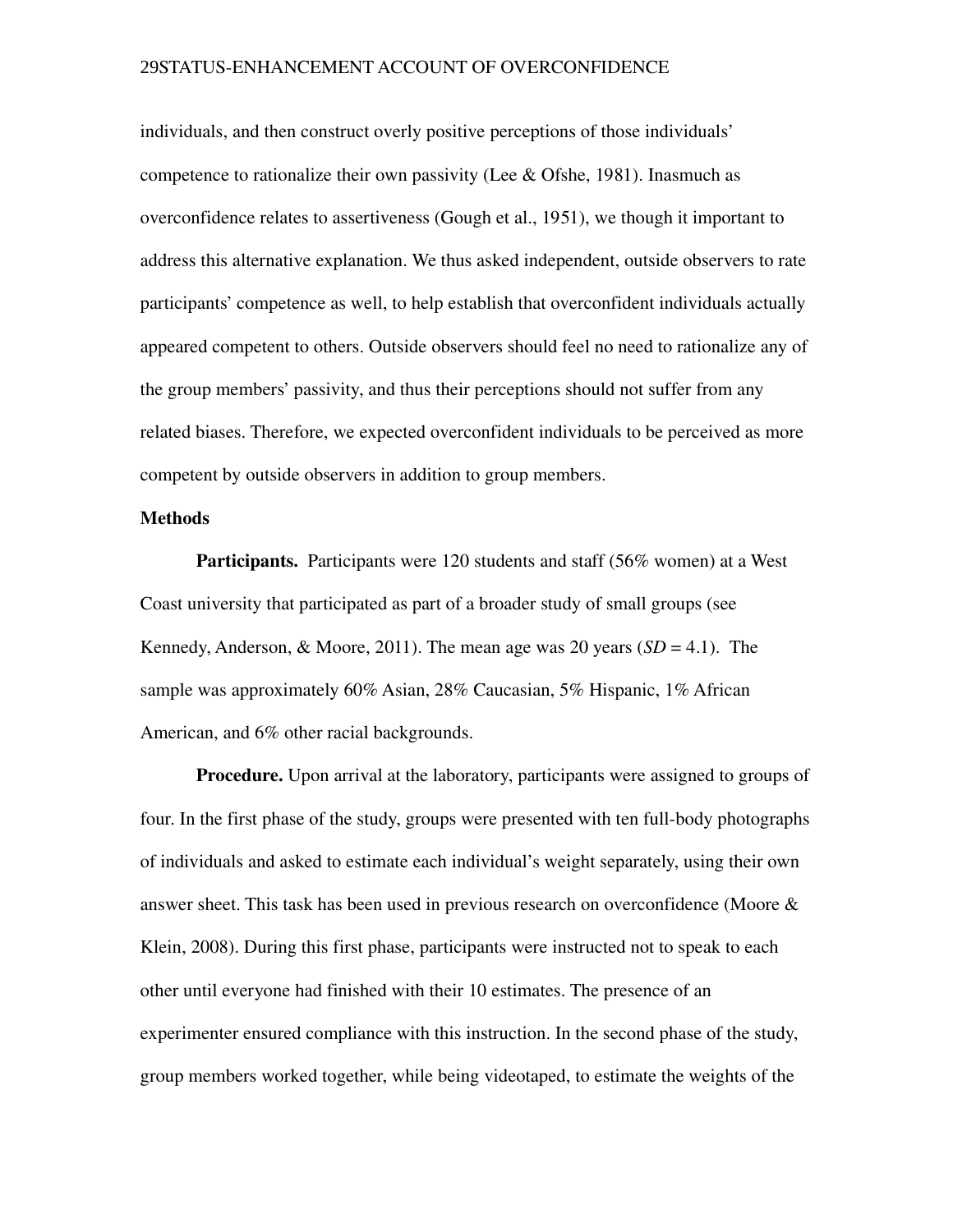individuals in the photographs. In the third phase of the study, after completing all 10 estimates as a group, participants privately rated each other's relative competence at the task.

Overconfidence. So far we have measured overconfidence – specifically overplacement – by focusing on individuals' self-perceived rank relative to all other participants in the study. Yet individuals attain higher status in a group when they are perceived as more competent than other *group members* (Berger et al., 1972). For example, a relatively incompetent person is likely to attain high status in a group of individuals who are even less competent than him. We thus measured overplacement by assessing self-perceived performance relative to other group members. Participants privately reported their perceptions of their own abilities at the task by answering the item, "Please rank the four members of your group with respect to their ability to correctly estimate people's weights." Following Moore and Klein (2008), we measured participants' actual performance in the individual task by calculating how close their weight estimates were to the correct weight for each photograph. The participant with the highest accuracy in estimates received the rank of "1," the next smallest, "2," etc. Only two groups had members who tied, and both were tied for  $3<sup>rd</sup>$  rank. As in Study 1, we regressed participants' self-perceived rank on their actual rank and retained the residual.

**Peer-ranked competence**. Participants privately ranked each group member's competence. As in Study 3, we conducted a social relations model analysis of these round-robin peer-perceptions. Group members agreed about one another's task ability, in that the variance attributable to the person rated was significant (the relative target variance was .42; Kenny & La Voie, 1984). SOREMO also calculated a *target score* for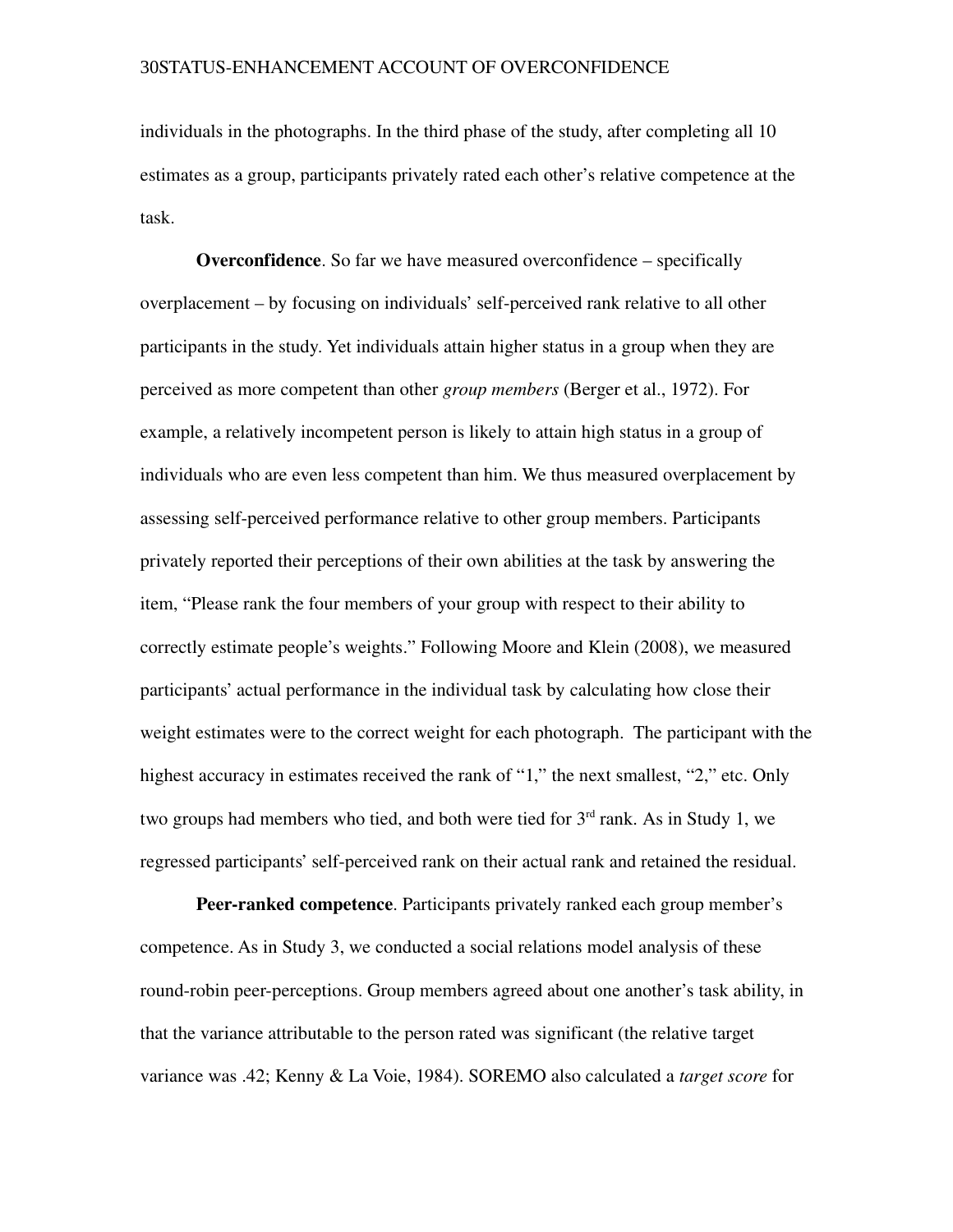each participant, which was essentially his or her average peer-perceived competence. We then reverse-scored these ranking measures so that higher rankings indicated higher peerperceived competence.

Ratings of competence made by outside judges. In selecting outside observers who would rate the group members, we wanted to avoid confounding group membership (i.e., being a group member vs. an outside observer) with the judges' characteristics. For example, if outside observers were older or more educated than group members, they might perceive group members differently than group members perceive each other. To avoid this potential confound, outside observers were selected who were as similar to the group members as possible. Specifically, 120 undergraduate students, recruited from the same subject pool as the target participants, were used as independent peer judges of competence. Four separate independent peer judges were assigned to each videotape. Each judge watched a single group's interaction in its entirety and rated all four group members in their assigned group on the same peer-ranked competence measure on which group members ranked each other.

Recruiting outside observers from a subject pool generated an additional concern, however – namely, that these judges might still be motivated to rationalize the hierarchies they observed in the groups. That is, if group members might be motivated to rationalize their own passivity (Lee  $\&$  Ofshe, 1981), then subject pool judges might also be similarly motivated, because they might identify with the participants in the videotape. To address this concern, we recruited a second set of judges using Amazon.com's Mechanical Turk (MTurk), an online service that matches "workers" with "requesters" who post jobs to be completed. We uploaded the video recordings to allow online viewing and recruited 300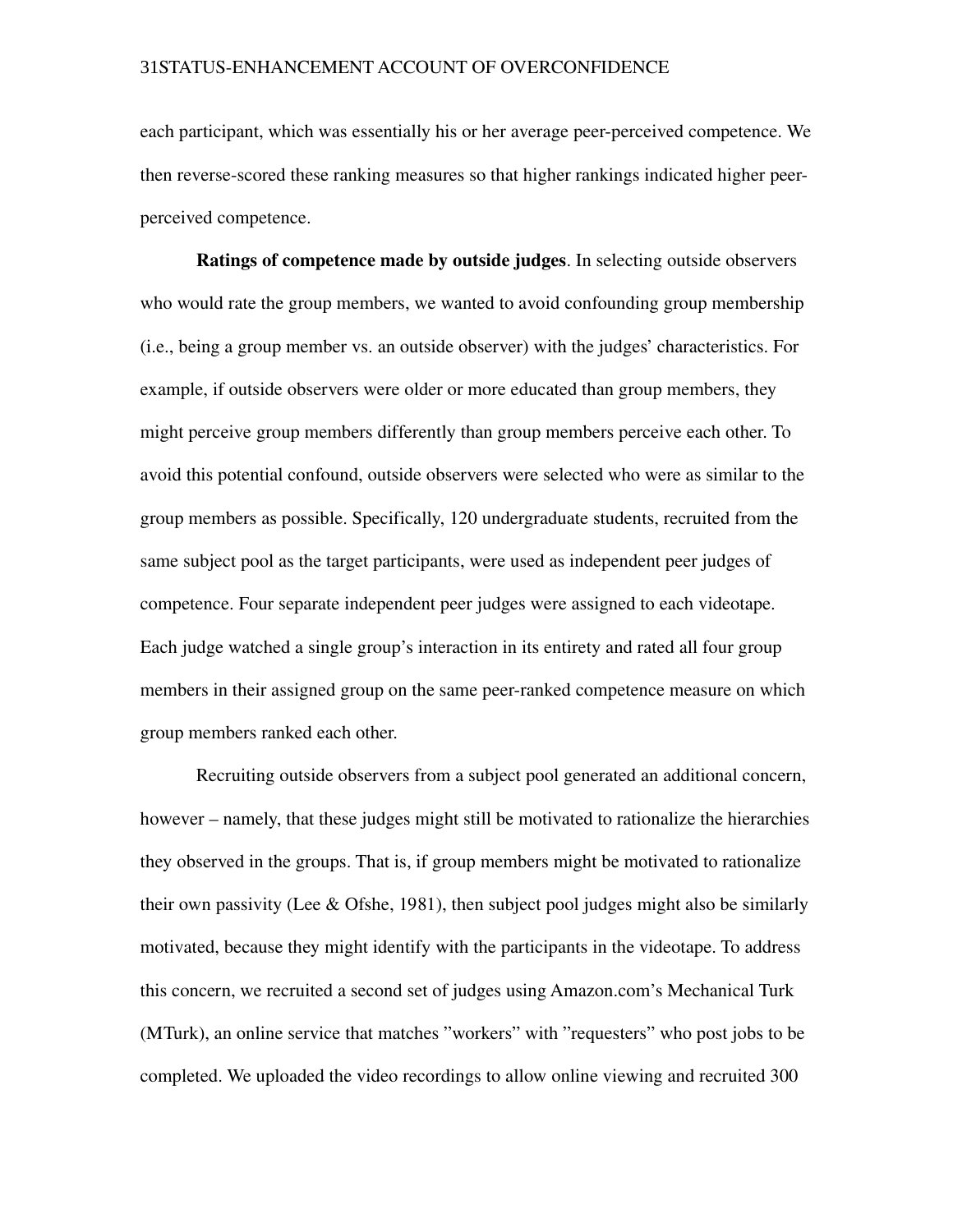MTurk judges in total, or 10 separate independent judges per videotape. Each judge watched a single group's interaction in its entirety and ranked each of the four group members in their assigned group on the same competence measure.

The competence rankings made by both sets of outside judges correlated highly with those made by the group members,  $\alpha = .71$ , indicating that group members' perceptions of each other's competence corresponded to outside judges' perceptions of their competence. This cross-judge consensus helps address the concern that group member's judgments were biased. In light of this agreement across the three sets of judges, we averaged them to form an aggregate measure of *observer-perceived competence*.

Codes of behavioral cues. Research assistants who were blind to the research questions coded participants' behavioral cues. We focused on 10 separate behavioral cues (with inter-rater reliability in parentheses). Coders rated the percentage of time participants spoke in the group discussion ( $\alpha$  = .89,  $M$  = 24.98,  $SD$  = 6.63), counted the number of times participants offered an answer before anyone else ( $\alpha$  = .91,  $M$  = 2.87, *SD*  $= 2.47$ ) and after at least one answer had already been provided ( $\alpha = .84$ ,  $M = 10.84$ , *SD*  $= 5.18$ ), and provided information relevant to the problem ( $\alpha = .92$ ,  $M = 9.12$ ,  $SD = 6.33$ ). Coders also rated whether the participant had a confident and factual vocal tone (vs. uncertain and wavering vocal tone;  $\alpha$  = .60,  $M$  = 4.48,  $SD$  = 1.52), seemed calm and relaxed or nervous and anxious ( $\alpha$  = .60, *M* = 1.88, *SD* = 1.16), and whether the person showed constricted posture and took up little space or showed expanded posture and took up a lot of space ( $\alpha$  = .67, *M* = 4.08, *SD* = 1.26). In addition, coders counted the number of times the participant made an explicit statement about his or her ability ( $\alpha = .81$ ,  $M = .$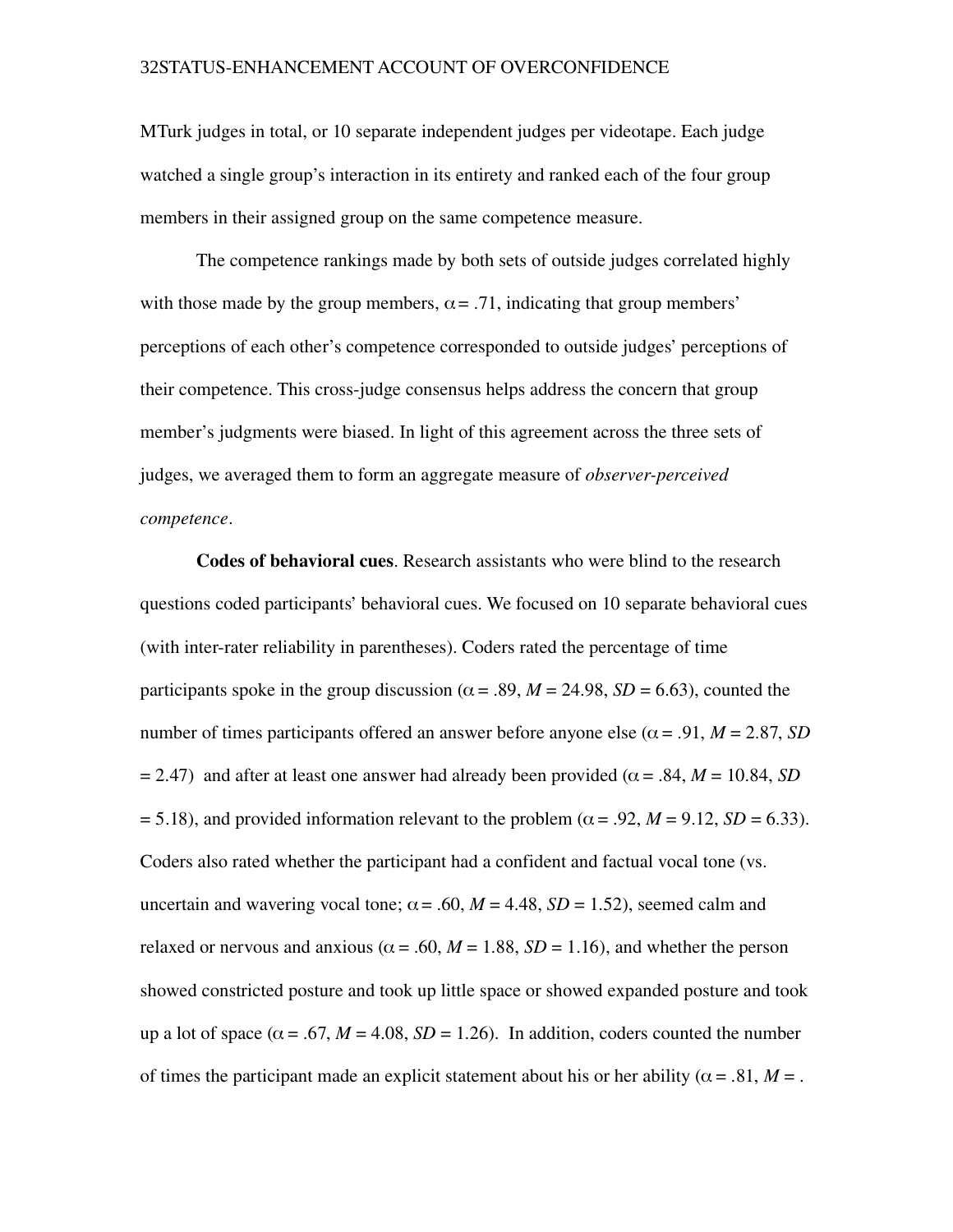33,  $SD = .65$ ), the ease or difficulty of the task ( $\alpha = .92$ ,  $M = .48$ ,  $SD = 1.05$ ), and his or her certainty in his or her estimate ( $\alpha$  = .83,  $M$  = 1.58,  $SD$  = 2.19).

# **Results**

Consistent with the findings from Studies 1 through 3, overconfident individuals were perceived by others as more competent,  $r(118) = .29$ ,  $p = .002$ . Again, it is worth noting that this index of overconfidence reflects bias in self-perceptions. Consequently, the correlation reflects the relationship between positive bias in self-perception and others' ratings of one's abilities. Drawing on the logic of Brunswik's (1956) lens model, we next examined which behavioral cues observers utilized to make inferences about participants' competence and the degree to which overconfident individuals displayed those cues.

**Cue utilization.** The cue-utilization correlations in the rightmost side of Table 2 reflect the relationships between the observers' perceptions of competence and the behavioral cues participants displayed. The behavioral cues are presented in descending order of the magnitude of their cue-utilization correlation.

Consistent with expectations, observers perceived participants to be more competent when participants spoke more, used a more confident and factual vocal tone, and provided more information relevant to the group's problems. In fact, these three cueutilization correlations were quite high, all above  $r = 0.50$ , suggesting observers utilize these cues a great deal when inferring others' competence. In addition, observers perceived participants to be competent when participants exhibited an expanded posture, showed a calm and relaxed demeanor, offered more answers (either first or after another group member had already done so), and made more statements about the certainty of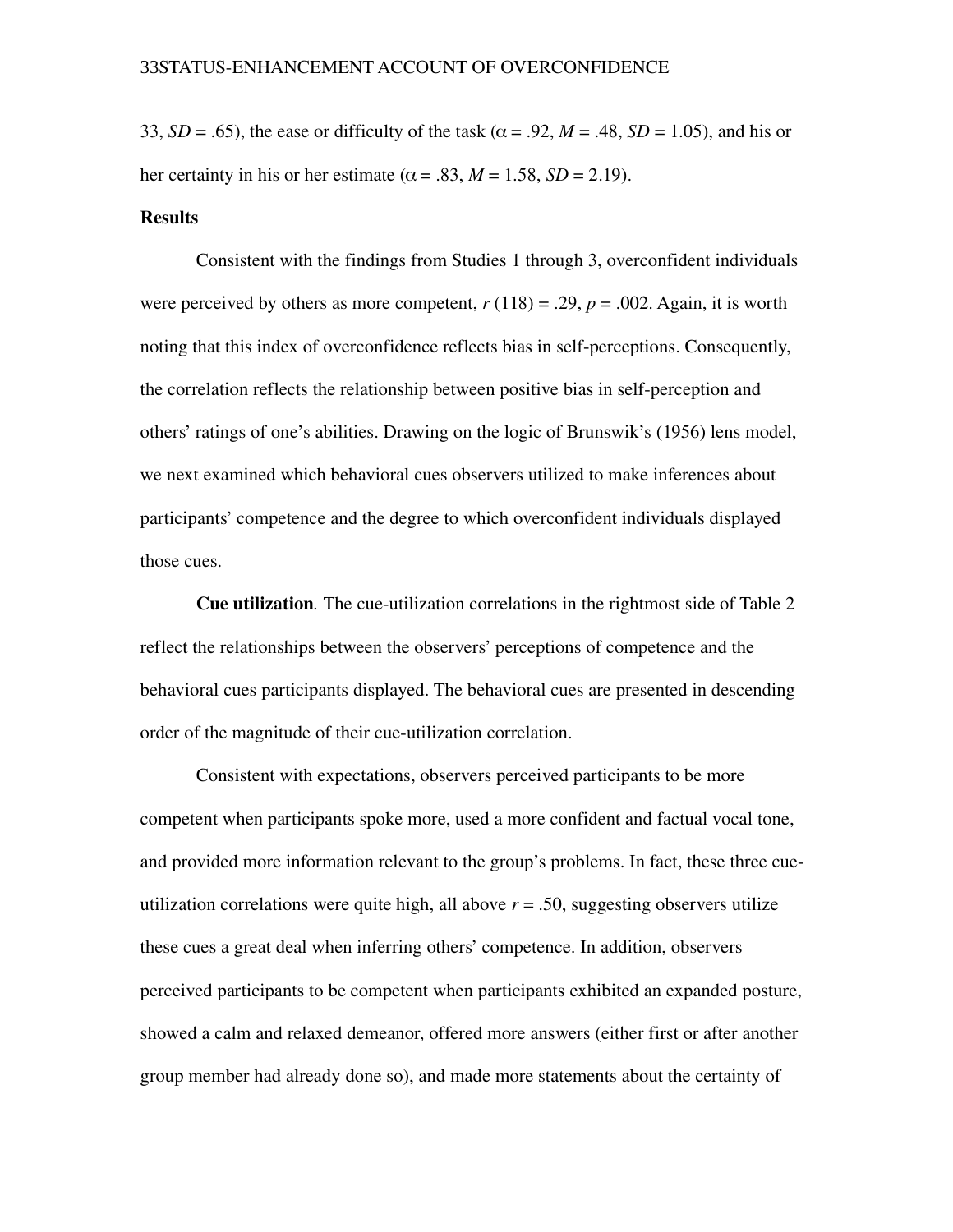their answers. It is interesting to note that observers did not utilize a target's direct statements of his or her own ability or of the ease of the task. It seems that observers relied more heavily on indirect signals of confidence, such as more contributions and a confident nonverbal demeanor, than on explicit statements of confidence.

Cue display*.* The correlations in the lefthand section of Table 2 reflect the relationships between participants' inner characteristics – both their overconfidence and actual competence – and the behavioral cues they displayed. Consistent with our expectations, overconfident individuals tended to display most of the behavioral cues utilized by observers to infer competence: They spoke more, used a confident and factual vocal tone, provided more information relevant to the problem, exhibited a calm and relaxed demeanor, and offered answers first. Although overconfident individuals did not offer answers after another group member had already done so, this was likely because they provided answers first; those two behavioral cues correlated negatively,  $r(128) =$  $-33$ ,  $p < .001$ . The only surprising null cue-display correlation was thus for expanded posture.

Along an exploratory vein, we next examined explicit statements of confidence. Overconfident individuals did not make explicit statements about their own abilities, the ease of the task, or their certainty in their answers. These nonsignificant findings are interesting, given previous findings that suggest such explicit statements can lead to lower levels of liking (Jones & Shrauger, 1970).

Finally, it is interesting to note that none of the cue-display correlations were significant for actual competence. This suggests competent individuals did not display the behavioral cues that signal competence to others and might help shed light on why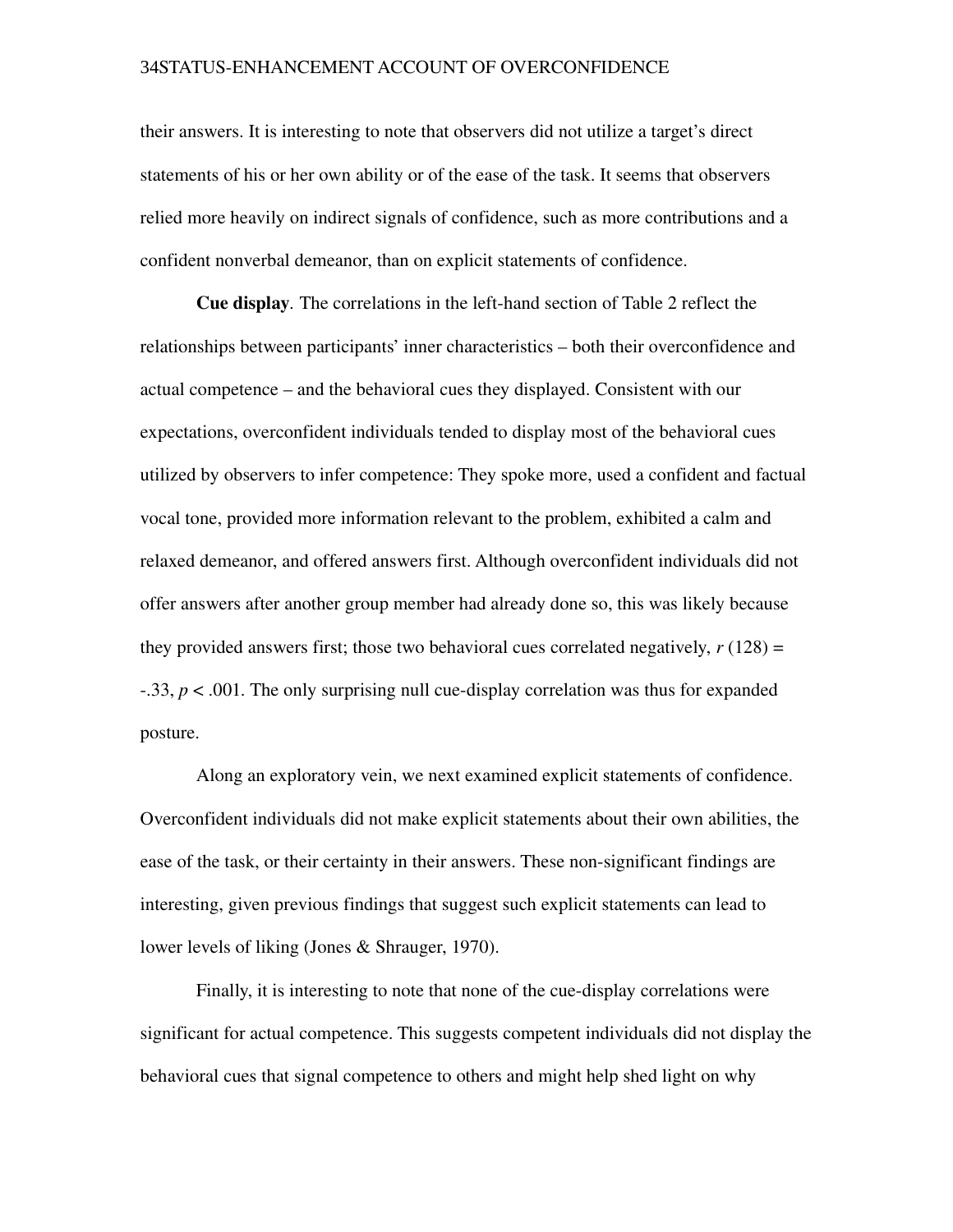competence is so difficult to detect in others (e.g., Ames & Kammrath, 2004; Minson et al., 2011). If individuals who are actually competent do not display the behaviors that signal competence to others, then observers will have difficulty recognizing their competence. In fact, our overconfidence index predicted the behavioral cues more strongly than did the index of actual competence. Overconfident individuals behaved in ways that conveyed competence more convincingly than did individuals who are *actually* competent.

Summary. Using a Brunswik (1956) lens model analysis, we found that overconfident individuals have a behavioral signature that, to observers, looks like actual competence. This helps explain why overconfident individuals are seen by others as competent, even when they lack competence. In fact, overconfident individuals more convincingly displayed competence cues than did individuals who were actually competent.

#### Study 5

Thus far, we have provided evidence that overconfident individuals appear more competent to others and attain higher status. However, to support the argument that overconfidence pervades self-perception *because* of its status benefits, it is also necessary to show that the drive for status actually promotes overconfidence. Study 5 thus tested whether individual differences in the desire for status predict individual differences in overconfidence. If such an association exists, it would suggest that not only does overconfidence lead to social benefits, but also that the desire for those benefits promotes overconfidence.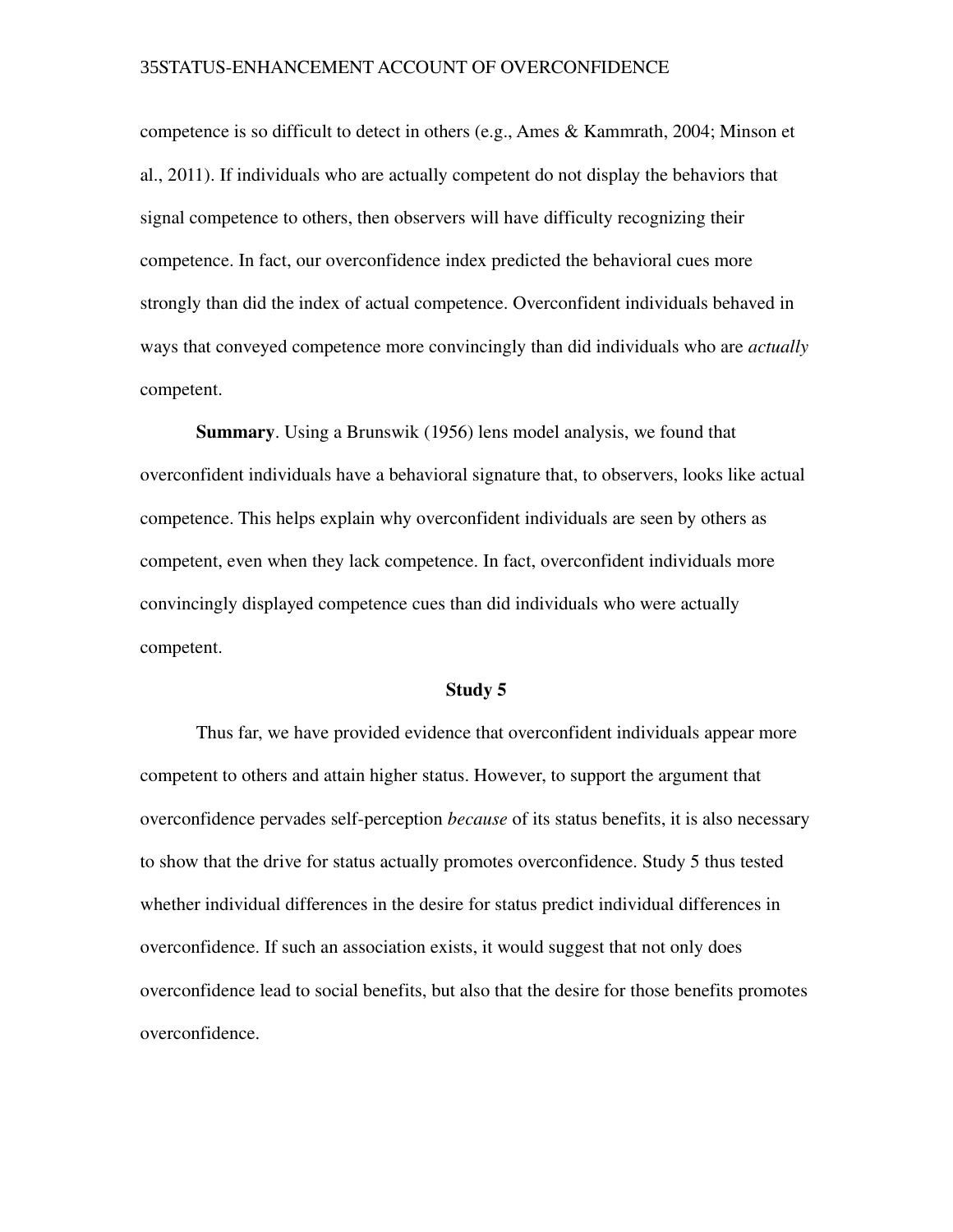Fortunately, there exists a well-established and widely used self-report measure that is appropriate for our needs: Jackson's need for dominance measure from the Personality Research Form (PRF; 1999). The need for dominance refers to individual differences in the desire to occupy roles of prestige, influence, and authority (Murray, 1938); items on the measure ask individuals how much they desire to be in positions of high status, and wish to have control and influence in social situations. We hypothesized the need for dominance predicts overconfidence.

We also wanted to rule out an alternative explanation. If we were to find an association between the need for dominance and overconfidence, it is possible that there is nothing special about the need for dominance or status per se; individuals who are more motivated to succeed in general might tend to be more overconfident. To rule out this possibility, we tested whether the need for dominance uniquely predicts overconfidence, among other potentially relevant psychological needs.

Specifically, we focused on two other measures from the PRF: the need for affiliation and the need for achievement (Jackson, 1999). The need for affiliation assesses the degree to which individuals desire to engage in social activities such as parties or collaborative hobbies, have friends, and meet new people. The need for achievement focuses on how much individuals aspire to achieve in their field and work hard toward accomplishing difficult goals. We did not expect that the need for affiliation would predict overconfidence because, according to circumplex models of human behavior, status and affiliation concerns are orthogonal (e.g., Wiggins, 1979). The desire to connect with others should thus be uncorrelated with self-perceptions of expertise or task competence. We also did not expect that the need for achievement would predict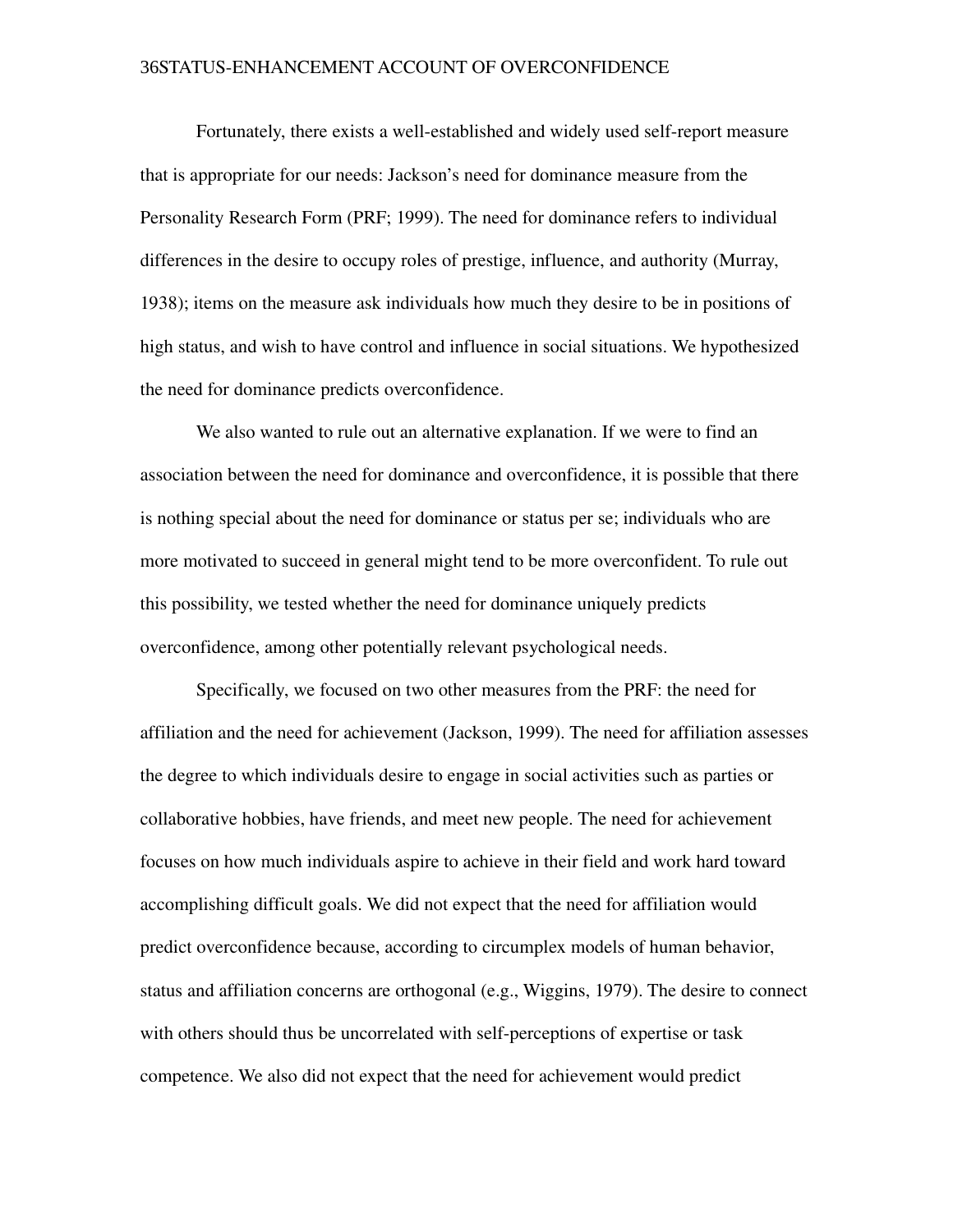overconfidence. Prior research suggests that overly positive self-perceptions might not facilitate achievement (e.g., Robins & Beer, 2001). Therefore, those who seek to achieve might not be motivated to engage in overconfidence; such a practice would not further their goals.

# Method

Participants. Our sample included 77 individuals from around the United States (60% male). The data were collected online, using MTurk. The average age was 36 years  $(SD = 11.39)$ . Participants were asked to select all categories that comprised their ethnic background; 81.8% selected White, 6.5% selected African-American, 3.9% selected Latino, 6.5% selected Asian-American, and 1.3% selected "other."

Procedure. Participants first completed measures of demographic and individual difference variables. They were then told they would be working with three other people, via an on-line chat room, who were also currently participating in the study. Before participants were to join this ostensible group, however, they completed a version of the task individually. The individual task involved 10 trials. For each trial, they estimated the average of the seven two-digit numbers simultaneously displayed for two seconds. After completing all ten trials, they estimated their abilities on the task. Finally, participants were told there would actually be no group task, thanked, and debriefed.

The needs for dominance, affiliation, and achievement. Jackson's Personal Research Form (PRF; Jackson, 1999) includes a variety of needs scales, each containing 20 statements that are rated as either "true" or "false." We coded answers indicating weaker or stronger desire as 1 and 2, respectively. The need for dominance scale showed high internal reliability ( $\alpha$  = .90,  $M = 1.52$ ,  $SD = 0.31$ ), as did the need for affiliation ( $\alpha$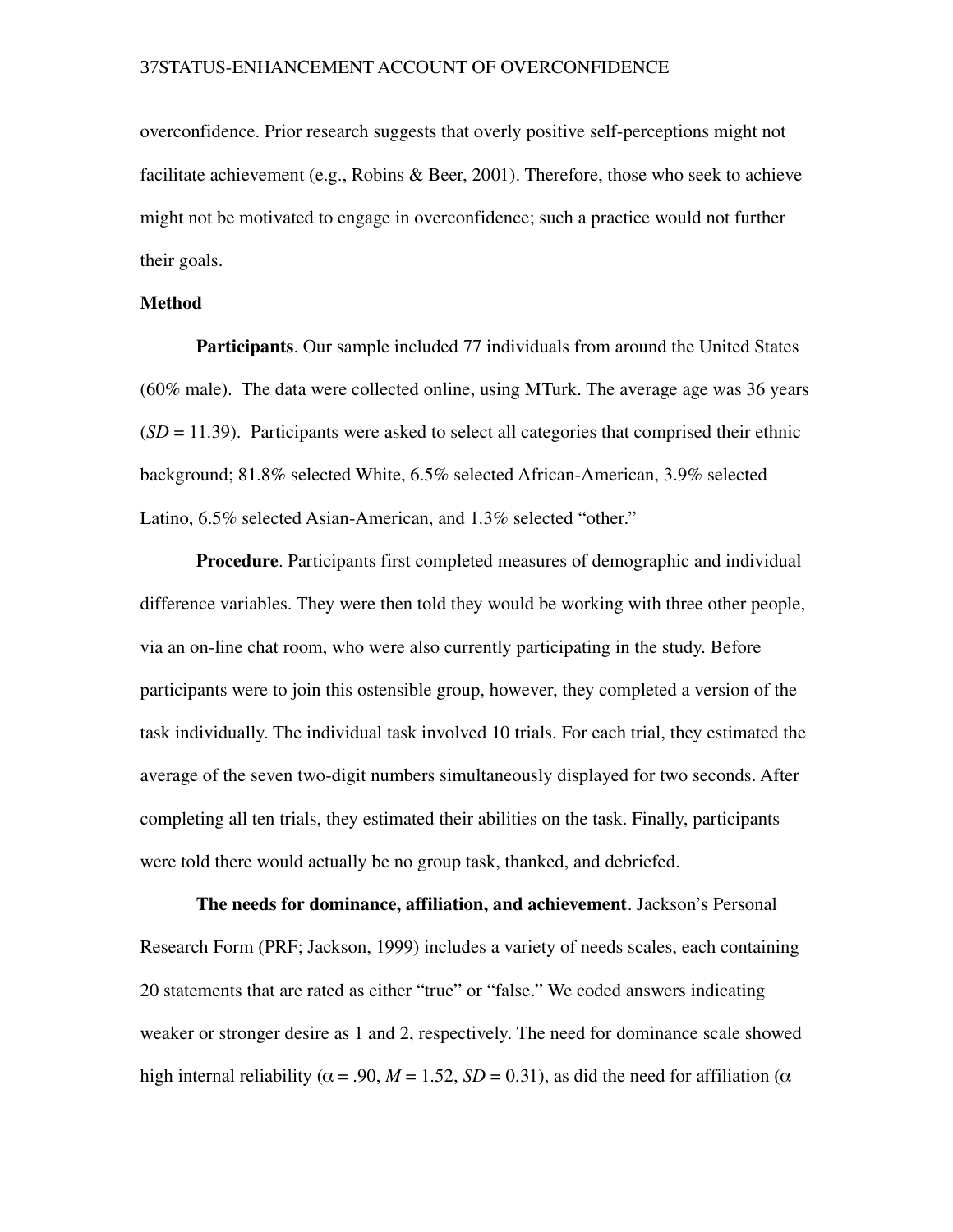$= .86, M = 1.41, SD = 0.28$  and need for achievement ( $\alpha = .76, M = 1.63, SD = 0.22$ ) measures.

Big Five personality dimensions. As in Study 2, we controlled for extraversion and neuroticism because these variables have both been linked to overconfidence (Schaefer et al., 2004) and to the attainment of status (Anderson et al., 2001). We again used the 44-item Big Five Inventory (BFI; Benet-Martinez & John, 1998; John & Srivastava, 1999). All five BFI scales showed internal consistency, including extraversion  $(\alpha = .88, M = 2.83, SD = 0.85)$ , agreeableness ( $\alpha = .85, M = 3.77, SD = 0.64$ ), conscientiousness ( $\alpha$  = .88,  $M$  = 3.70,  $SD$  = 0.72), neuroticism ( $\alpha$  = .87,  $M$  = 2.85,  $SD$  = 0.80), and openness ( $\alpha$  = .80,  $M$  = 3.70,  $SD$  = 0.60).

Overconfidence. After participants completed 10 trials of the numbers task, they learned that an answer would count as correct if it fell within five points of the actual answer. They were asked to estimate their percentile rank relative to the other participants in the study, using the same scale from Studies 1 and 2 ( $M = 54.18$ ,  $SD = 25.02$ ). We also asked them where they thought they would rank (in terms of how many questions they answered correctly) among the four-person group in which they were about to work. They answered using a scale of 1 (t*he best in my group*) to 4 (*the worst in my group*), *M* = 2.56,  $SD = 0.79$ . We then reverse-scored this measure such that higher scores indicated better relative performance. As expected, these two self-perceptions of relative ability correlated highly with each other,  $r(75) = .70$ ,  $p < .001$ .

We scored participants' actual performance on the task using the method described to them  $(M = 4.79, SD = 2.10)$ . We then transformed their performance scores into percentile rankings to allow us to score *overplacement*. In addition, although we did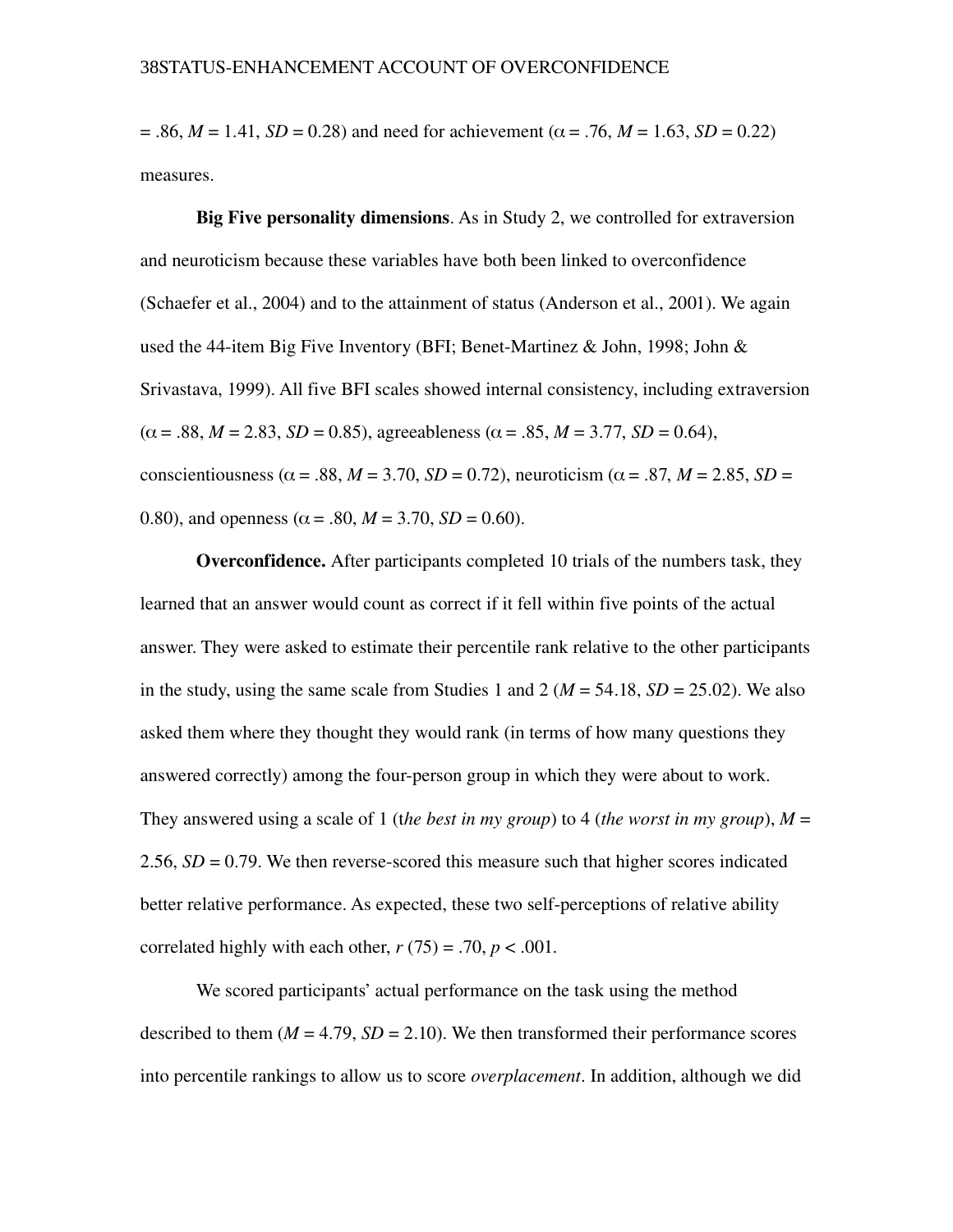not actually assign participants to groups, we wanted to estimate what participants' rank would have been if they had been assigned to groups. We thus broke all participants up into groups of four, according to the time in which they participated, and ranked them within each group. The two measures of actual rank in relative performance correlated highly with each other,  $r(75) = .77$ ,  $p < .001$ .

As in Studies 1 and 2, we regressed participants' self-perceived rank on their actual rank, and then retained the residual – for both their self-perceived percentile rank relative to all other participants, and their self-perceived rank relative to participants with whom they would have been assigned to a group. These two measures of overconfidence correlated highly with each other,  $\alpha$  = .81,  $r(75)$  = .68,  $p < .001$ , and thus we combined them.

#### Results and Discussion

A simultaneous regression equation with the eight predictors, including the three need measures and all Big Five dimensions, appears in Table 3. As shown, out of all the independent variables, the need for dominance was the only significant predictor of overconfidence and the link between the need for dominance and overconfidence was substantial, with a standardized beta of .42. This suggests that individuals who more strongly desired positions of higher status and influence tended to be more overconfident in their task abilities.

In contrast, the need for affiliation did not predict overconfidence. Therefore, desiring stronger connections with others did not lead to a stronger tendency to engage in overconfidence. Perhaps more noteworthy, the motivation to achieve also did not predict overconfidence in one's task abilities. It seems that the desire for social success, but not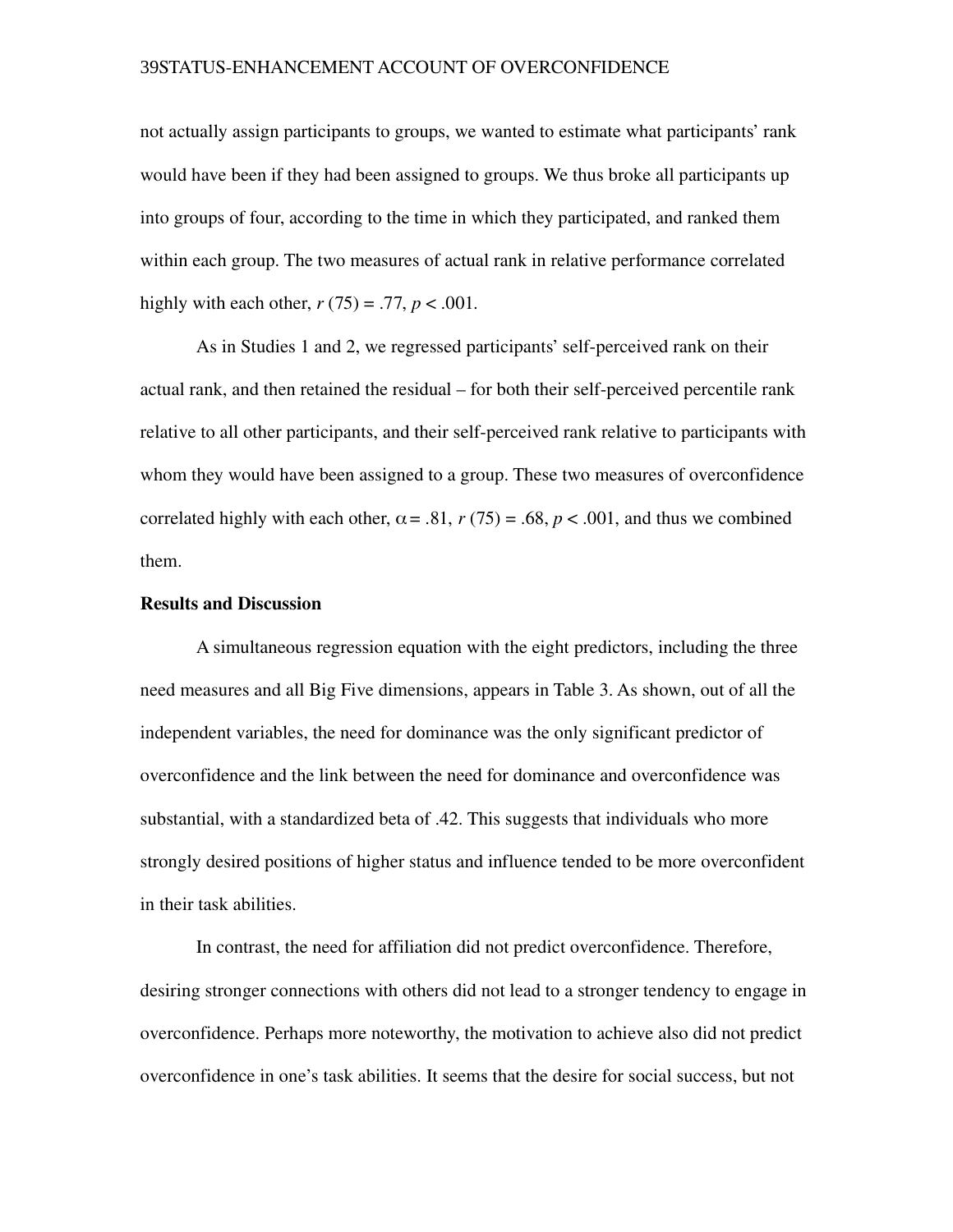necessarily the desire for task success per se, predicted overconfidence. Finally, it is also important to note that the relation between the need for dominance and overconfidence remained significant after controlling for all other dimensions, including personality dimensions.

# Study 6

Study 6 further tested the idea that the desire for status drives overconfidence, and makes two key contributions over and above the other five studies we report. First, Study 6 employed an experimental design and manipulated the desire for status. It used an established procedure that asks participants to imagine working for a prestigious company and aspiring to move up the hierarchy (Griskevicius et al., 2009). We then asked participants their self-perceived percentile ranking on a host of dimensions related to attaining status in a business context. We reasoned that through random assignment, participants in each experimental condition would not differ from each other in actual skills and abilities relevant to business contexts. Therefore, any differences in selfperceived abilities would be due to the status manipulation, rather than differences in actual abilities.

Second, although there is consistency across contexts in the personal characteristics that lead to higher status (Lord et al., 1986), those characteristics can vary markedly from one group to another (Anderson, Spataro, & Flynn, 2008). For example, quantitative skills will likely be more important to attaining status in a group of engineers than in a fraternity. This suggests that being overconfident on dimensions that lead to status in one context will not necessarily help individuals attain status in another context (e.g., Anderson et al., 2008). Being overconfident in one's quantitative skills would not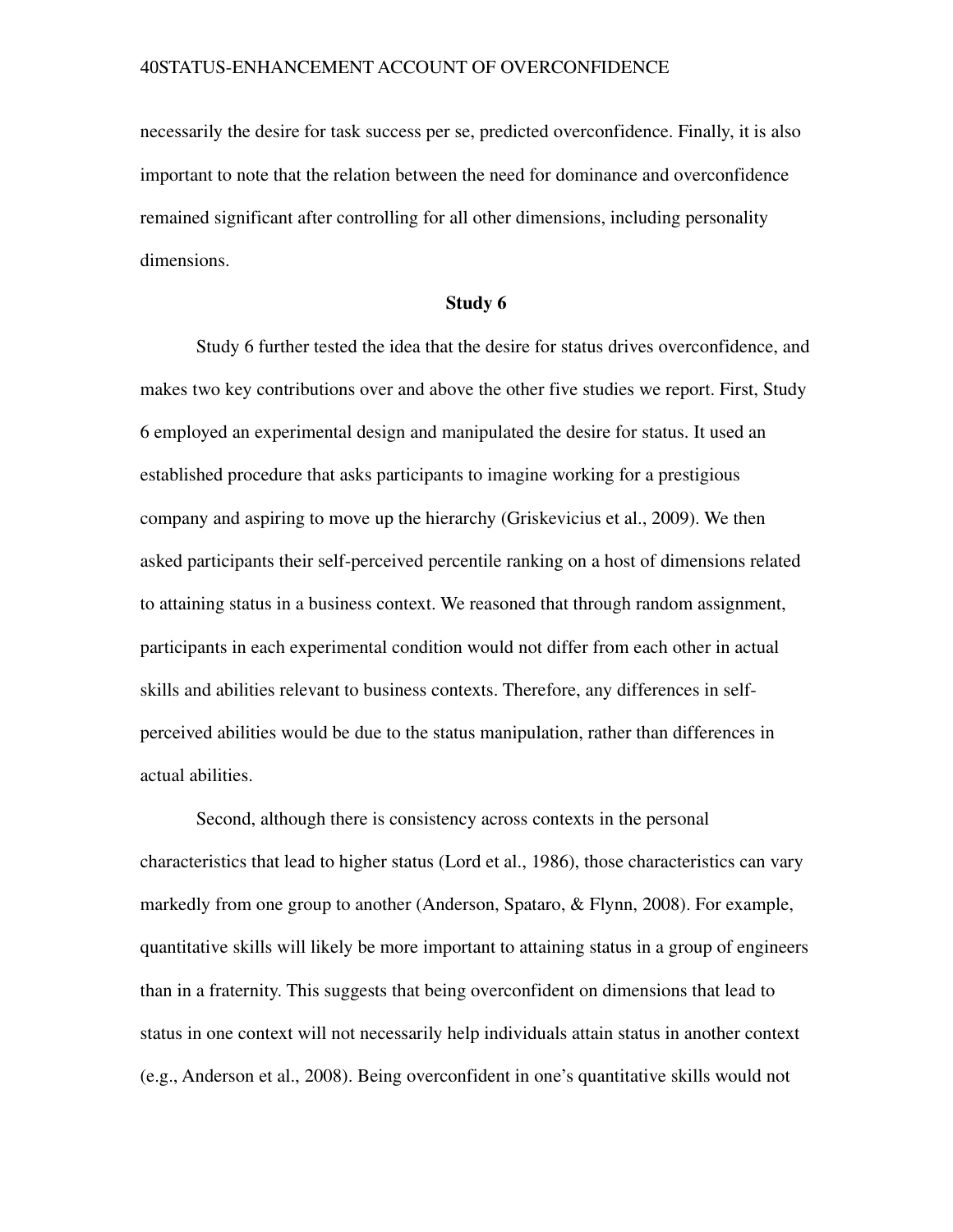help one attain status in a fraternity (and in fact might hurt one's status). Therefore, a persuasive demonstration would show that the desire for status in a given context leads to overconfidence primarily on dimensions that facilitate status attainment in that context, but *not* on dimensions that do not lead to status attainment in that context.

#### Method

Participants. Our sample included 68 individuals from around the United States (59% male). We recruited these participants online via MTurk. The average age was 33 years  $(SD = 10.16)$ . Participants were asked to select all categories that comprised their ethnic background; 82.4% selected White, 4.4% selected African-American,  $2.9\%$ selected Latino, 8.8% selected Asian-American, and 1.5% selected "other."

Design and procedure. The study had two between-participant conditions, a status-motive induction and a control condition, which were based on previous research (Griskevicius et al., 2009; Griskevicius et al., 2010), and two withinparticipant conditions, *business-relevant* and *irrelevant* personal characteristics. All participants first completed measures of demographic variables. They were then asked to read a story and imagine themselves in the scenario and feel the emotions and feelings that the person is experiencing. Participants in the *status* condition read a story in which they were motivated to attain status in a work context. Participants in the *control* condition read a story in which they lost and then found their wallet. Finally, participants reported their percentile ranking on a host of ability dimensions, some of which were relevant to attaining status in the work context described in the status prime, and some of which were irrelevant. A check at the end of the study showed that no participant correctly guessed the nature of the study or its hypotheses.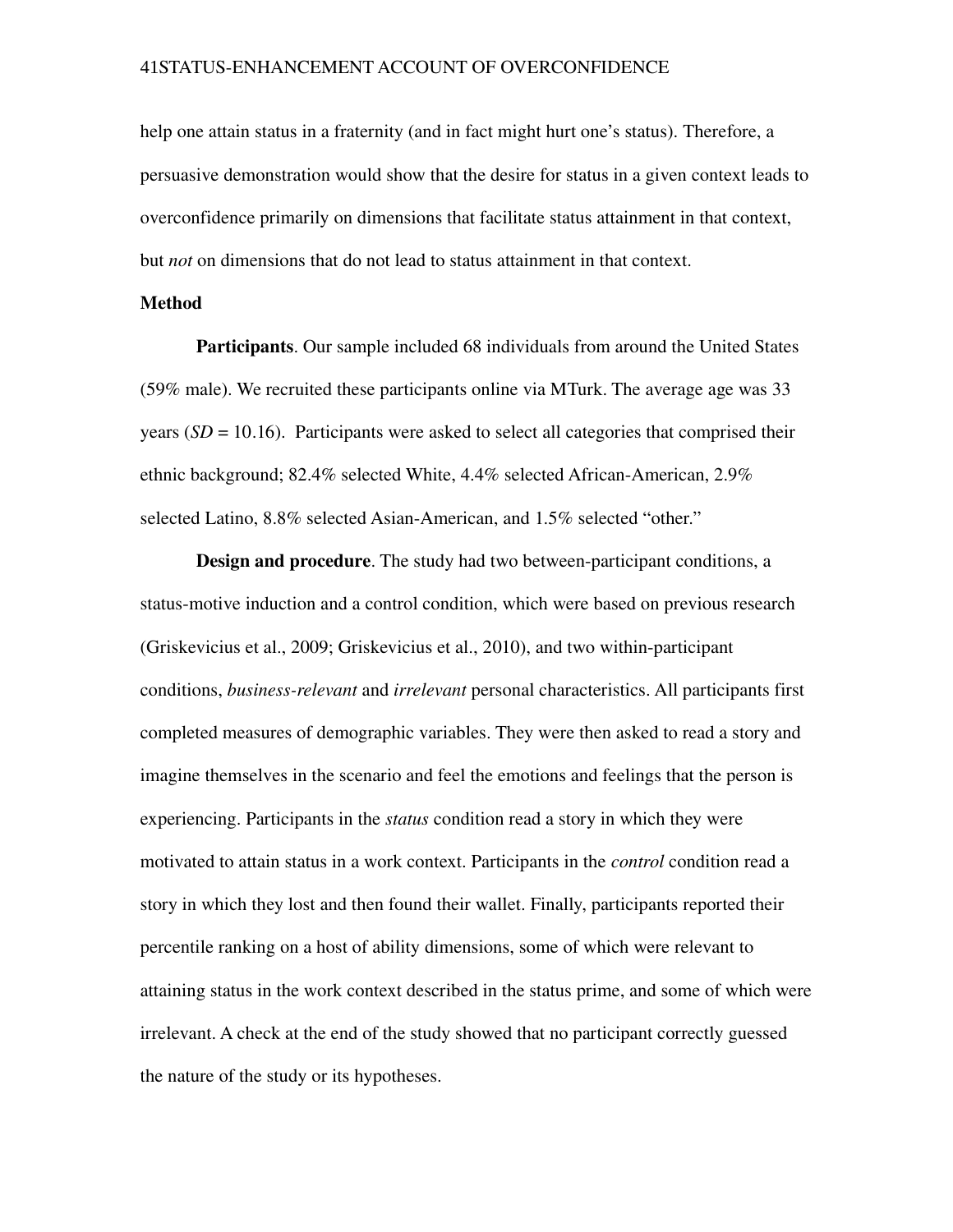Status and control primes. In the *status* prime, participants read a short story of about 400 words that was adapted from an established status motive manipulation (Griskevicius et al., 2009; Griskevicius et al., 2010). In the story, participants imagine that they recently graduated from college and decided to work for a prestigious company. The job pays well and offers them the chance to ascend the hierarchy. On their first day at work, their boss says that if they do well, they will be put on the "fast track" to the top.<sup>7</sup> The *control* prime was also based on Griskevicius et al. (2009), and asked participants to imagine being at home and realizing that their wallet is missing. They search for the wallet and the story ends as the person finds it.

To ensure the adapted status prime elicited the desire for status, we pilot-tested both primes on a separate group of participants. Forty-four participants read either the *status* or the *control* prime and then rated the extent to which they desired higher social status, regard, prestige, and respect from others ( $\alpha = .87$ ). To ensure the status prime elicited a desire for status specifically, but not a desire for better social standing in general, participants also rated the extent to which they desired to belong: to be liked by others, accepted by others, and included in social groups ( $\alpha$  = .87). Relative to the control story, the status story elicited a stronger desire for status on a  $1-7$  scale,  $p = .033$ ) but not a stronger desire to belong (5.79 vs. 5.39, *p* = .200).

Self-perceived competence. We asked participants to rate their percentile ranking on 15 skills and abilities that seemed relevant to attaining higher status in work contexts. We focused on task-related skills (intelligence, analytical abilities, critical thinking skills, problem solving skills, innovativeness, general mental abilities, ability to focus, multitasking skills, creativity), as well as social-emotional skills (social skills, ability to work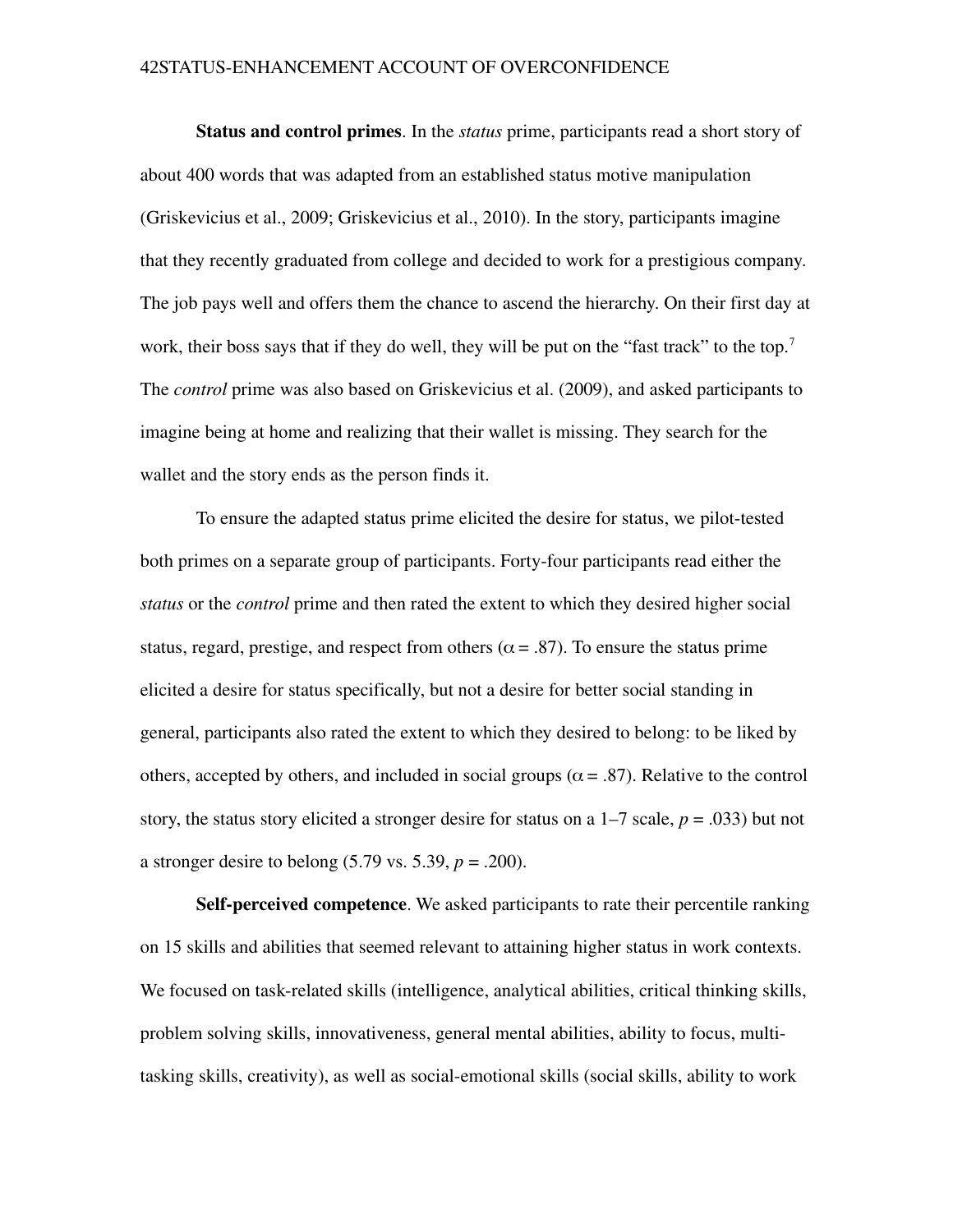in teams, managing conflict, handling stress, masking emotions). We also asked participants to rank their percentile on six skills and abilities that seemed irrelevant to attaining status in work contexts (driving ability, athletics, general handeye coordination, general physical reflexes, musical ability, artistic skills). The 15 business-relevant skills correlated with each other ( $\alpha = .85$ ) as did the six irrelevant skills ( $\alpha = .70$ ).

To establish that the business-relevant skills would be deemed more relevant to attaining status in that context than the irrelevant skills, we pilot tested all dimensions on a separate sample of 44 participants. (This sample was distinct from the other pilot-test sample described above.) These participants read the status prime story and were asked to rate each of the skills and abilities on a scale from 1 (*unimportant to performing in the work context described above*) to 7 (*extremely important to performing in the work context described above*). A factor analysis showed that the business-relevant skills all loaded onto the first factor, and the irrelevant skills all loaded onto other factors. We thus combined all 15 business-relevant skills ( $\alpha$  = .97) and then combined all irrelevant skills  $(\alpha = .72)$ . As expected, the business-relevant skills ( $M = 5.99$ ) were seen as more relevant to attaining status than the irrelevant skills  $(M = 2.80, p < .001)$ .

#### Results and Discussion

We submitted the self-perceived competence aggregates to a  $2 \times 2$  mixed-model ANOVA in which prime *(desire for status* vs. *control)* served as the between-participants factor and skill relevance (*relevant* vs. *irrelevant to the prime context*) served as the within-participants factor. There was no main effect for prime condition,  $F(1, 66) = 0.23$ ,  $p = 0.636$ , but there was a main effect for skill relevance  $F(1, 66) = 89.78$ , with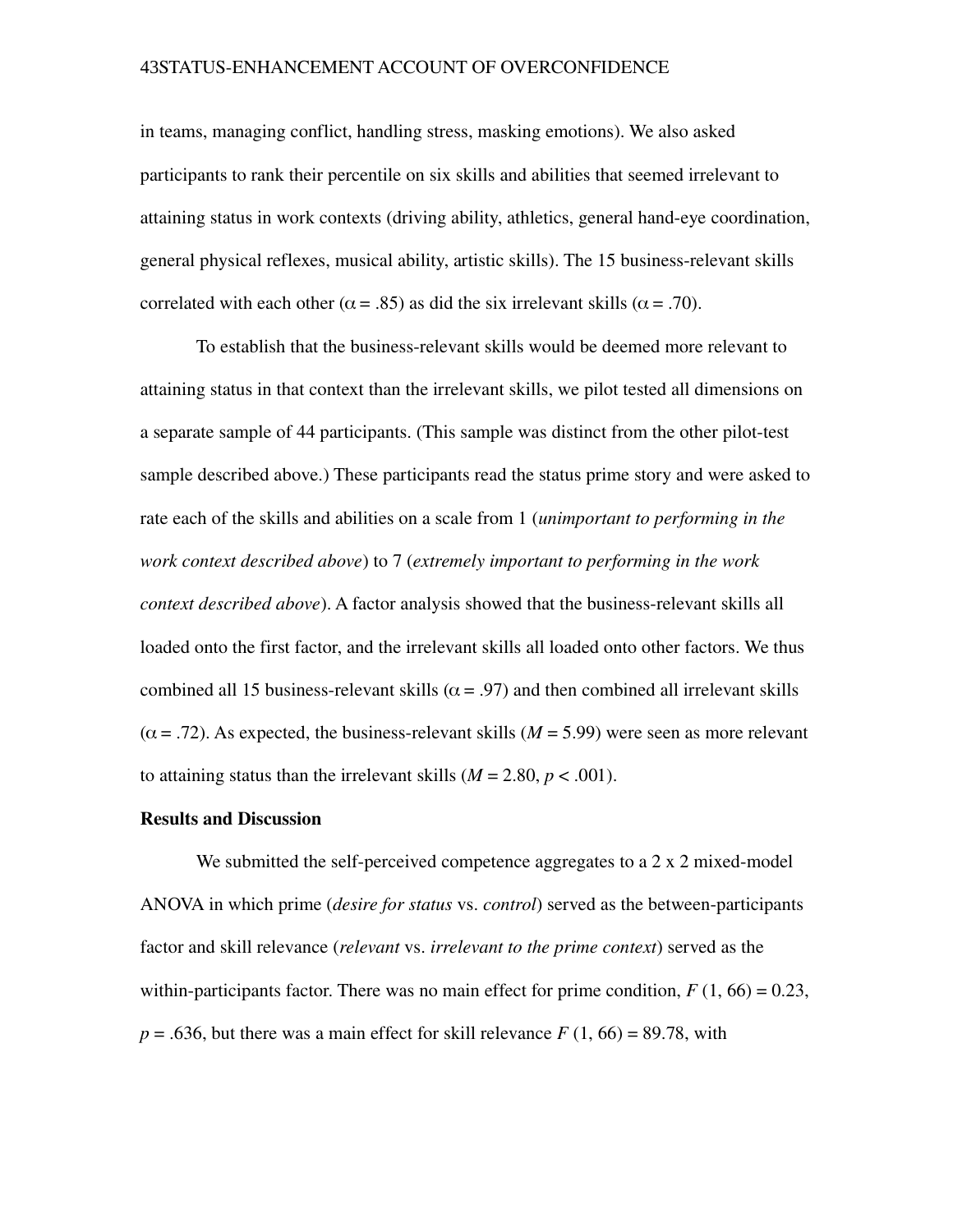individuals perceiving themselves to have superior work-relevant skills  $(M = 70.47, SD =$ 10.95) than irrelevant skills (*M* = 54.63, *SD* = 17.14).

More germane to our hypotheses, however, was the emergence of a significant interaction between prime condition and skill relevance,  $F(1, 66) = 5.03$ ,  $p = .028$ . Specifically, individuals induced to *desire status* perceived themselves to possess higher business-relevant skills ( $M = 72.89$ ,  $SD = 12.24$ ) than individuals in the *control* condition  $(M = 67.73, SD = 8.67)$ ,  $t(66) = 2.02$ ,  $p = .047$ , but not to have higher skills irrelevant to the business context ( $M = 53.57$ ,  $SD = 18.75$ ) than those in the *control* condition ( $M =$ 55.80,  $SD = 15.34$ ),  $t (66) = .53$ ,  $p = .595$ , *ns*. Therefore, the effect of the status prime was stronger on only those skills and abilities relevant to attain status in the business context. Inducing the desire for status using a business-related prime did not make participants more confident on skills and abilities that were irrelevant to the business context.

#### General Discussion

#### Summary of Findings

The six studies we present aimed to test a status-enhancement account of overconfidence, which suggests that overconfidence biases self-judgment because it helps individuals attain higher status. Studies 1 through 3 supported this account by showing that, in task dyads and groups, overconfident individuals were perceived by others as more competent and were, in turn, afforded higher status. This finding emerged across different task settings (i.e., geography tests, person perception tasks, and student project teams), using different measures of overconfidence (i.e., comparing self-perceived to actual performance and a well-established individual difference measure), and in dyads as well as groups. Moreover, it was observed in contexts in which individuals worked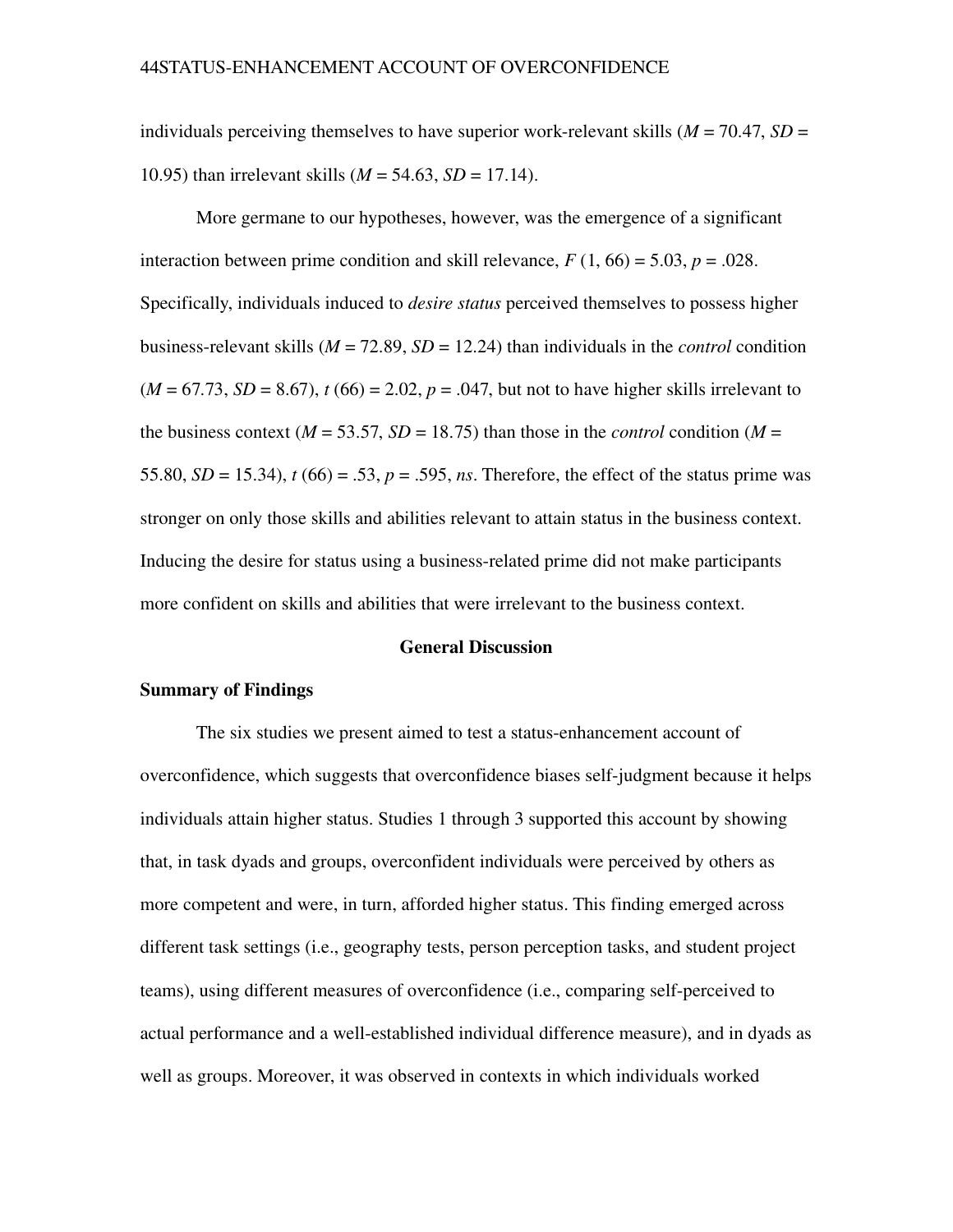closely together for several weeks, suggesting that these social benefits of overconfidence still existed over time. Study 4 examined the behavioral signature of overconfident individuals more closely and found that the behaviors displayed by overconfident individuals are those used by others to infer competence.

Studies 5 and 6 further supported the status-enhancing account by showing that the desire for status predicted higher levels of overconfidence. More specifically, Study 5 showed that naturally occurring individual differences in the need for dominance predicted overconfidence. This finding remained even after controlling for personality dimensions. Moreover, the need for dominance uniquely predicted overconfidence; the needs for affiliation and achievement did not predict overconfidence. Study 6 used an experimental design to show that the desire for status caused higher levels of overconfidence. It was also found that the desire for status promoted overconfidence only on abilities that would lead to status in the specific social context under consideration.

The current studies had a number of strengths. First, the data were extensive, involving 1172 individuals total: 664 participants, 519 of whom interacted in dyads or groups, which included diverse samples of undergraduate students, MBA students, and working adults, in addition to 420 independent judges and 88 pilot test participants. Second, the studies used a wide array of data sources, including self-reports of abilities, objective indices of actual ability and knowledge, peerratings of competence and status, peer-assigned grades, independent ratings of videotapes by outside judges, and behavioral codes by trained research assistants. Importantly, by including operational measures of actual ability, we could distinguish between overconfidence and justifiably high confidence. This provides assurance that actual ability was not driving a spurious relation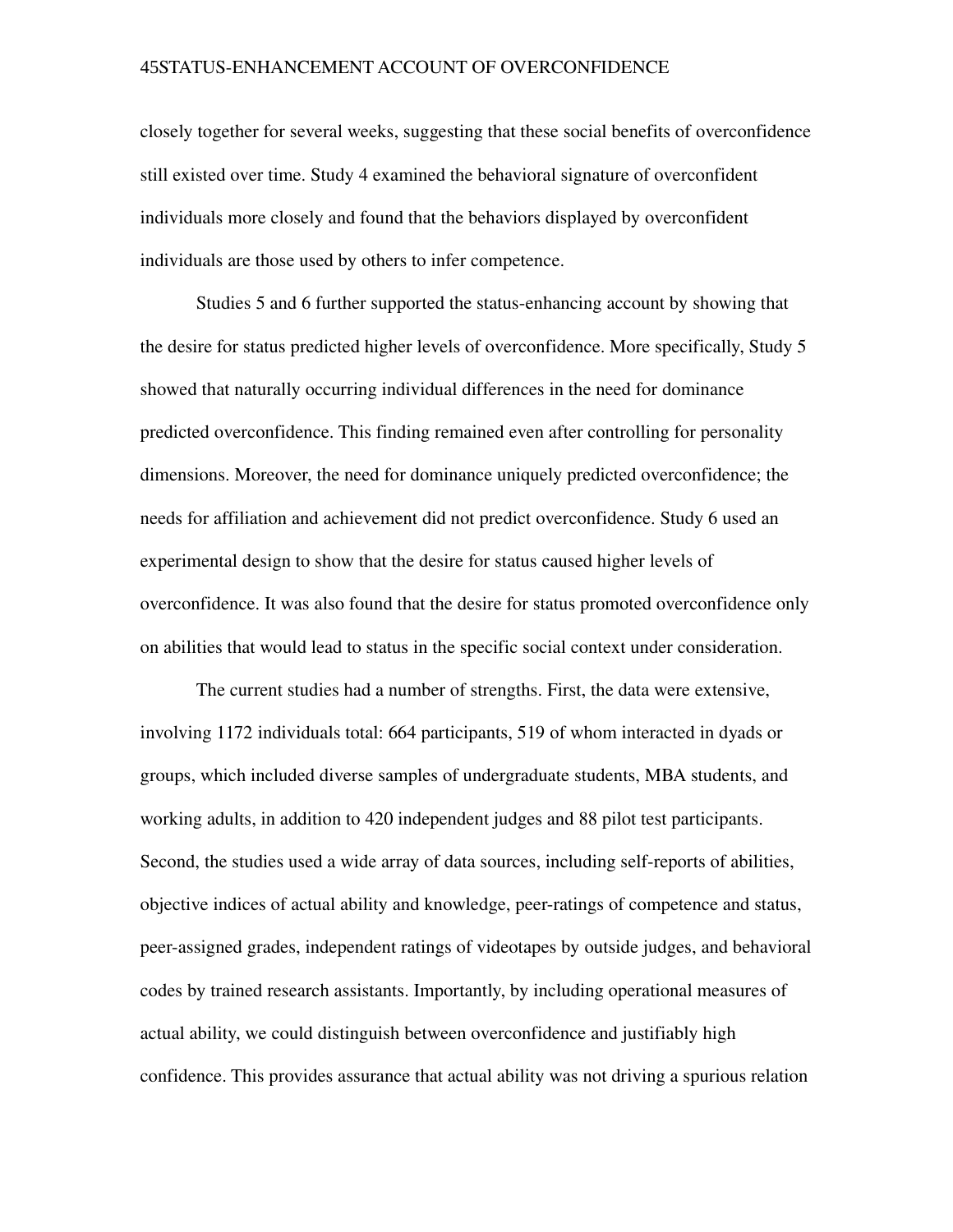between self-confidence and status. Third, the studies also used a diverse array of study designs, including dyadic, group, laboratory, field, short-term and longer-term, correlational and experimental methods. Fourth, we were able to rule out many alternative explanations for our findings by controlling for a number of possible third variables. Optimism, extraversion, dominance, and neuroticism did not account for our effects.

Although the current studies had a number of strengths, there were of course limitations. We measured overconfidence with well-established measures that are standard in the overconfidence literature (e.g., Kruger & Dunning, 1999; Krueger & Mueller, 2002; Larrick et al., 2007; Moore & Healy, 2008). However, we cannot know with certainty whether overconfident individuals truly believed that they were highly competent, or whether they were merely reporting what they wished to believe about themselves (and expressing to others a demeanor that reflected their desired self). Were "overconfident" participants genuinely overconfident, or were they merely engaging in impression management?

Previous research gives us reason to suspect that the overconfidence we observed was genuine. For example, von Hippel and Trivers (2011) review a body of findings suggesting that overconfidence emerges unconsciously, without intent or awareness. Overconfidence measured under similar conditions to the ones we used emerges even when the stakes are high and aligned to reward accuracy (Ehrlingeret al., 2008; Hoelzl  $\&$ Rustichini, 2005; Williams & Gilovich, 2008). Moreover, our overconfidence measures were based on questions completed privately, and participants were explicitly told their answers were anonymous and would not be shared with other participants. Under similar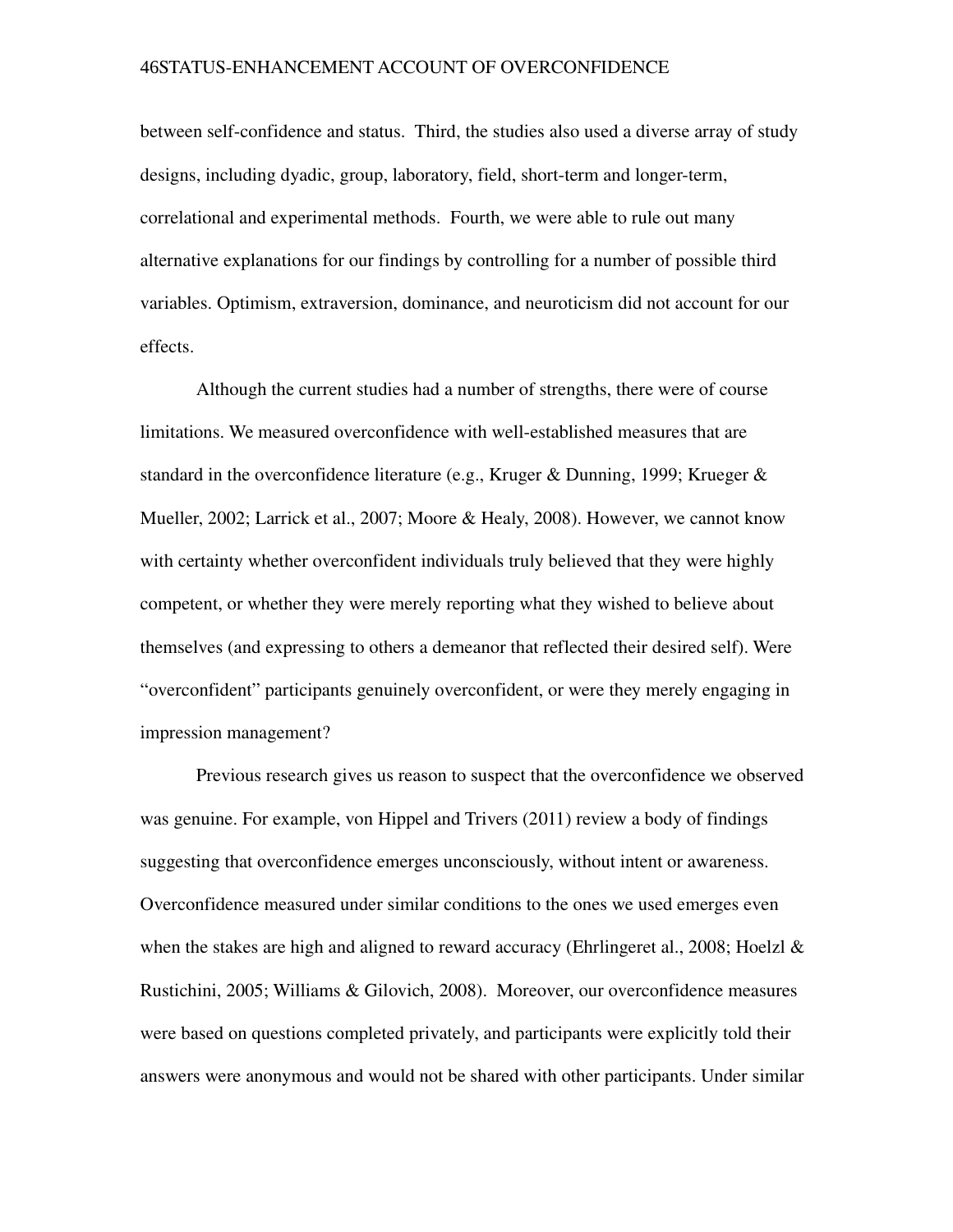experimental conditions, prior work has directly shown that overconfidence was a product of genuine delusions about the self and not impression management concerns (Hoorens, 1995; Paulhus et al., 2003).

Because our studies primarily used laboratory settings they allowed for relatively greater methodological control and precision in measures than field studies typically afford. However, they also limit the ecological validity of the findings. Although the student project groups might be deemed "real world" in that they were not constituted for study purposes and involved real stakes (e.g., grades, reputation with classmates), it is possible that the same findings might not emerge in other real world teams where the stakes are higher. For example, in organizational teams, groups might be more skeptical of teammates who seem highly confident because their own job career success depends on the team's performance. However, task contexts in organizations often do not allow for perfect detection of others' competence. Therefore, we expect that the findings we observed would replicate in organizations as well. Future research should explore this issue by examining other naturally occurring teams.

#### Contributions to the Overconfidence Literature

The current findings make two distinct contributions to the literature on overconfidence. First, our findings speak to arguments regarding the origins of overconfidence. In explaining why overconfidence is so pervasive in judgment and decision-making, many theorists have focused on limitations in human cognition (Miller) & Ross, 1975), or focused on the psychological benefits that overconfidence provides, such as higher self-esteem (Kunda, 1987). In this paper, we consider the possibility that people engage in overconfidence because of the social benefits it provides. More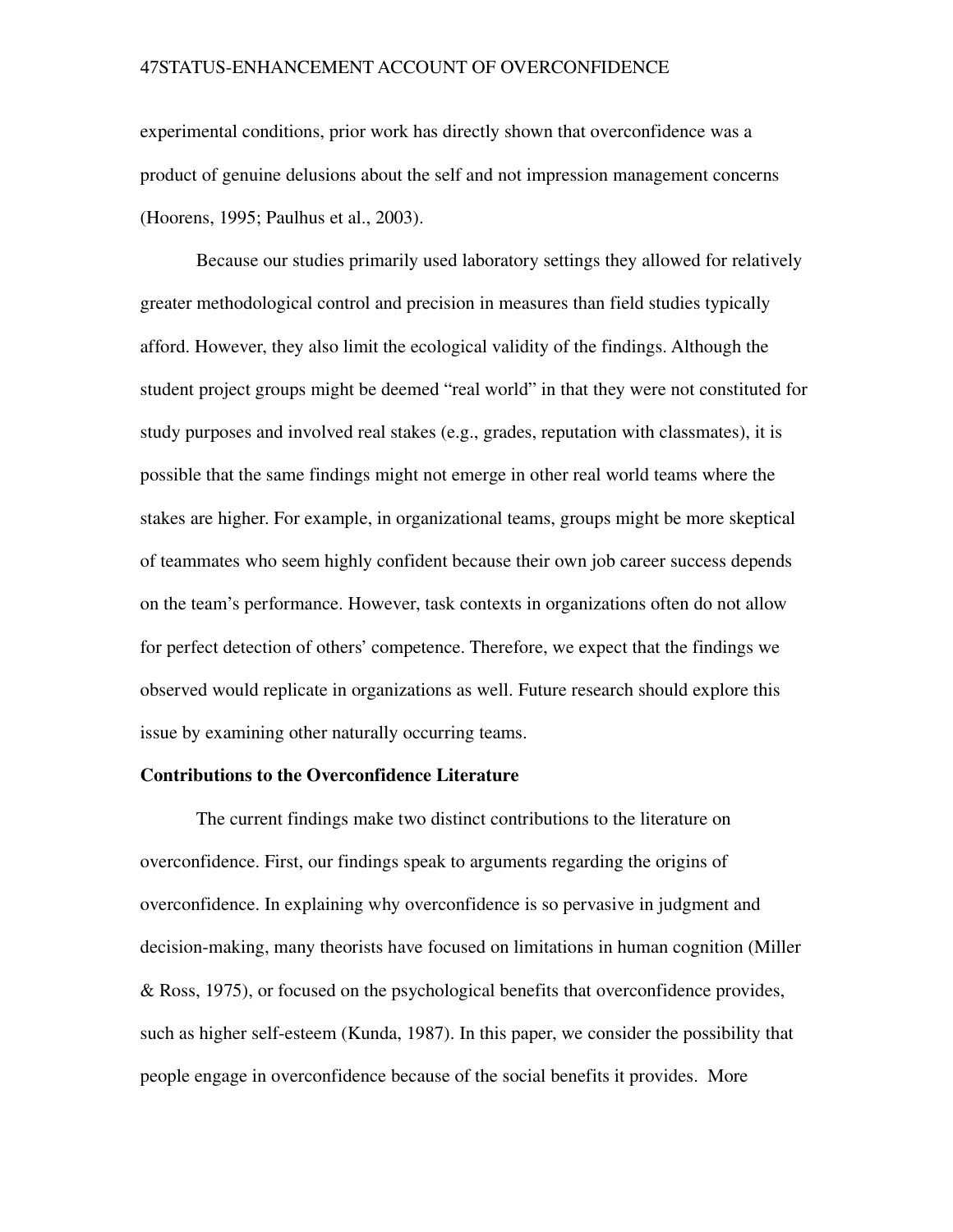specifically, humans might have the tendency to form false self-beliefs because doing so helps convince others of their positive value. While empirical research has examined the first two explanations for overconfidence, and some intriguing recent theories speculate about the social role of overconfidence (Johnson & Fowler, 2011), our studies provide some of the first empirical investigations of this approach.

In addition, overconfidence has been widely considered an impediment to individual success, hampering work performance, undermining learning and development, and threatening health (Dunning et al., 2004). While we agree that overconfidence can have these effects, the current findings suggest that the effects of overconfidence are likely more nuanced. Indeed, we found that overconfidence helped people be perceived as more competent by peers and gain higher status. Thus, whether overconfidence brings benefits or costs likely depends on the person, the context, and the outcome under consideration. This notion fits more broadly with others' arguments that the effects of overly positive self-perceptions are mixed (e.g., Kwan et al., 2004; Paulhus, 1998; Robins & Beer, 2001).

#### Contributions to the Status Literature

The current findings have a number of important theoretical implications for the status literature as well. First, they inform us about the psychology of those who possess high status. One commonly asked question about those who possess status is does their behavior reflect their positions or their preexisting personalities? For example, in the case of narcissistic CEOs (Chatterjee & Hambrick, 2007), did their status make them more narcissistic or did their narcissism help them rise in the hierarchy? With regard to overconfidence, our findings suggest that the answer might be "both." While previous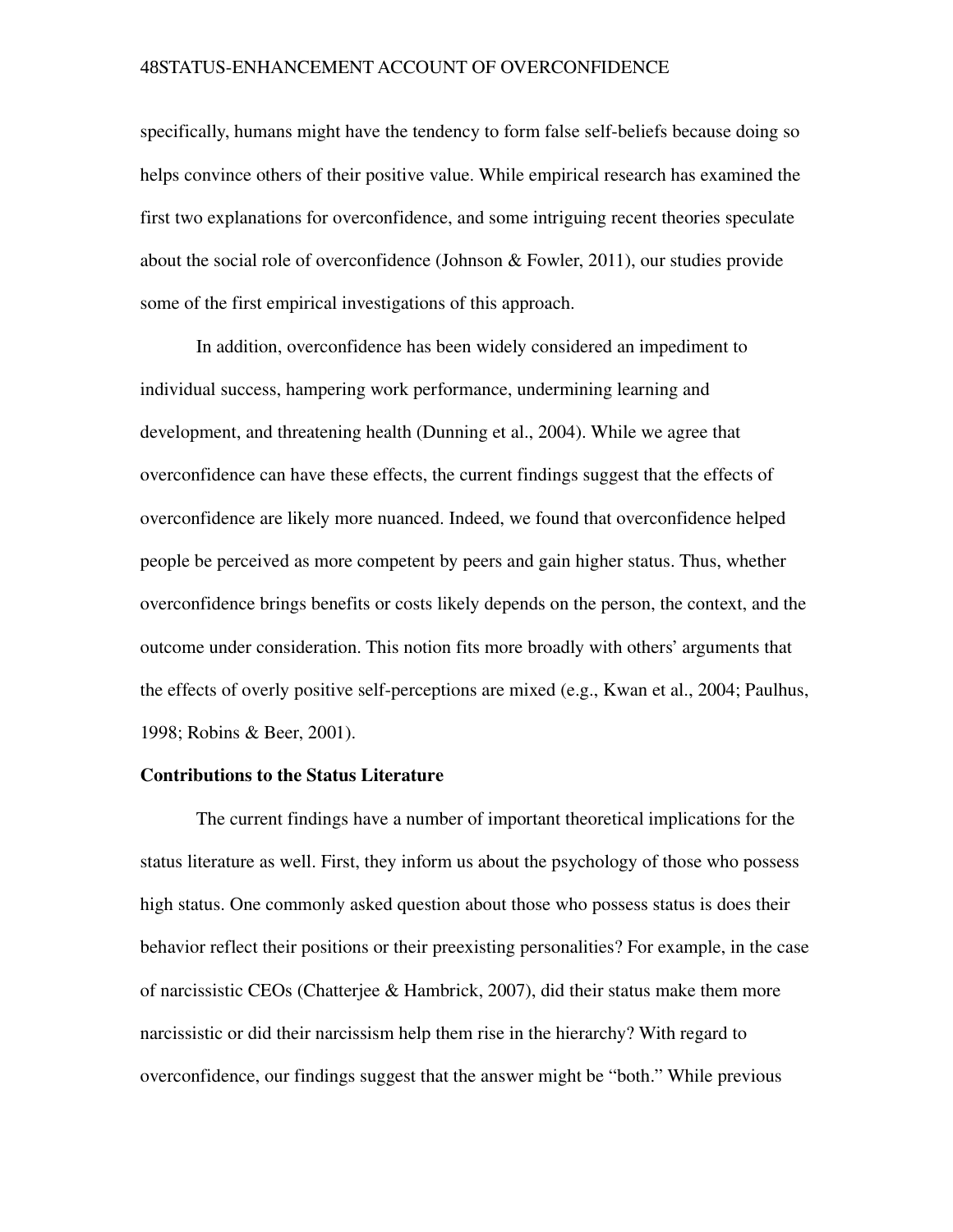research suggests that higher rank leads to inflated self-perceptions (e.g., Pfeffer, Cialdini, Hanna, & Knopoff, 1998; Sachdev & Bourhis, 1987), our findings suggest that overconfident individuals are also more likely to attain status in the first place.

Our findings also help us understand some of the systematic biases and inefficiencies that exist in status distribution systems. That is, groups and organizations strive to put their most competent members in charge (Berger et al., 1972; Lord, 1985). However, as we know from prior research – and perhaps personal experience – groups and organizations frequently get it wrong. Individuals who are not the most competent sometimes take charge, and highly talented individuals are often relegated to the bottom of the hierarchy (Anderson & Kilduff, 2009; Berger et al., 1980). How does this occur? The current findings suggest that such "dysfunctional" hierarchies can emerge in part because it is often difficult for group members to ascertain each other's true competence levels. In such contexts, status is based on each member's self-perceived abilities, which may or may not be based on his or her actual abilities.

The current findings also contribute to the resurgent social-psychological literature on status and power, which has demonstrated many ways in which possessing positions of high rank shapes individuals' thoughts, emotions, and behavior (for reviews, see Gruenfeld & Tiedens, 2010; Keltner et al., 2003). Much of that research randomly assigns participants to positions of high or low status and authority. Such study designs afford greater control and help establish causality, but they might also lead us to underestimate the differences in behavior patterns that exist in the real world between high- and low-ranking individuals. For example, prior studies have shown that individuals randomly given higher rank prefer riskier courses of action (Anderson &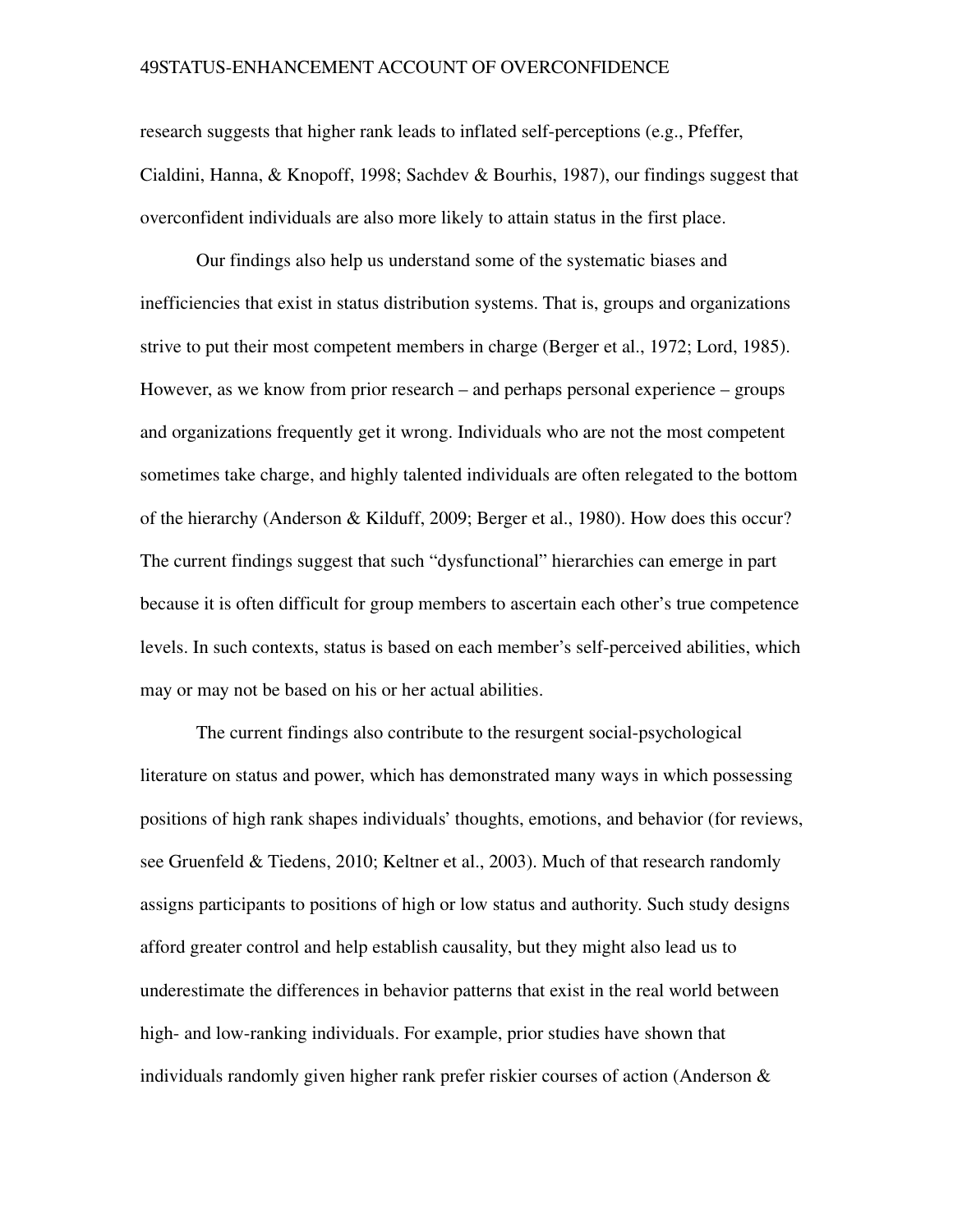Galinsky, 2006; Keltner et al., 2003). Our findings suggest that in the real world, overconfident individuals are more likely to achieve positions of status. And because overconfidence also promotes risk-taking (e.g., Chatterjee & Hambrick, 2007), the actual relation between high rank and risk-taking might have been underestimated by those prior studies. People in positions of status and power – corporate or government leaders for example – would be subject to two forces that encourage them to take risks: their elevated social position and their preexisting propensity for overconfidence. Our findings therefore suggest that gaining a clearer picture of the magnitude of differences across high- and low-ranking individuals requires field studies of individuals in real world high- and low-ranking positions as well as laboratory studies.

#### Future Directions

The current findings generate a number of questions for future research. First, a critical issue for future research to understand is the boundary conditions for the effects we observed here. When will overconfidence lead to social benefits such as the ones we observed, when will it not, and when will it lead to social costs? One possibility is that overconfidence leads to social benefits only when others are uncertain about an individual's actual abilities. As Swann and Ely (1984) found, individuals' self-perceptions influenced perceivers' ratings of them only when the perceivers were uncertain about their preexisting views of the individual; in contrast, when perceivers were more certain in their view of the individual, individuals' self-views had no effect. This suggests that overconfidence might not have the same status benefits when others feel certain in their evaluation of the individual's abilities.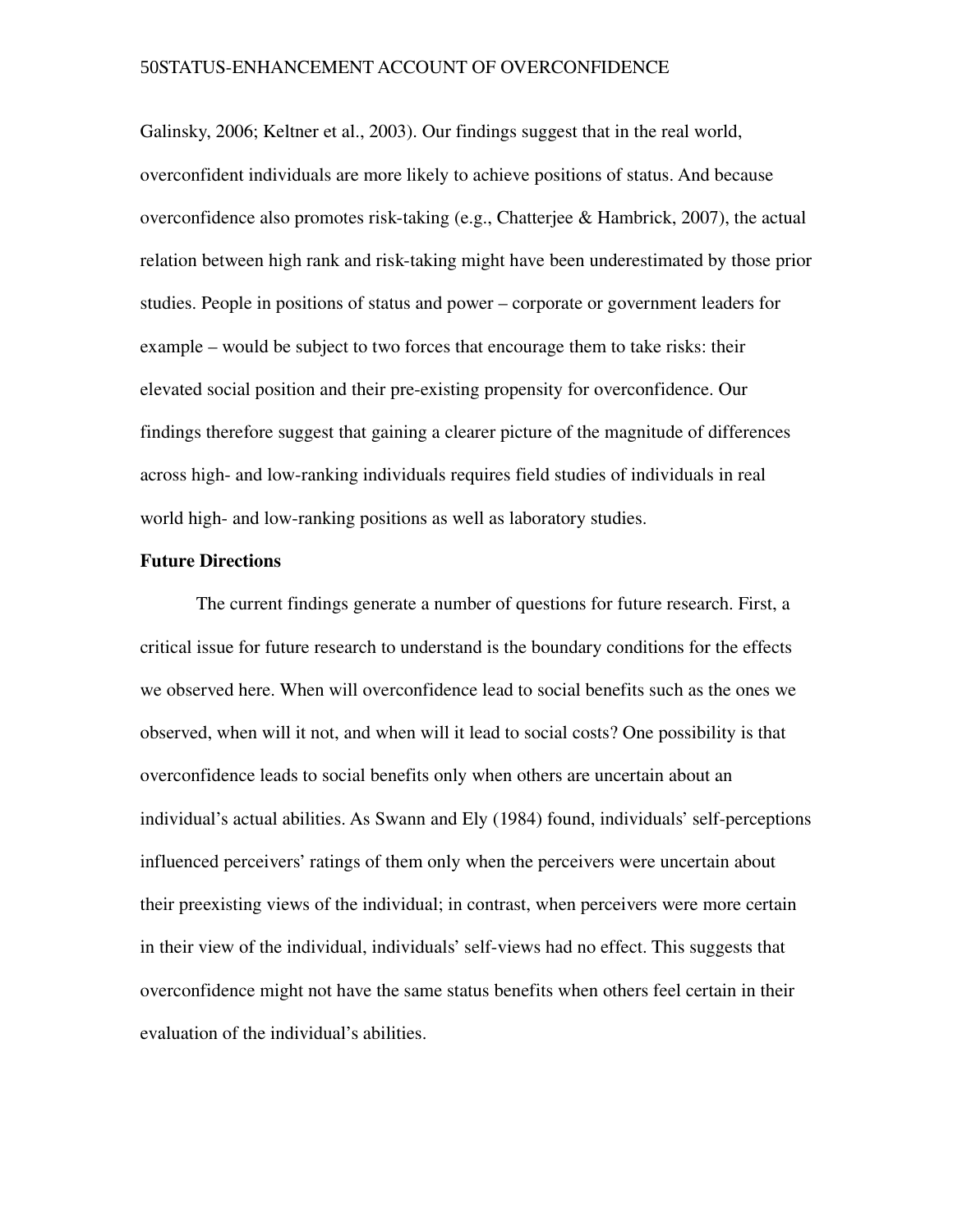Another possibility is that overconfidence does not help individuals attain higher status in social contexts where others are highly confident (e.g., a cohort of highly confident law students at a prestigious university). We tested this idea empirically by going back through our studies and examining whether the effects of overconfidence were moderated by others' level of confidence; that is, was the effect of overconfidence mitigated when partners or teammates were highly confident? We did not find a single significant interaction, suggesting that others' confidence did not moderate the effect of individuals' overconfidence. Nonetheless, future research should examine this question further, as each of these task settings did not evoke extremely high levels of confidence among participants.

In Studies 1, 2, and 3, we did not find any evidence for a curvilinear relation between overconfidence and status attainment. However, curvilinear effects are notoriously difficult to obtain, due to lack of statistical power (McClelland & Judd, 1993). Moreover, our studies only examined variation in overconfidence within a reasonable naturally-occurring range. It is thus still possible that the status-related benefits of overconfidence are lower for individuals who are extremely overconfident than those who are only moderately overconfident (e.g., Baumeister, 1989). It is important that future research examine this issue further.

Overconfidence might also have very different results in different cultures. Our results were also obtained using mostly participants from the United States. As these participants came from a relatively individualistic Western culture, it is important to test whether our results differ for individuals in other cultures. For example, overconfidence might not have the same benefits in Eastern cultures, especially those that value humility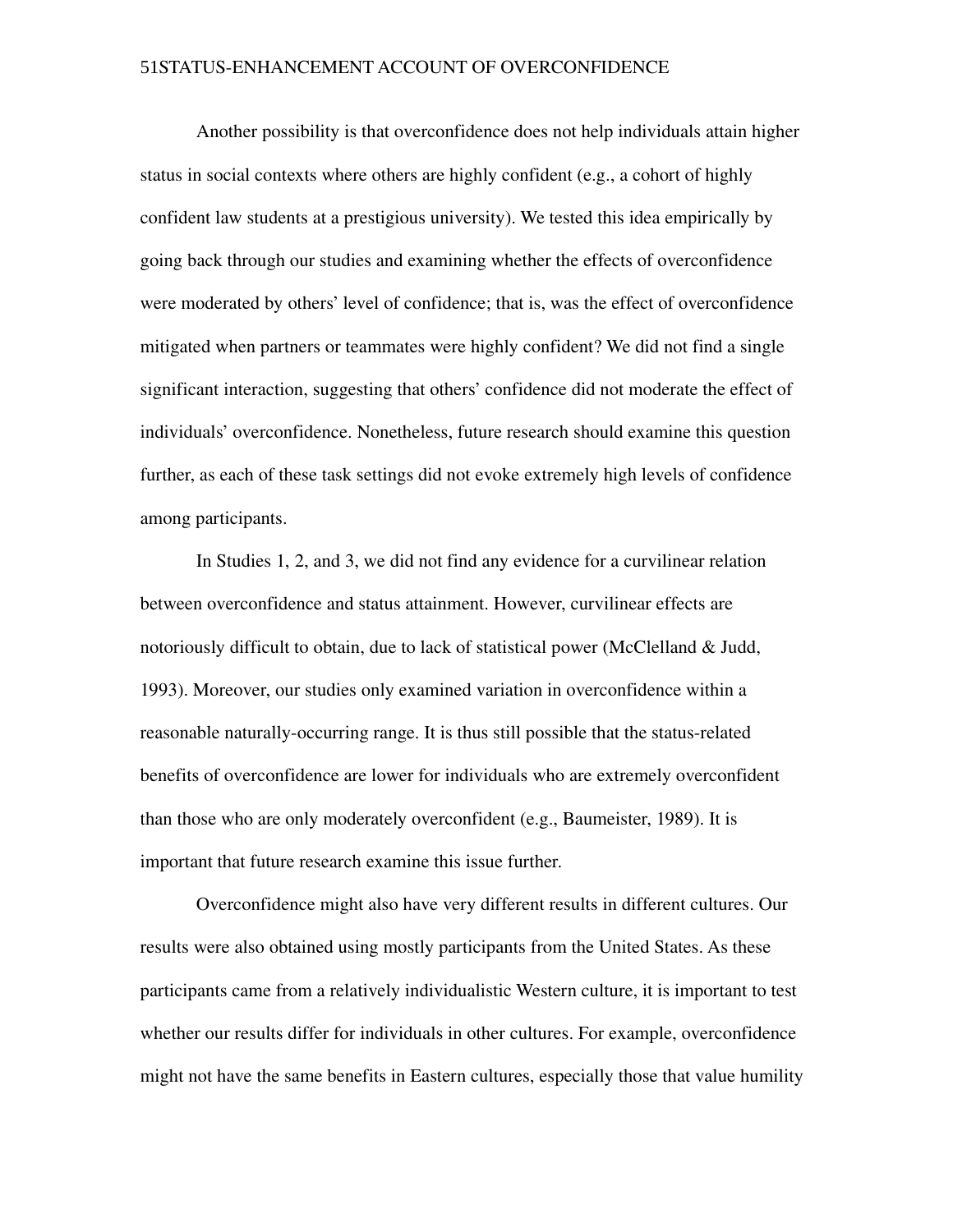and self-effacement (Heine, Lehman, Markus, & Kitayama, 1999). It is worth noting that none of our findings were moderated by East Asian ethnicity, even if differences in ethnicity cannot be equated to differences in culture.

A related issue is that overconfidence might have high costs in other areas, even if it benefits the individual socially. For example, overconfidence can lead to faulty decision-making, such as launching into overly risky ventures (for a review, see Dunning et al., 2004). While overconfident individuals might be perceived as more competent and afforded higher status, they might make disastrous decisions for themselves and their groups. An important question, therefore, is when these costs curtail the tendency toward overconfidence.

Third, more research needs to test the status-enhancement account of overconfidence. For example, one counterargument to the status-enhancement account is that the potential social benefits of overconfidence are outweighed by its potential social costs. It is possible that if overconfident individuals are "exposed" as overconfident and in fact not highly competent, they will be socially ostracized and punished (Anderson et al., 2006). If so, this would suggest that the expected value of overconfidence is unlikely to be positive – and casting doubt on the status-enhancement account as a whole. Future research should test whether overconfidence is punished after others learn of one's actual ability levels.

Finally, if overconfidence provides the individual with social benefits, an important question is why some individuals exhibit overconfidence while others exhibit too little confidence (e.g., Dunning et al., 2003). Our Studies 5 and 6 suggest that differences in overconfidence might be related to individual differences in the desire for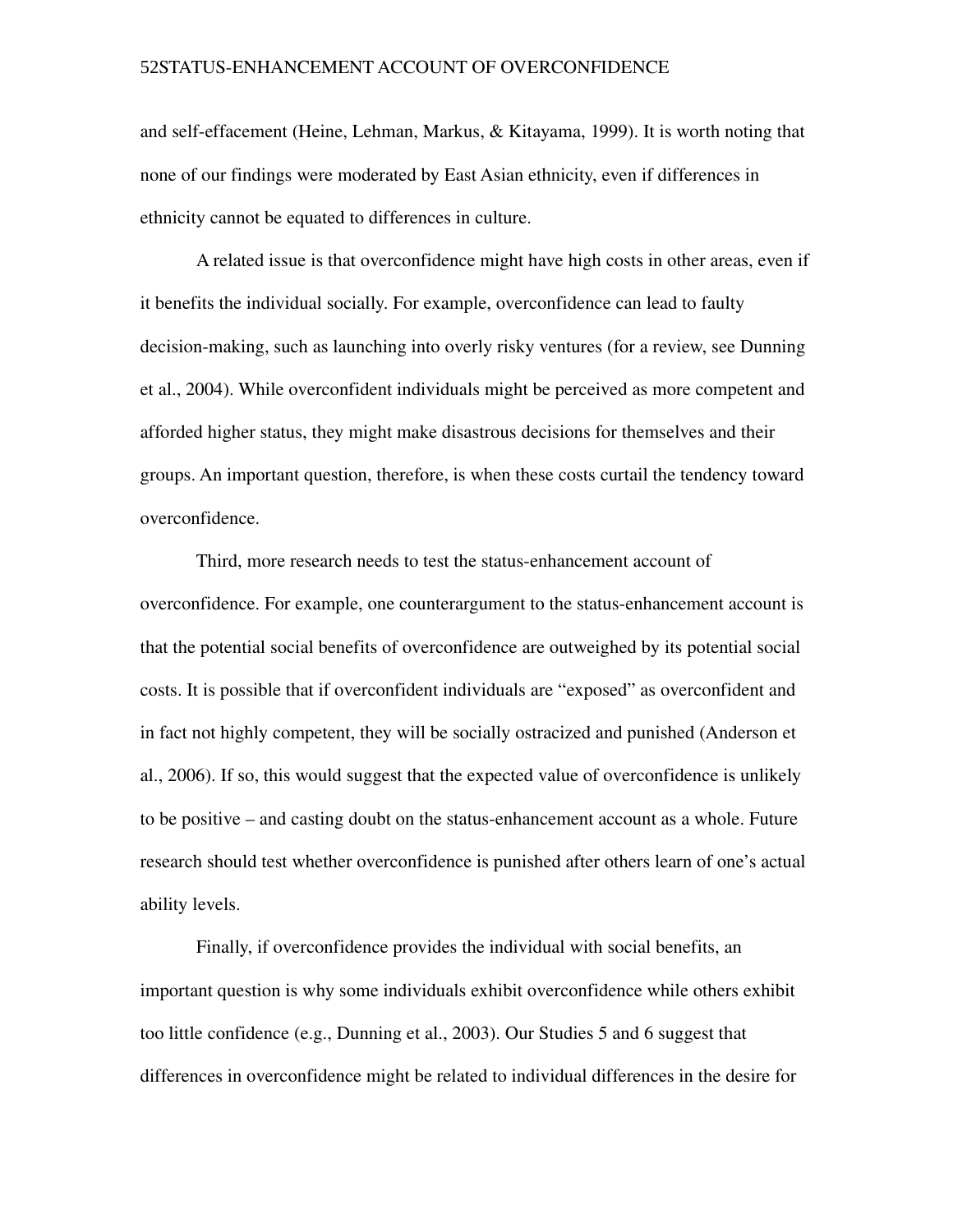status. While most individuals desire higher status, some actually seem to prefer lower status (Josephs et al., 2006; Schmid Mast et al., 2010; Smith et al., 2008). Therefore, too little confidence might stem from a preference for lower status. However, it is also possible for *underconfidence* to result from error. That is, as long as people's beliefs about their relative placement is not perfectly correlated with their actual percentile rankings, then some people will erroneously believe that they are worse than they actually are (Moore, 2007). Even the greatest motivation toward overconfidence will not be able to eliminate error in people's sense of their relative placement.

We conclude by noting the importance of social status. Those individuals among us who are elevated to positions of status wield undue influence, have access to more resources, get better information, and enjoy a variety of benefits that the rest of us can only view with envy. One of the most basic questions for students of human social groups, organizations, and societies, is the question of how we select those for elevated to positions of status. Although we may seek to choose wisely, we are often forced to rely on proxies for ability, such as individuals' confidence. In so doing, we, as a society, create incentives for those who would seek status to display more confidence than their actual ability merits. The idea that overconfidence might pervade human self-perception because of its social benefits generates new hypotheses and directions for future research.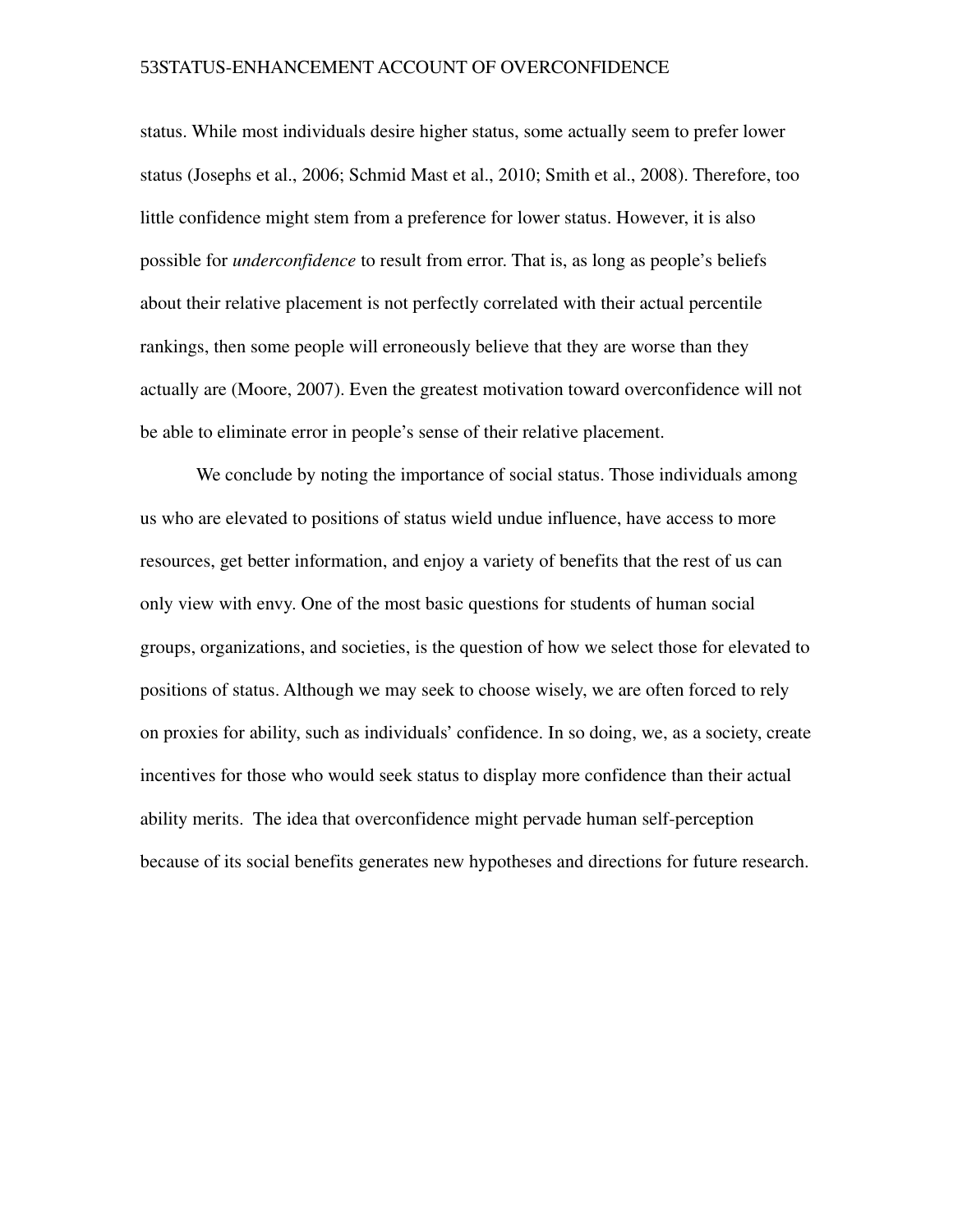#### References

- Ackerman, P. L., Beier, M. E., & Bowen, K. R. (2002). What we really know about our abilities and our knowledge. *Personality and Individual Differences*, 33, 587-605.
- Alexander, R. D. (1987). *The biology of moral systems.* Hawthorne, NY: Aldine de Gruyter.
- Alicke, M. D. (1985). Global self-evaluation as determined by the desirability and controllability of trait adjectives. *Journal of Personality and Social Psychology,* 49, 1621-1630.
- Alicke, M. D.,  $\&$  Govorun, O. (2005). The better-than-average effect. In M. D. Alicke, D. Dunning & J. Krueger (Eds.), *The self in social judgment* (pp. 85-106). New York, NY: Psychology Press.
- Ames, D. R., & Kammrath, L. K. (2004). Mind-reading and metacognition: Narcissism, not actual competence, predicts self-estimated ability. *Journal of Nonverbal Behavior, 28, 187-209.*
- Anderson, C., & Galinsky, A. D. (2006). Power, optimism, and risk-taking. *European Journal of Social Psychology, 36, 511-536.*
- Anderson, C., John, O. P., Keltner, D., & Kring, A. M. (2001). Who attains social status? Effects of personality and physical attractiveness in social groups. *Journal of Personality and Social Psychology, 81, 116-132.*
- Anderson, C., & Kilduff, G. J. (2009). Why do dominant personalities attain influence in face-to-face groups? The competence-signaling effects of trait dominance. *Journal of Personality and Social Psychology*, 96, 491-503.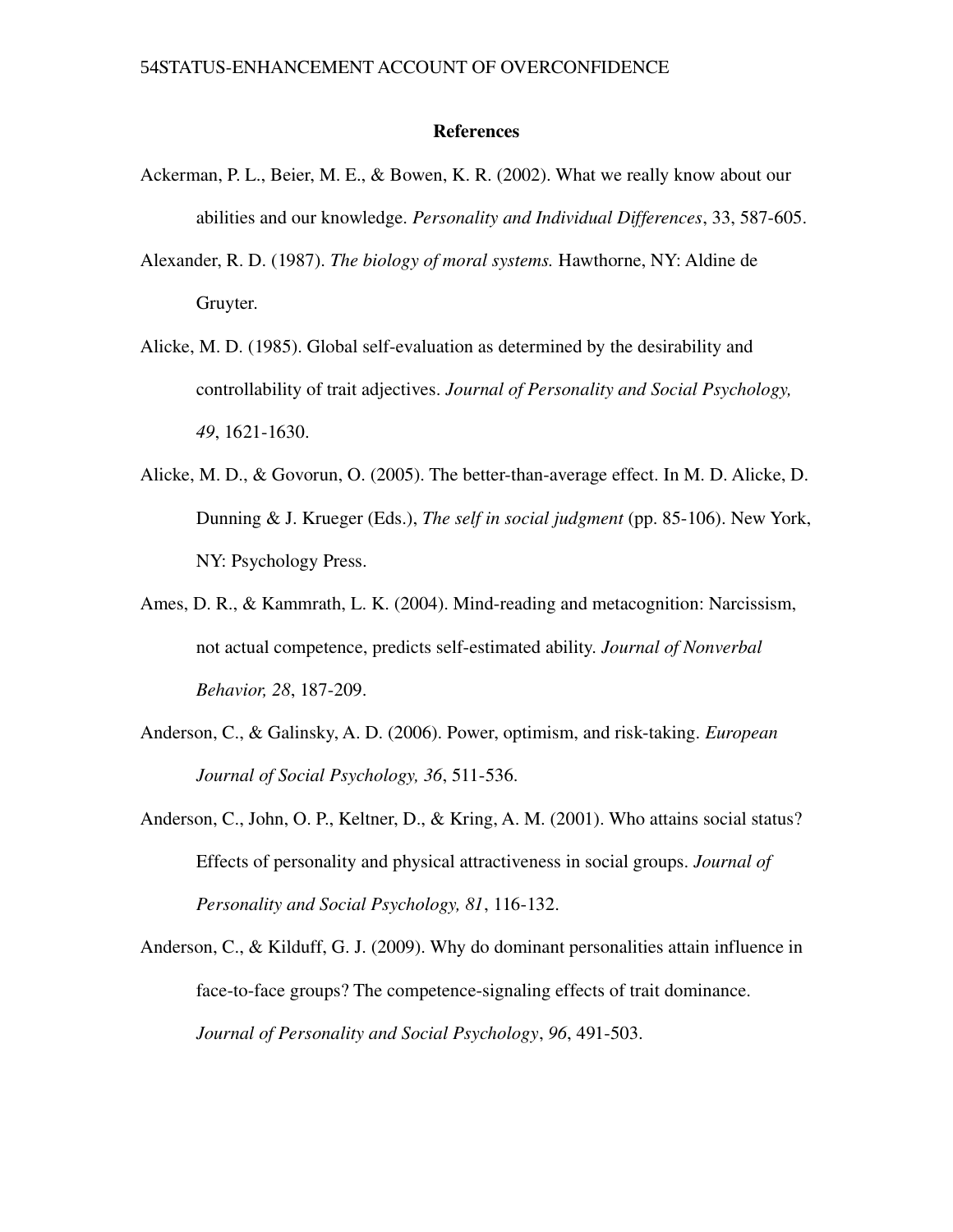- Anderson, C., Srivastava, S., Beer, J., Spataro, S. E., & Chatman, J. A. (2006). Knowing your place: Self-perceptions of status in social groups. *Journal of Personality and Social Psychology, 91, 1094-1110.*
- Bales, R. F., Strodtbeck, F. L., Mills, T. M., & Roseborough, M. E. (1951). Channels of communication in small groups. *American Sociological Review, 16*, 461-468
- Barber, B. M., & Odean, T. (2000). Trading is hazardous to your wealth: The common stock investment performance of individual investors. *Journal of Finance*, *55*, 773-806.
- Barkow, J. H. (1975). Prestige and culture: A biosocial interpretation. *Current Anthropology*, *16*, 553–562.
- Baumeister, R. F. (1982). Self-esteem, self-presentation, and future interaction: A dilemma of reputation. *Journal of Personality*, 50, 29-45.
- Baumeister, R. F. (1989). The optimal margin of illusion. *Journal of Social and Clinical Psychology, 8, 176-189.*
- Baumeister, R. F., Campbell, J. D., Krueger, J. I., & Vohs, K. D. (2003). Does high selfesteem cause better performance, interpersonal success, happiness, or healthier lifestyles? *Psychological Science in the Public Interest, 4, 1-44.*
- Benet-Martínez, V., & John, O.P. (1998). Los cinco grandes across cultures and ethnic groups: Multitrait method analyses of the Big Five in Spanish and English. *Journal of Personality and Social Psychology, 75, 729-750.*
- Berger, J., Cohen, B. P., & Zelditch, M. (1972). Status characteristics and social interaction. *American Sociological Review, 37, 241-255.*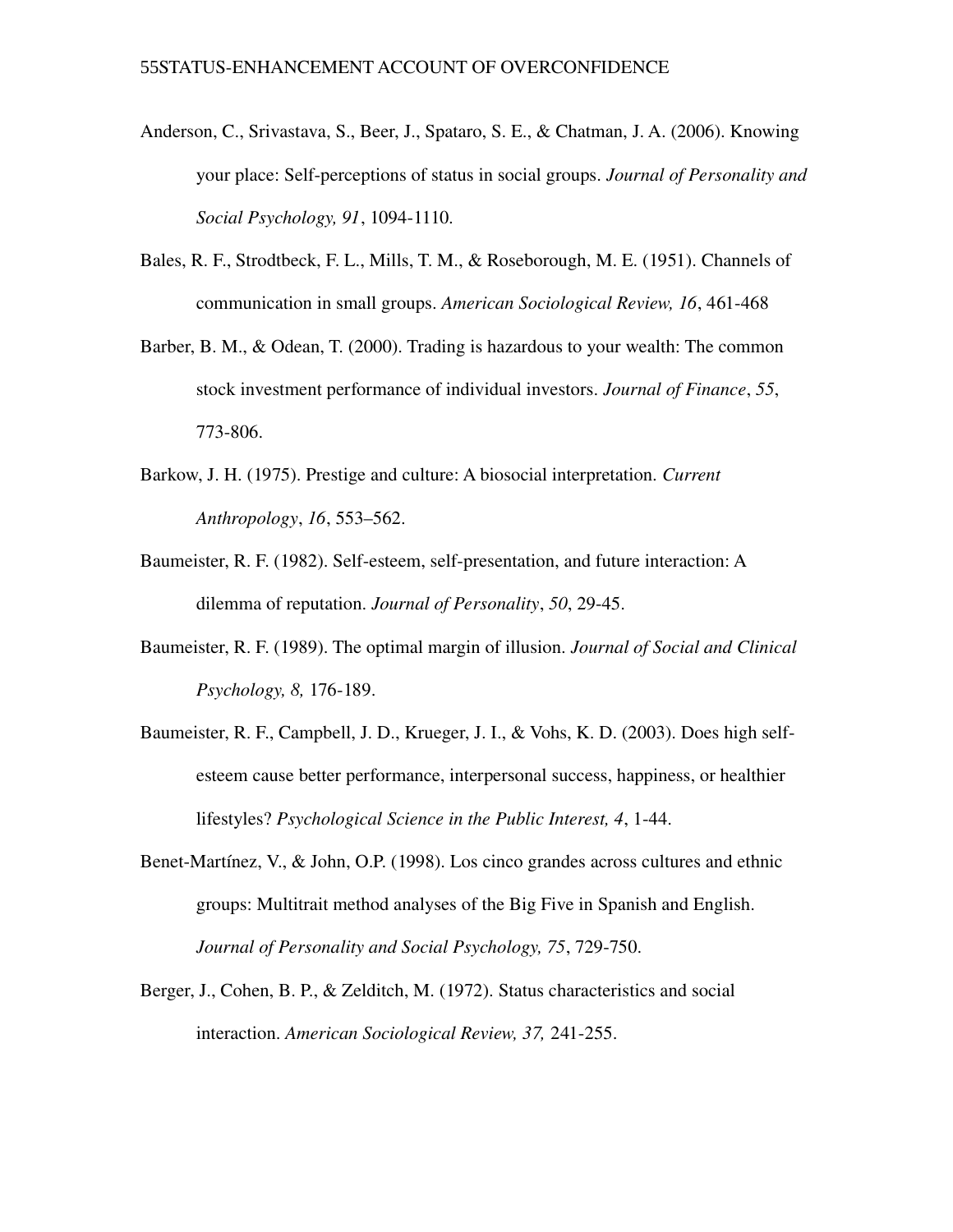- Berger, J., Rosenholtz, S. J., & Zelditch, Jr., M. (1980). Status organizing processes. *Annual Review of Sociology, 6, 479-508.*
- Blau, P. M. (1964). *Exchange and power in social life*. New York, NY: John Wiley and Sons.
- Bonanno, G. A., Field, N. P., Kovacevic, A., & Kaltman, S. (2002). Self-enhancement as a buffer against extreme adversity: Civil war in Bosnia and traumatic loss in the United States. *Personality and Social Psychology Bulletin*, 28, 184-196.
- Brunswik, E. (1956). *Perception and the representative design of psychological experiments.* Berkeley: University of California Press.
- Buehler, R., Griffin, D., & Ross, M. (1994). Exploring the "planning fallacy": Why people underestimate their task completion times. *Journal of Personality and Social Psychology, 67* 366-381.
- Bugental, D. B., & Lewis, J. C. (1999). The paradoxical misuse of power by those who see themselves as powerless: How does it happen? *Journal of Social Issues*, *55,* 51-64.
- Buss, D. M. (1999). Human nature and individual differences: The evolution of human personality. In L. A. Pervin & O. P. John (Eds.), *Handbook of personality: Theory and research* (2nd ed., pp. 31-56). New York, NY: Guilford Press.
- Camerer, C. F., & Lovallo, D. (1999). Overconfidence and excess entry: An experimental approach. *The American Economic Review, 89, 306-318*.
- Campbell, W. K., Goodie, A. S., & Foster, J. D. (2004). Narcissism, confidence, and risk attitude. *Journal of Behavioral Decision Making*, 17, 297-311.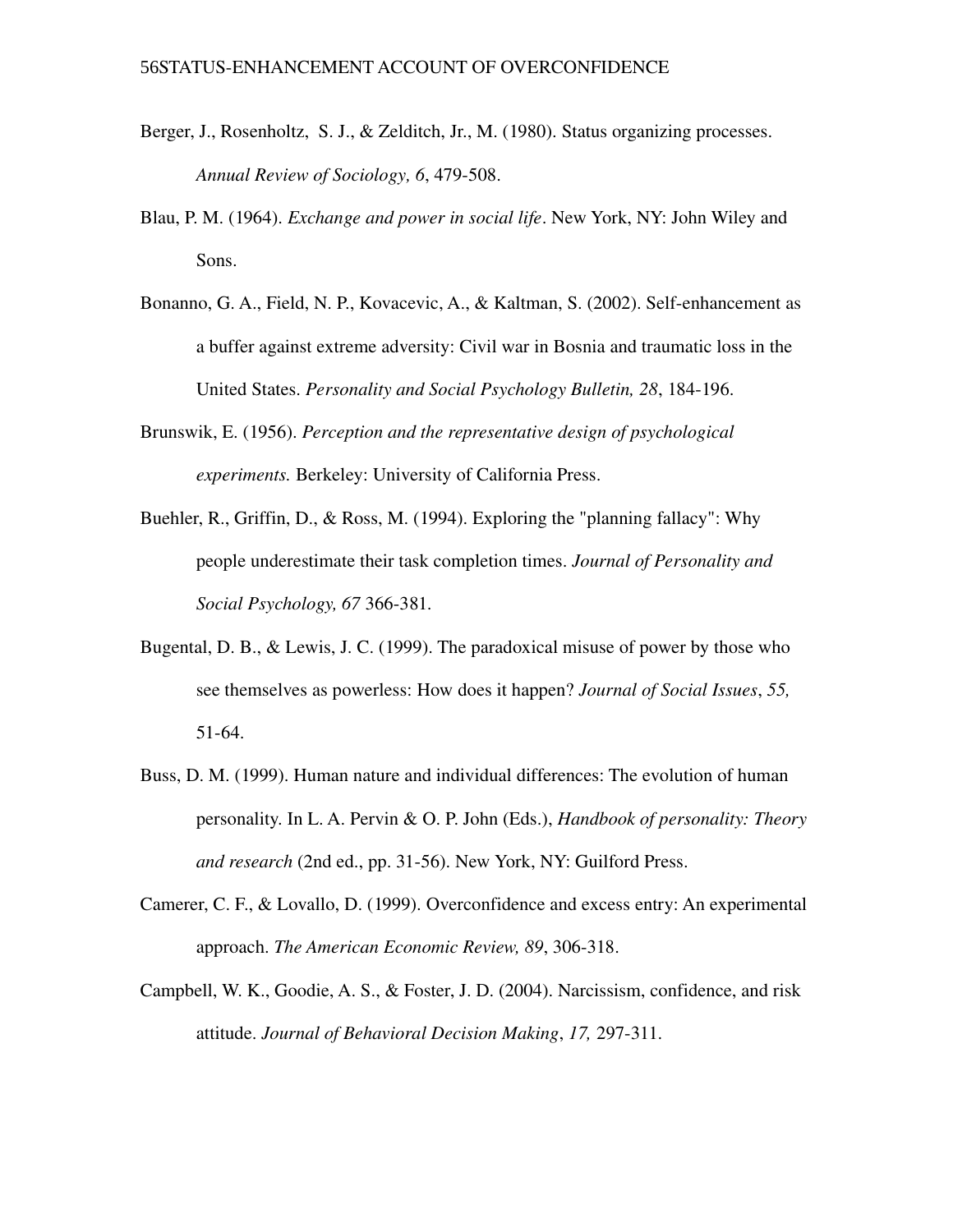- Carli, L. L., LaFleur, S. J., & Loeber, C. C. (1995). Nonverbal behavior, gender, and influence. *Journal of Personality and Social Psychology, 68, 1030-1041.*
- Chatterjee, A., & Hambrick, D. C. (2007). It's all about me: Narcissistic chief executive officers and their effects on company strategy and performance. *Administrative Science Quarterly, 52, 351-386.*
- Cheng, P. Y. K. (2007). The trader interaction effect on the impact of overconfidence on trading performance: An empirical study. *Journal of Behavioral Finance*, *8*, 59 69.
- Cohen, B.P., & Zhou X. (1991). Status Processes in Enduring Work Groups. *American Sociological Review*, *56*, 179 – 188.
- Cohen, J., Cohen, P., West, S. G., & Aiken, L. S. (2003). *Applied multiple regression/correlation analysis for the behavioral sciences* (3rd ed.). Hillsdale, NJ: Erlbaum.
- Colvin, C. R., Block, J. & Funder, D. C. (1995). Overly positive self-evaluations and personality: Negative implications for mental health. *Journal of Personality and Social Psychology, 68, 1152-1162.*
- Costa, P. T., & McCrae, R. R. (1992). Multiple uses for longitudinal personality data. *European Journal of Personality, 6*, 85–102.
- Cronbach, L. J., & Furby, L. (1970). How should we measure "change" or should we? *Psychological Bulletin, 74, 68-80.*
- DePaulo, B. M., Charlton, K., Cooper, H., Lindsay, J.J., & Muhlenbruck, L. (1997). The accuracyconfidence correlation in the detection of deception. *Personality and Social Psychology Review, 1, 346-357.*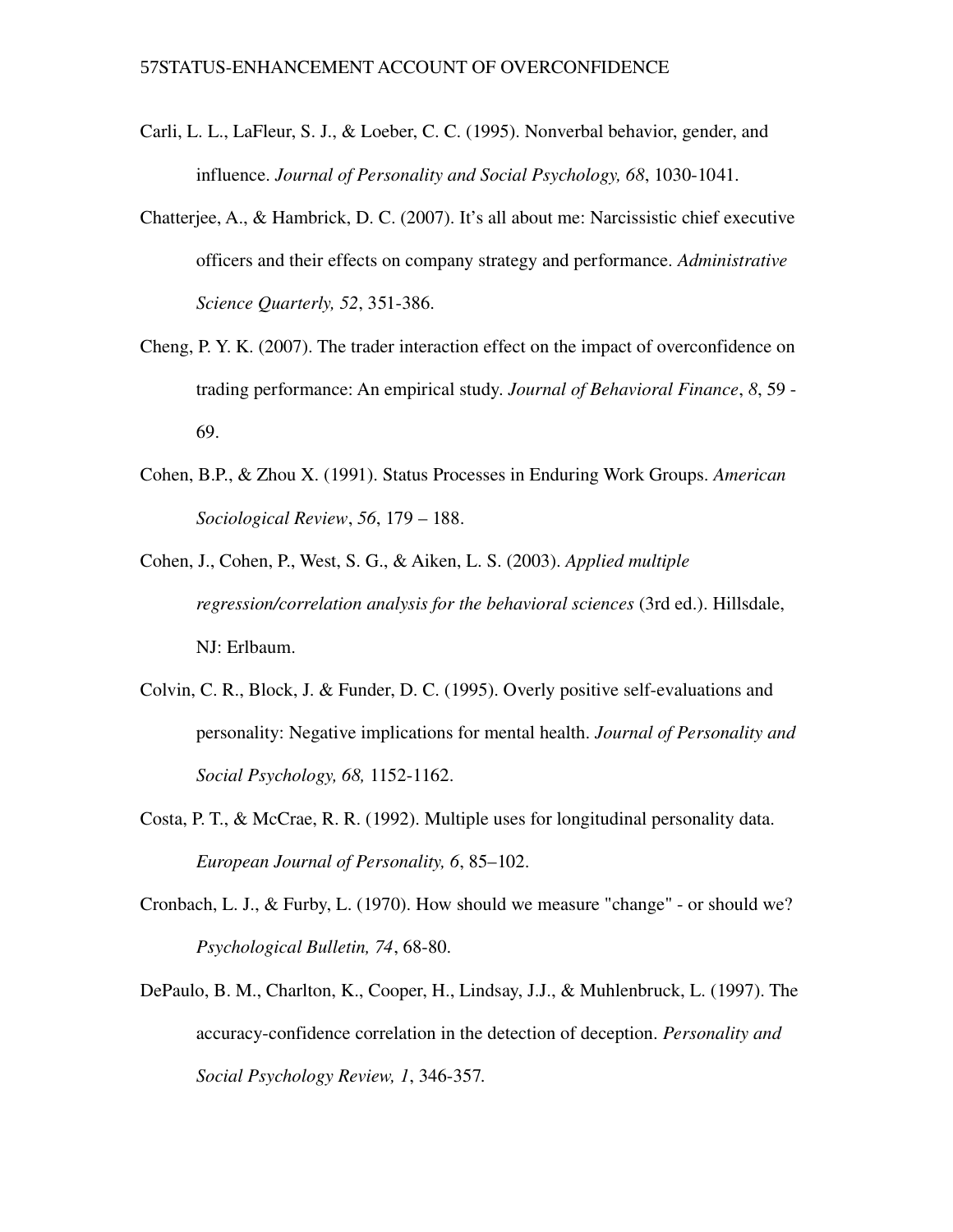- DePaulo, B. M., Lindsay, J. J., Malone, B. E., Muhlenbruch, L., Charlton, K., & Cooper, H. (2003). Cues to deception. *Psychological Bulletin*, 129, 74-118.
- Driskell, J. E., & Mullen, B. (1990). Status, expectations, and behavior: A meta-analytic review and test of the theory. *Personality and Social Psychology Bulletin, 16*, 541-553.
- Driskell, J. E., Olmstead, B., & Salas, E. (1993). Task cues, dominance cues, and influence in task groups. *Journal of Applied Psychology*, 78, 51-60.
- DuBois, P. H. (1957). *Multivariate correlational analysis*. New York, NY: Harper.
- Dunning, D., Heath, C., & Suls, J. M. (2004). Flawed self-assessment: Implications for health, education, and the workplace. *Psychological Science in the Public Interest,* 5, 69-106.
- Dunning, D., Leuenberger, A., & Sherman, D. A. (1995). A new look at motivated inference: Are self-serving theories of success a product of motivational forces? *Journal of Personality & Social Psychology, 69, 58-68.*
- Dunning, D., Meyerowitz, J. A., & Holzberg, A. D. (1989). Ambiguity and selfevaluation: The role of idiosyncratic trait definitions in self-serving assessments of ability. *Journal of Personality and Social Psychology*, 57, 1082-1090.
- Edwards, J. R. (1994). The study of congruence in organizational behavior research: Critique and a proposed alternative. *Organizational Behavior and Human Decision Processes*, 58, 51-100.
- Ehrlinger, J., & Dunning, D. (2003). How chronic self-views influence (and potentially mislead) estimates of performance. *Journal of Personality and Social Psychology,* 84, 5-17.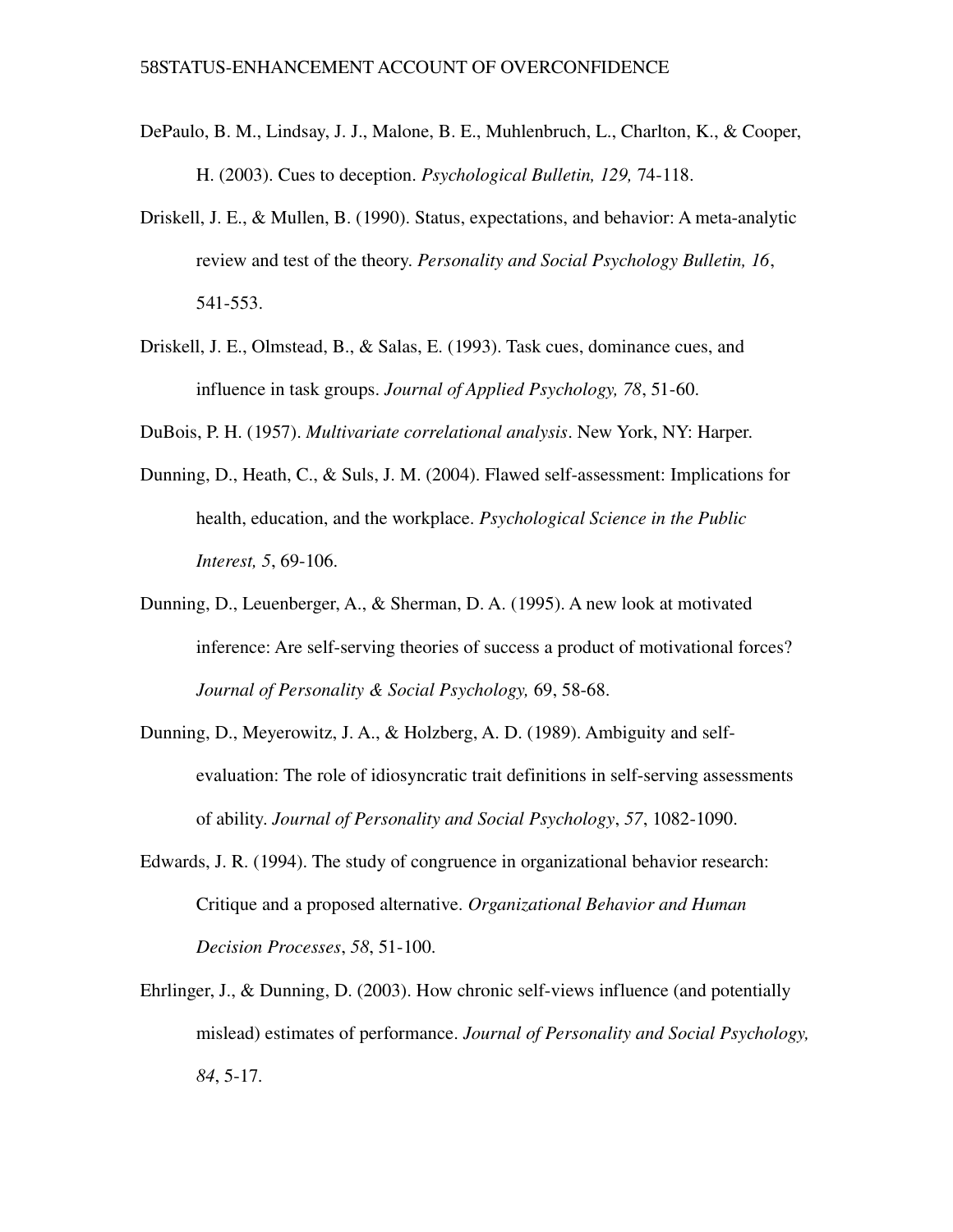- Ehrlinger, J., Johnson, K., Banner, M., Dunning, D., & Kruger, J. (2008). Why the unskilled are unaware: Further explorations of (absent) self-insight among the incompetent. *Organizational Behavior and Human Decision Processes, 105*, 98 121.
- Eibl-Eibesfeldt, I. (1989). *Human ethology*. New York, NY: Aldine de Gruyter Press.
- Ellis, L. (1994). Social stratification and socioeconomic inequality (Vol. 2). Westport, CT: Praeger.
- Emerson, R. M. (1962). Power dependence relations. *American Sociological Review, 27*, 30–41.
- Gigerenzer, G., & Hoffrage, U. (1995). How to improve Bayesian reasoning without instruction: Frequency formats. *Psychological Review, 102, 684-704.*
- Goffman, E. (1959). *The presentation of self in everyday life*. Garden City, NY: Doubleday.
- Goldhamer, H., & Shils, E. A. (1939). Types of power and status. *American Journal of Sociology, 45, 171-182.*
- Gonzalez, R., & Griffin, D. (1997). On the statistics of interdependence: Treating dyadic data with respect. In S. Duck (Ed.), *Handbook of personal relationships* (pp. 271– 302). New York, NY: Wiley.
- Gosling, S. D., Rentfrow, P. J., & Swann, W. B. (2003). A very brief measure of the big five personality domains. *Journal of Research in Personality*, 37, 504-528.
- Gough, H. G., McClosky, H., & Meehl, P. E. (1951). A personality scale for dominance. *Journal of Abnormal and Social Psychology, 46, 360-366.*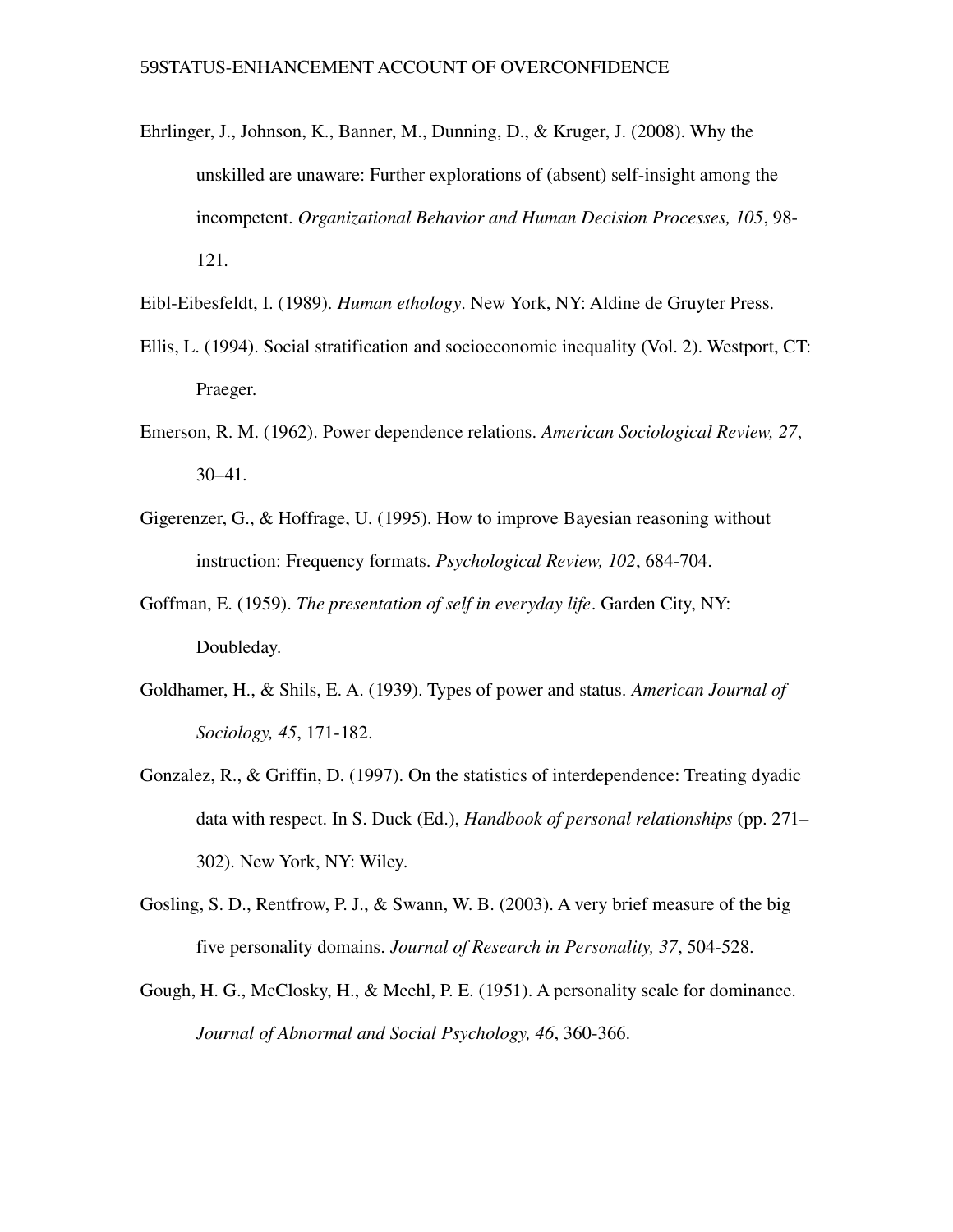- Griffin, D.,  $\&$  Gonzalez, R. (1995). Correlational analysis of dyad-level data in the exchangeable case. *Psychological Bulletin, 118, 430-439.*
- Griskevicius, V., Tybur, J. M., Gangestad, S. W., Perea, E. F., Shapiro, J. R., & Kenrick, D. T. (2009). Aggress to impress: Hostility as an evolved context-dependent strategy. *Journal of Personality and Social Psychology, 96*, 980–994.
- Griskevicius, V., Tybur, J. M., & Van den Bergh, B. (2010). Going green to be seen: Status, reputation, and conspicuous conservation. *Journal of Personality and Social Psychology, 98, 392-404.*
- Gruenfeld, D.H., & Tiedens, L. (2010). Organizational preferences and their consequences. In S.T. Fiske, D.T. Gilbert, & G. Lindzey (Eds.), *Handbook of social psychology* (5th ed., Vol. 2, pp. 1252– 1287). Hoboken, NJ: John Wiley & Sons.
- Harmon-Jones, E., Simon, L., Greenberg, J., Pyszczynski, T., Solomon, S., & McGregor, H. (1997). Terror management theory and self-esteem: Evidence that increased self-esteem reduces mortality salience effects. *Journal of Personality and Social Psychology, 72, 24-36.*
- Harvey, N. (1997). Confidence in judgment. *Trends in cognitive sciences, 1*, 78-82.
- Haun, D. E., Zeringue, A., Leach, A., & Foley, A. (2000). Assessing the competence of specimen-processing personnel. *Laboratory Medicine*, 31, 633-637.
- Heatherton, T. F., & Polivy, J. (1991). Development and validation of a scale for measuring state self-esteem. *Journal of Personality and Social Psychology*, 60, 895-910.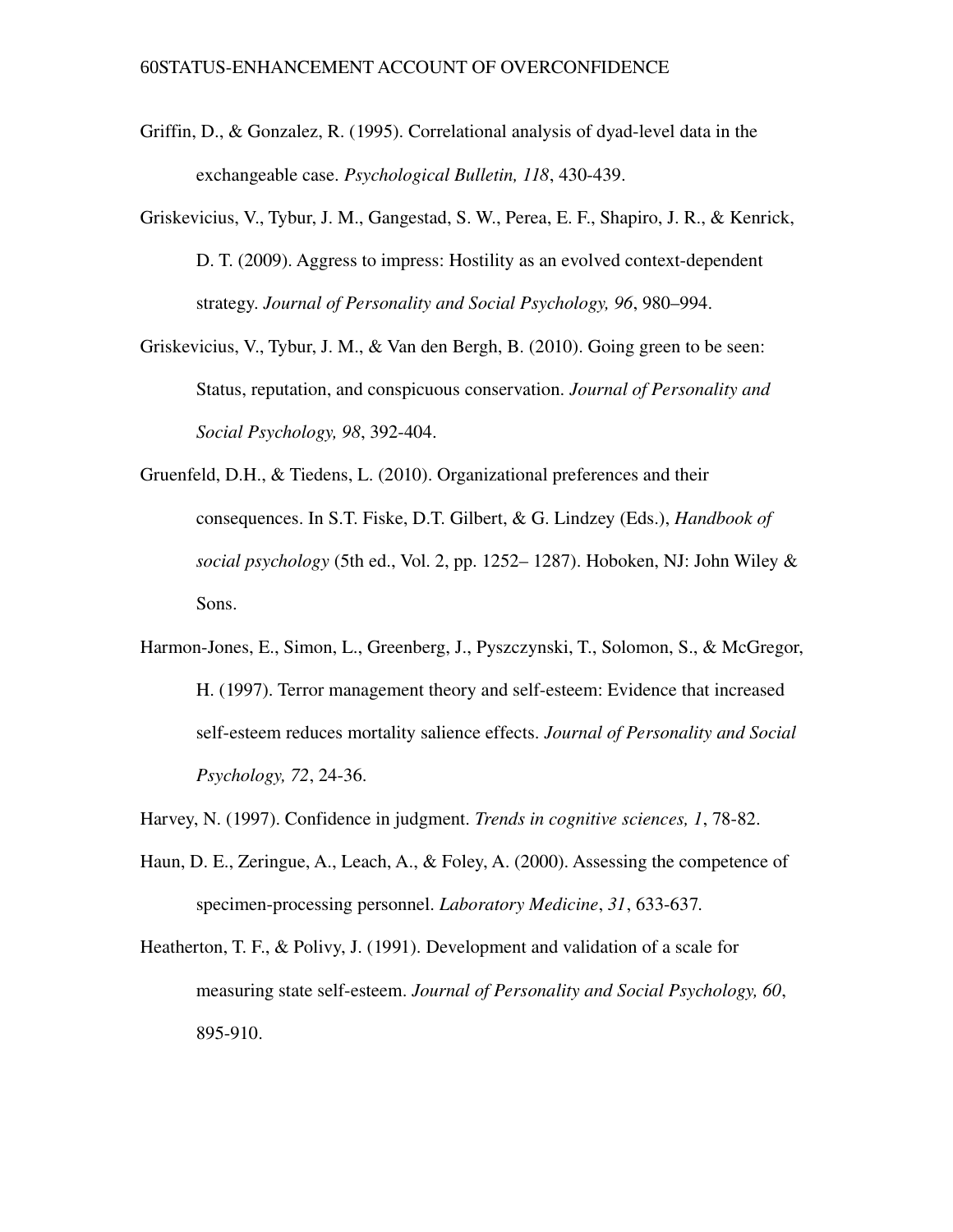- Heine, S. J., Lehman, D. R., Markus, H. R., & Kitayama, S. (1999). Is there a universal need for positive self-regard? *Psychological Review, 106, 766-794.*
- Hoelzl, E., & Rustichini, A. (2005). Overconfident: Do you put your money on it?. *The Economic Journal, 115, 305-318.*
- Hoffrage, U. (2004). Overconfidence. In R. F. Pohl (Ed.), *Cognitive illusions: Fallacies and biases in thinking, judgment, and memory* (pp. 235-254). Hove, England: Psychology Press.
- Hogan, R. (1983). A socioanalytic theory of personality. In M. Page (Ed.), *Nebraska symposium on motivation: Personality—Current theory and research* (Vol. 30*,* pp. 55–89). Lincoln, NE: University of Nebraska Press.
- Homans, G. C. (1950). *The human group*. New York, NY: Harcourt Brace.
- Hoorens, V. (1995). Self-favoring biases, self-presentation and the self-other asymmetry in social comparison. *Journal of Personality, 63, 793-817*.
- Imada, A. S.,  $\&$  Hakel, M. D. (1977). Influence of nonverbal-communication and rater proximity on impressions and decisions in simulated employment interviews. *Journal of Applied Psychology, 62, 295-300.*
- Jackson, D. N. (1999) Personality Research Form Manual (3rd. ed). Port Huron, MI: Sigma Assessment Systems.
- John, O. P., & Robins, R. W. (1994). Accuracy and bias in self-perception: Individual differences in self-enhancement and the role of narcissism. *Journal of Personality and Social Psychology*, 66, 206-219.
- John, O. P., & Srivastava, S. (1999). The Big Five trait taxonomy: History, measurement, and theoretical perspectives. In L. A. Pervin & O. P. John (Eds.), *Handbook of*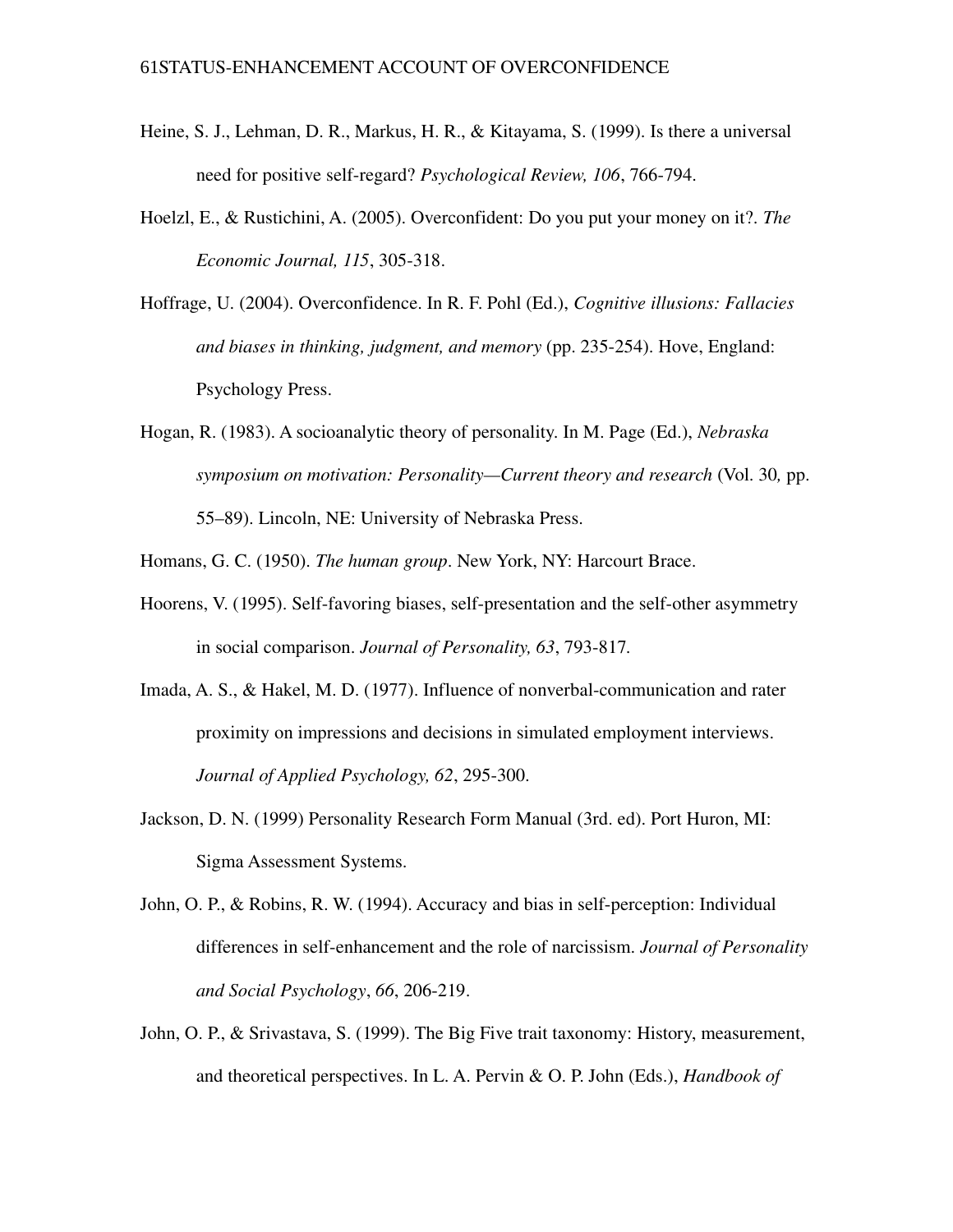*personality: Theory and research* (2nd ed., pp. 102-138). New York, NY: Guilford.

- Johnson, D. D. P., & Fowler, J. H. (2011). The evolution of overconfidence. *Nature,* 477(7364), 317-320
- Jones, R., Panda, M., & Desbiens, N. (2008). Internal medicine residents do not accurately assess their medical knowledge. *Advances in Health Sciences Education*, 13, 463-468.
- Jones, S. C., & Shrauger, J. S. (1970). Reputation and self-evaluation as determinants of attractiveness. *Sociometry*, 33, 276-286.
- Josephs, R. A., Sellers, J. G., Newman, M. L., & Mehta, P. H. (2006). The Mismatch Effect: When testosterone and status are at odds. *Journal of Personality and Social Psychology, 90, 999-1013.*
- Judd, C. M., Kenny, D. A., & McClelland, G. H. (2001). Estimating and testing mediation and moderation in within-participant designs. *Psychological Methods*, 6, 115-134.
- Keltner, D., Gruenfeld, D. H., & Anderson, C. (2003). Power, approach, and inhibition. *Psychological Review, 110, 265-284.*
- Kennedy, J. A., Anderson, C., & Moore, D. A. (2011). *Social reactions to overconfidence: Do the costs of overconfidence outweigh the benefits?* Manuscript submitted for publication.
- Kenny, D. A. (1994). *Interpersonal perception: A social relations analysis*. New York, NY: Guilford Press.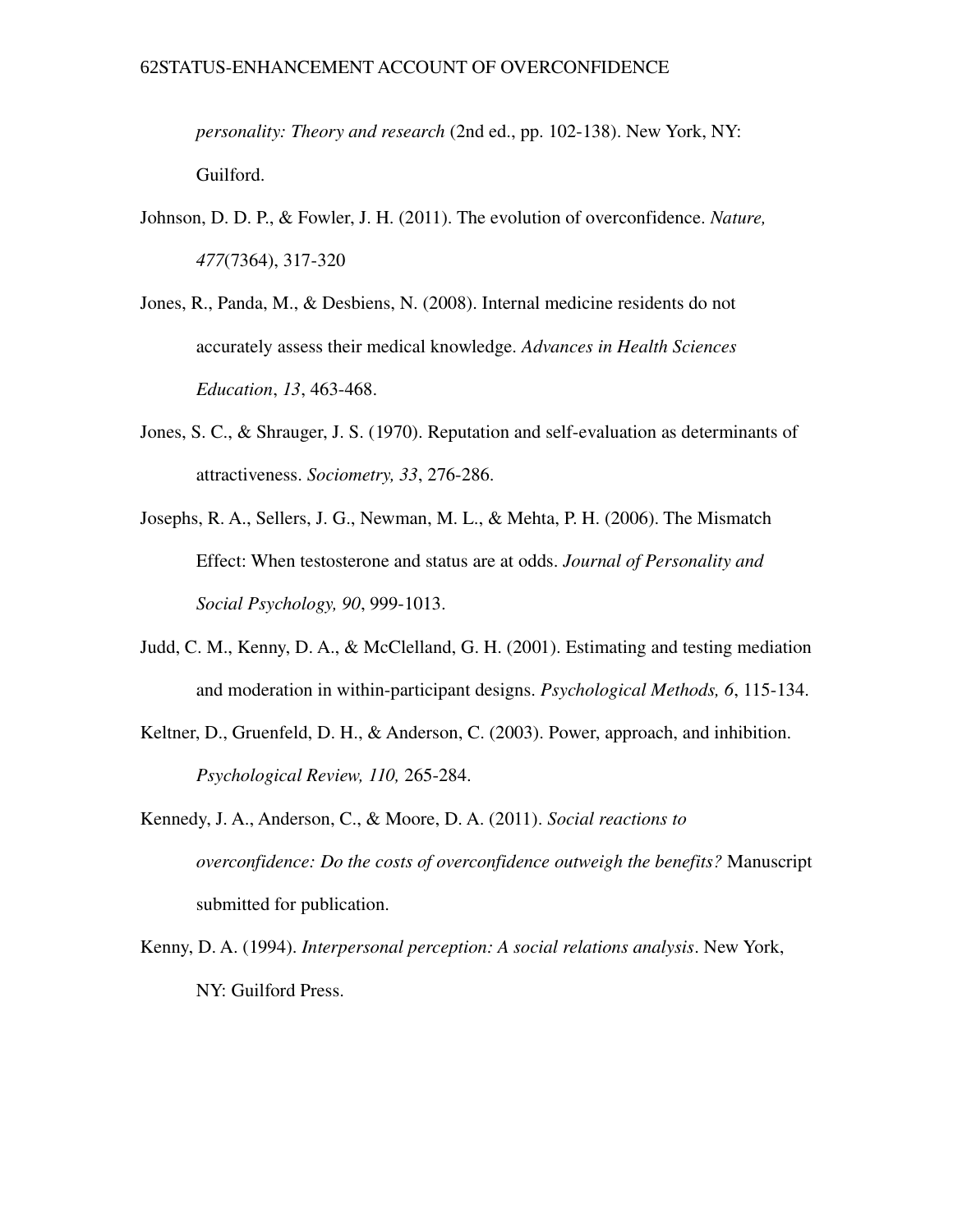- Kenny, D. A., & La Voie, L. (1984). The social relations model. In L. Berkowitz (Ed.), *Advances in experimental social psychology* (Vol. 18, pp. 142-182). Orlando, FL: Academic.
- Koellinger, P., Minniti, M., & Schade, C. (2007). "I think I can, I think I can": Overconfidence and entrepreneurial behavior. *Journal of Economic Psychology*, 28, 502-527.
- Krebs, D. L.,  $\&$  Denton, K. (1997). Social illusions and self-deception: The evolution of biases in person perception. In J. A. Simpson, & D. T. Kenrick (Eds.) *Evolutionary social psychology*. Mahwah, NJ: Lawrence Erlbaum.
- Krueger, J., & Mueller, R. A. (2002). Unskilled, unaware, or both? The better-thanaverage heuristic and statistical regression predict errors in estimates of own performance. *Journal of Personality and Social Psychology*, 82, 180-188.
- Krueger, J. I., & Wright, J. C.  $(2011)$ . Measurement of self-enhancement (and selfprotection). In M. D. Alicke, & C. Sedikides (Eds.), *Handbook of selfenhancement and self-protection* (pp. 472-494). New York, NY: Guilford.
- Kruger, J., & Burrus, J. (2004). Egocentrism and focalism in unrealistic optimism (and pessimism). *Journal of Experimental Social Psychology*, 40, 332-340.
- Kruger, J., & Dunning, D. (1999). Unskilled and unaware of it: How difficulties in recognizing one's own incompetence lead to inflated self-assessments. *Journal of Personality and Social Psychology, 77, 1121-1134.*
- Kunda, Z. (1987). Motivated inference: Self-serving generation and evaluation of causal theories. *Journal of Personality and Social Psychology, 53, 636-647.*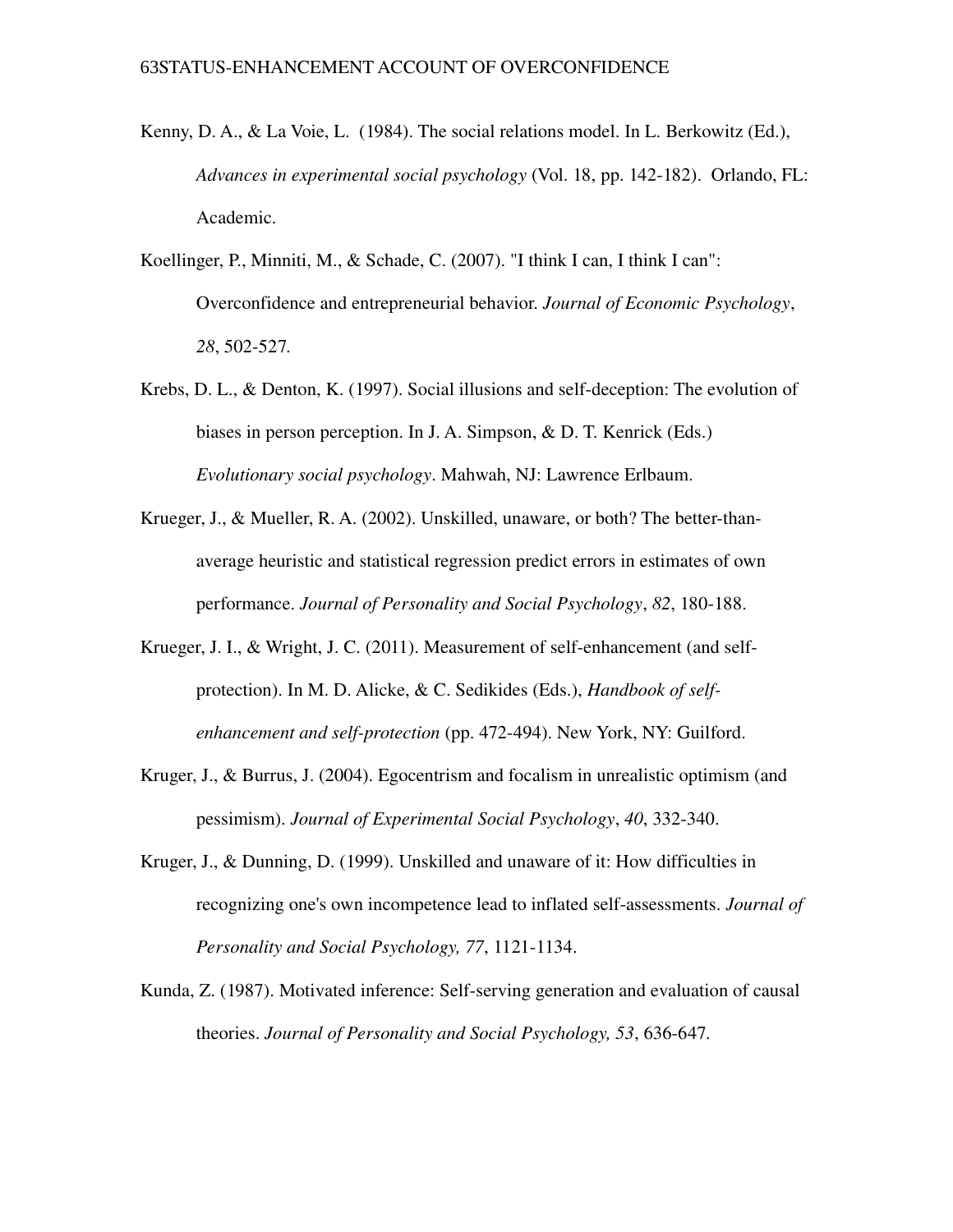- Kwan, V. S., John, O. P., Kenny, D. A., Bond, M. H., & Robins, R. W. (2004). Reconceptualizing individual differences in self-enhancement bias: An interpersonal approach. *Psychological Review, 111*, 94-110.
- Kwang, T., & Swann, W. B. (2010). Do people embrace praise even when they feel unworthy? A review of critical tests of self-enhancement versus self-verification. Personality and Social Psychology Review, 14, 263-280.
- Larrick, R. P., Burson, K. A., & Soll, J. B. (2007). Social comparison and confidence: When thinking you're better than average predicts overconfidence (and when it does not). *Organizational Behavior and Human Decision Processes*, 102, 76-94.
- Leary, M. R. (2007). Motivational and emotional aspects of the self. *Annual Review of Psychology, 58, 317-344.*
- Leary, M. R., & Kowalski, R. M. (1990). Impression management a literature-review and 2-component model. *Psychological Bulletin*, 107, 34-47.
- Lee, M. T., & Ofshe, R. (1981). The impact of behavioral style and status characteristics on social influence: A test of two competing theories. *Social Psychology Quarterly, 44, 73-82.*
- Lord, R. G. (1985). An information processing approach to social perceptions, leadership and behavioral measurement in organizations. In L. L. Cummings, & B. M. Staw (Eds). *Research in organizational behavior* (Vol. 7). Greenwich, CT: JAI Press.
- Lord, R. G., De Vader, C. L., & Alliger, G. M. (1986). A meta-analysis of the relation between personality traits and leadership perceptions: An application of validity generalization procedures. *Journal of Applied Psychology*, *71*, 402–410.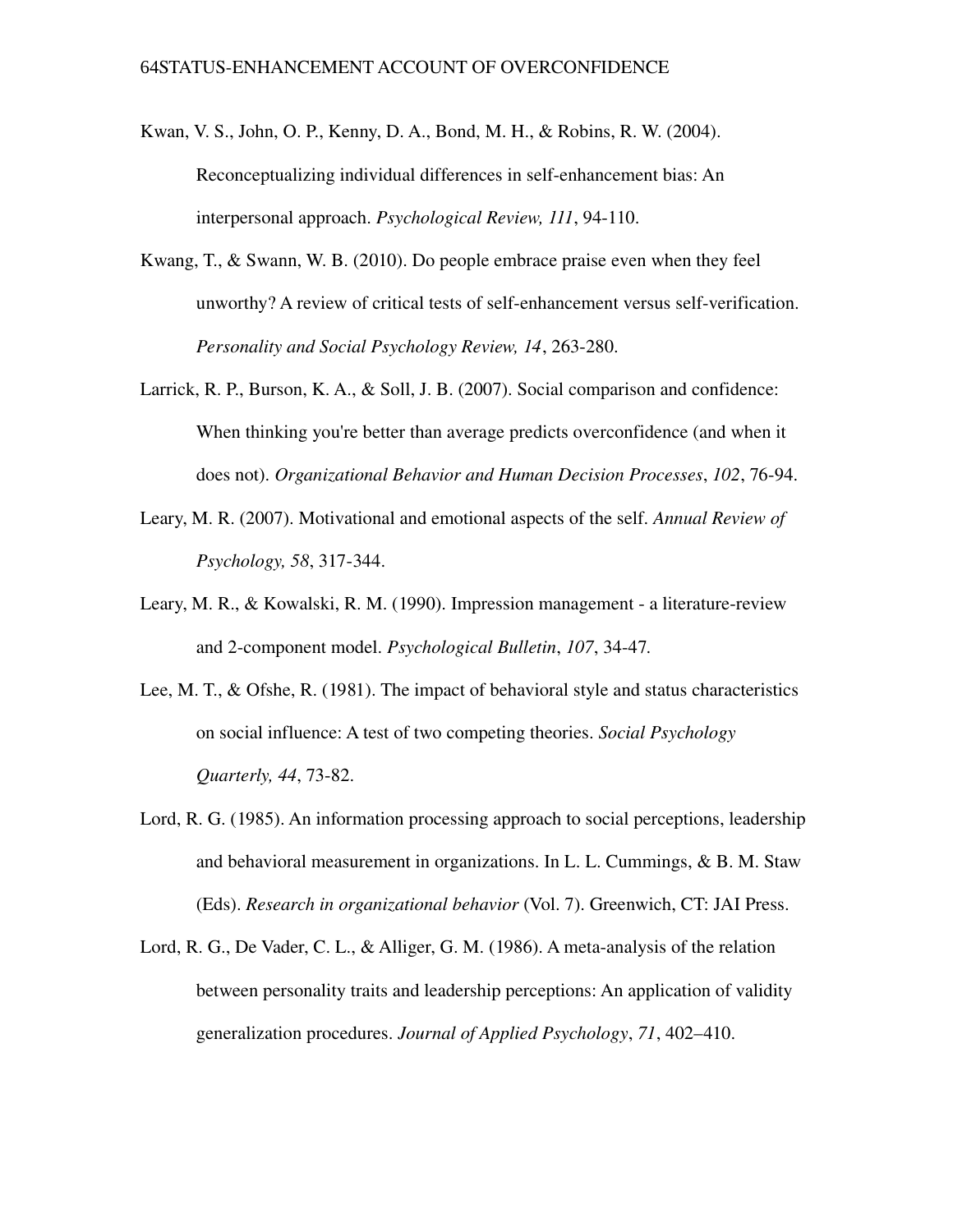- Magee, J.C.,  $\&$  Galinsky, A.D. (2008). Social hierarchy: The self-reinforcing nature of power and status. In J. P. Walsh, & A. P. Brief (Eds.), *Academy of Management Annals* (Vol. 2, pp. 351-398).
- Malmendier, U., & Tate, G. (2005). CEO overconfidence and corporate investment. *Journal of Finance, 60, 2661-2700.*
- Maslow, A. H. (1943). A theory of human motivation. *Psychological Review, 50*, 370 396.
- McClelland, G. H., & Judd, C. M. (1993). Statistical difficulties of detecting interactions and moderator effects. *Psychological Bulletin*, 114, 376-390.
- McNulty, S. E., & Swann, W. B. (1994). Identity negotiation in roommate relationships -The self as architect and consequence of social-reality. *Journal of Personality and Social Psychology*, 67, 1012-1023.
- Miller, D. T.,  $\&$  Ross, M. (1975). Self-serving biases in the attribution of causality: Fact or fiction? *Psychological Bulletin, 82, 213-225.*
- Minson, J. A., Liberman, V., & Ross, L. (2011). Two to tango: The effect of collaborative experience and disagreement on dyadic judgment. *Personality and Social Psychology Bulletin, 37, 1325-1338.*
- Moore, D. A. (2007). Not so above average after all: When people believe they are worse than average and its implications for theories of bias in social comparison. *Organizational Behavior and Human Decision Processes, 102*, 4258.
- Moore, D. A., & Healy, P. J. (2008). The trouble with overconfidence. *Psychological Review, 115, 502-517.*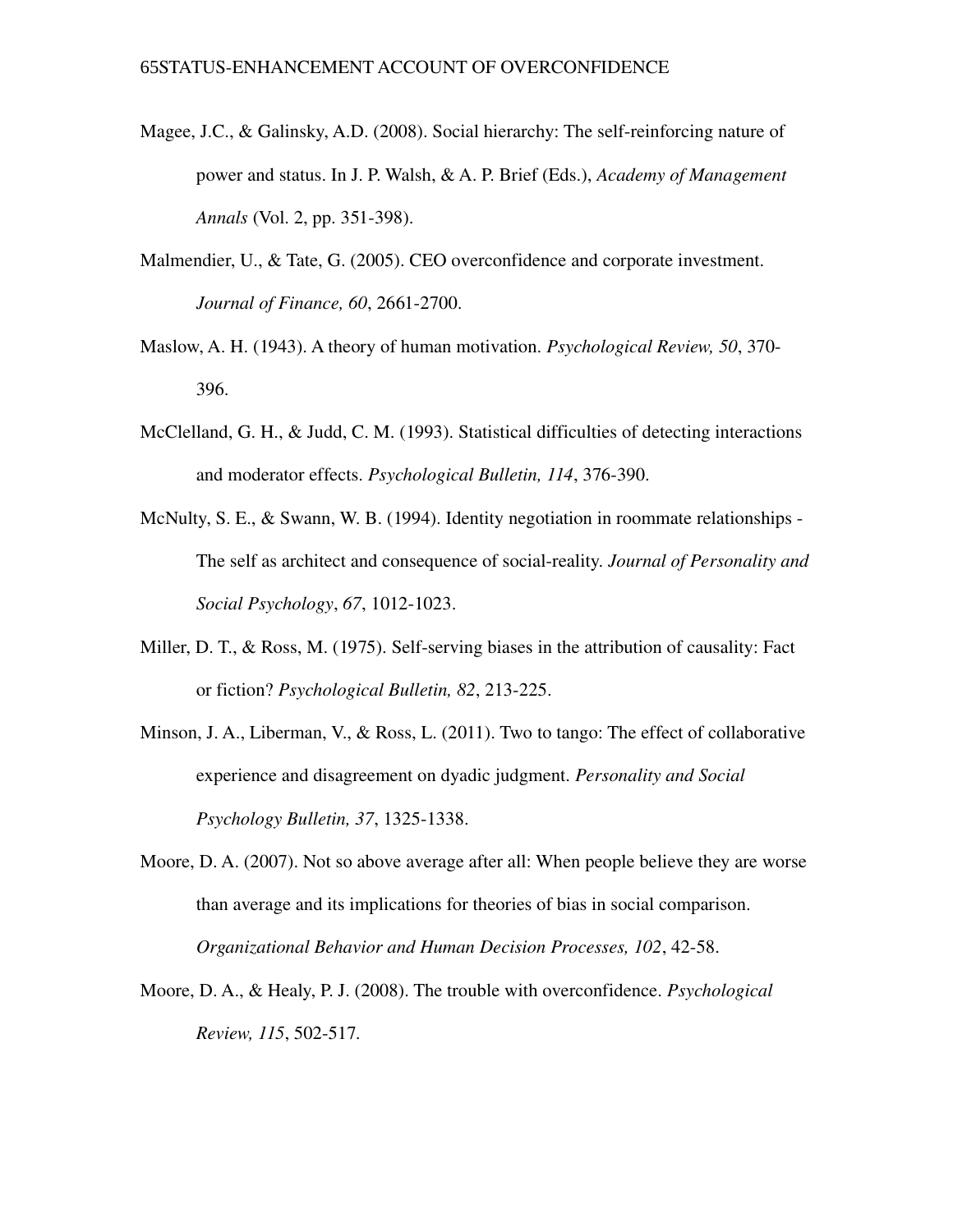- Moore, D. A., & Klein, W. M. P. (2008). Use of absolute and comparative performance feedback in absolute and comparative judgments and decisions. *Organizational Behavior and Human Decision Processes, 107, 60-74.*
- Moore, D. A., & Small, D. A. (2007). Error and bias in comparative judgment: On being both better and worse than we think we are. *Journal of Personality and Social Psychology*, 92, 972-989.
- Murray, H. A. (1938). *Explorations in personality*. New York, NY: Oxford University Press
- Neale, M. A., & Bazerman, M. H. (1985). The effect of framing of conflict and negotiator overconfidence on bargaining behavior and outcome. *Academy of Management Journal, 28, 34-49.*
- Odean, T. (1998). Volume, volatility, price, and profit when all traders are above average. *Journal of Finance*, 53, 1887-1934.
- Odean, T. (1999). Do investors trade too much? *American Economic Review*, *89*, 1279 1298.
- Pajares, F. (1996). Selfefficacy beliefs in academic settings. *Review of Educational Research, 66, 543-578.*
- Paulhus, D. L. (1984). Twocomponent models of socially desirable responding. *Journal of Personality and Social Psychology, 46, 598-609.*
- Paulhus, D. L. (1998). Interpersonal and intrapsychic adaptiveness of trait selfenhancement: A mixed blessing? *Journal of Personality and Social Psychology,* 74, 1197-1208.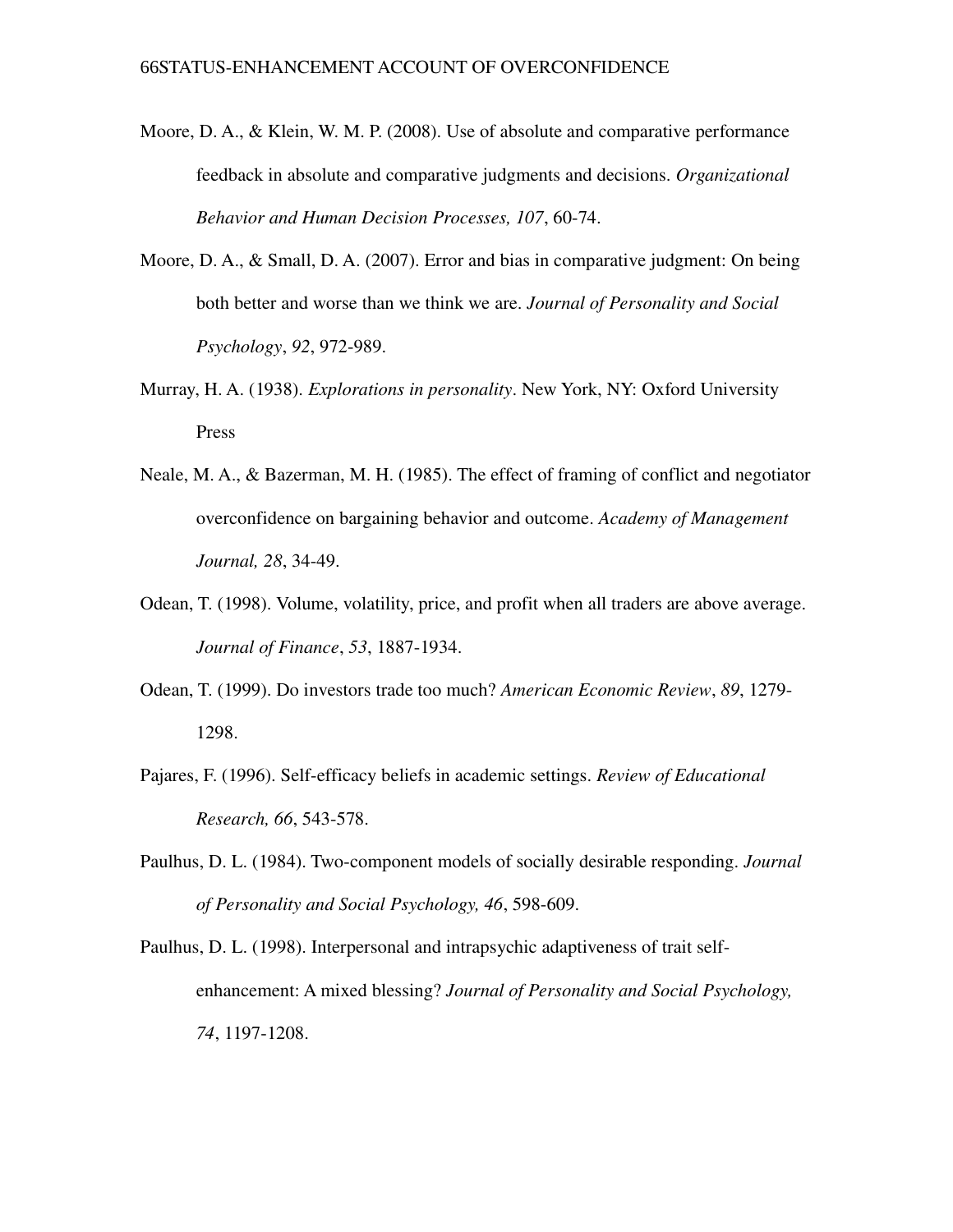- Paulhus, D. L., & Harms, P. D. (2004). Measuring cognitive ability with the overclaiming technique. *Intelligence*, 32, 297-314.
- Paulhus, D. L.,  $\&$  John, O. P. (1998). Egoistic and moralistic bias in self-perceptions: The interplay of self-deceptive mechanisms with basic traits and motives. *Journal of Personality*, 66, 1025-1060.
- Paulhus, D. L., Harms, P. D., Bruce, M. N., & Lysy, D. C. (2003). The over-claiming technique: Measuring self-enhancement independent of accuracy. *Journal of Personality and Social Psychology, 84, 681-693.*
- Pfeffer, J., Cialdini, R. B., Hanna, B., & Knopoff, K. (1998). Faith in supervision and the self-enhancement bias: Two psychological reasons why managers don't empower workers. *Basic and Applied Social Psychology*, 20, 313-321.
- Powers, T. A.,  $\&$  Zuroff, D. C. (1988). Interpersonal consequences of overt self-criticism A comparison with neutral and selfenhancing presentations of self. *Journal of Personality and Social Psychology, 54, 1054-1062.*
- Preacher, K. J., & Hayes, A. F. (2008). Asymptotic and resampling strategies for assessing and comparing indirect effects in multiple mediator models. *Behavior Research Methods, 40, 879-891.*
- Radzevick, J. R., & Moore, D. A. (2011) Competing to be certain (but wrong): Market dynamics and excessive confidence in judgment. *Management Science, 57*, 93 106.
- Realo, A., Allik, J., Nolvak, A., Valk, R., Ruus, T., Schmidt, M., & Eilola, T. (2003). Mind-reading ability: Beliefs and performance. *Journal of Research in Personality, 37, 420-445.*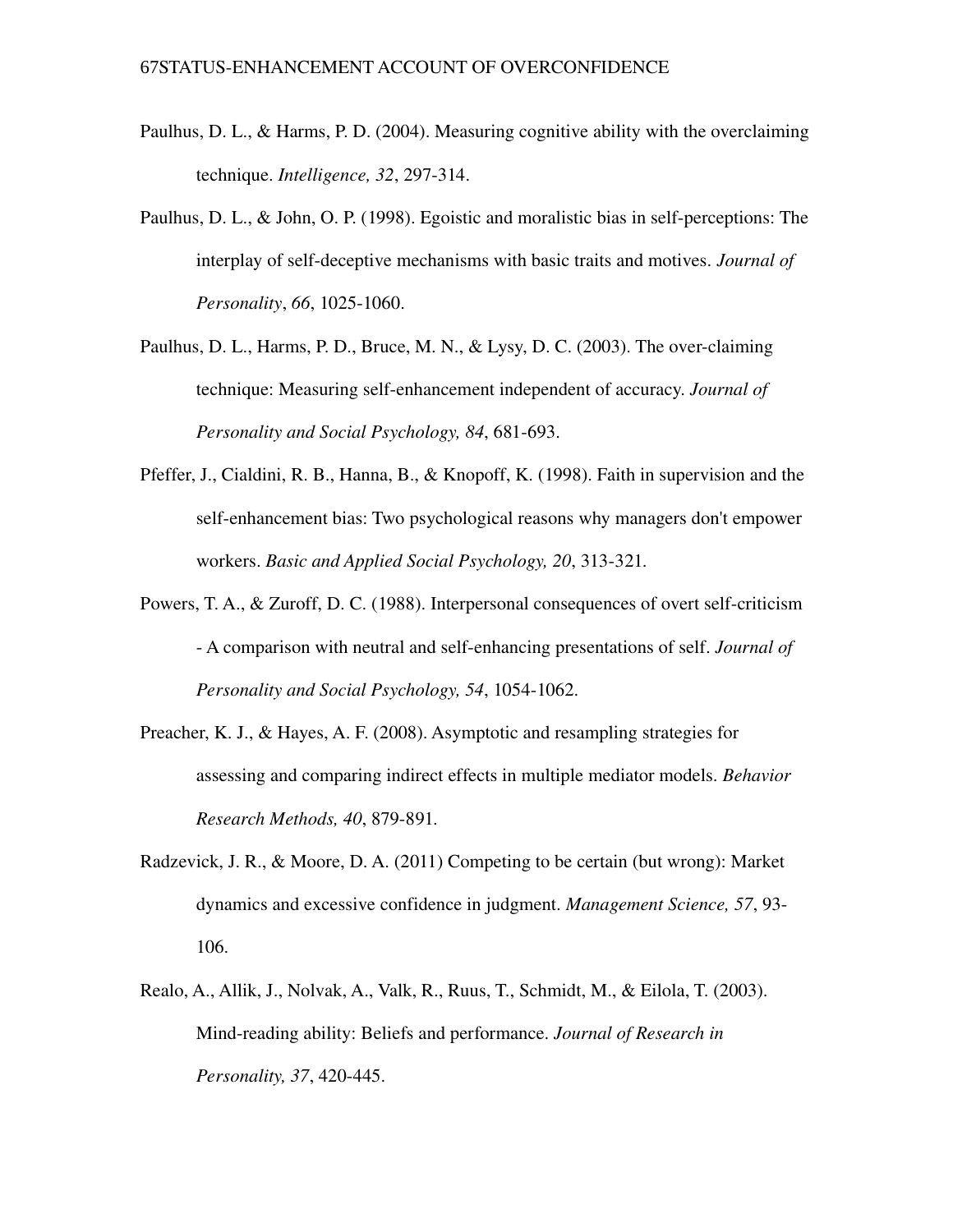- Reynolds, D.J., & Gifford, R. (2001). The sounds and sights of intelligence: A lens model channel analysis. *Personality and Social Psychology Bulletin, 27, 187-200.*
- Ridgeway, C. L. (1984). Dominance, performance, and status in groups. A theoretical analysis. In E. Lawler (Ed.). *Advances in group processes: Theory and research* (Vol. 1, pp. 59–93). Greenwich, CT: JAI Press.
- Ridgeway, C. L. (1987). Nonverbal behavior, dominance, and the basis of status in task groups. *American Sociological Review, 52, 683-694.*
- Ridgeway, C., & Diekema, D. (1989). Dominance and collective hierarchy formation in male and female task groups. *American Sociological Review, 54, 79-93*.
- Robins, R. W., & Beer, J. S. (2001). Positive illusions about the self: Short-term benefits and long-term costs. *Journal of Personality and Social Psychology, 80, 340-352.*
- Sachdev, I., & Bourhis, R. Y. (1987). Power and status differentials in minority and majority group relations. *European Journal of Social Psychology*, 21, 1-24.
- Santos-Pinto, L., & Sobel, J. (2005). A model of positive self-image in subjective assessments. *American Economic Review, 95, 1386-1402.*
- Savin-Williams, R. C. (1979). Dominance hierarchies in groups of early adolescents. *Child Development*, 50, 923-935.
- Schaefer, P. S., Williams, C. C., Goodie, A. S., & Campbell, W. K. (2004). Overconfidence and the Big Five. *Journal of Research in Personality, 38*, 473 480.
- Scheier, M. F., Carver, C. S., & Bridges, M. W. (1994). Distinguishing optimism from neuroticism (and trait anxiety, self-mastery, and self-esteem): A re-evaluation of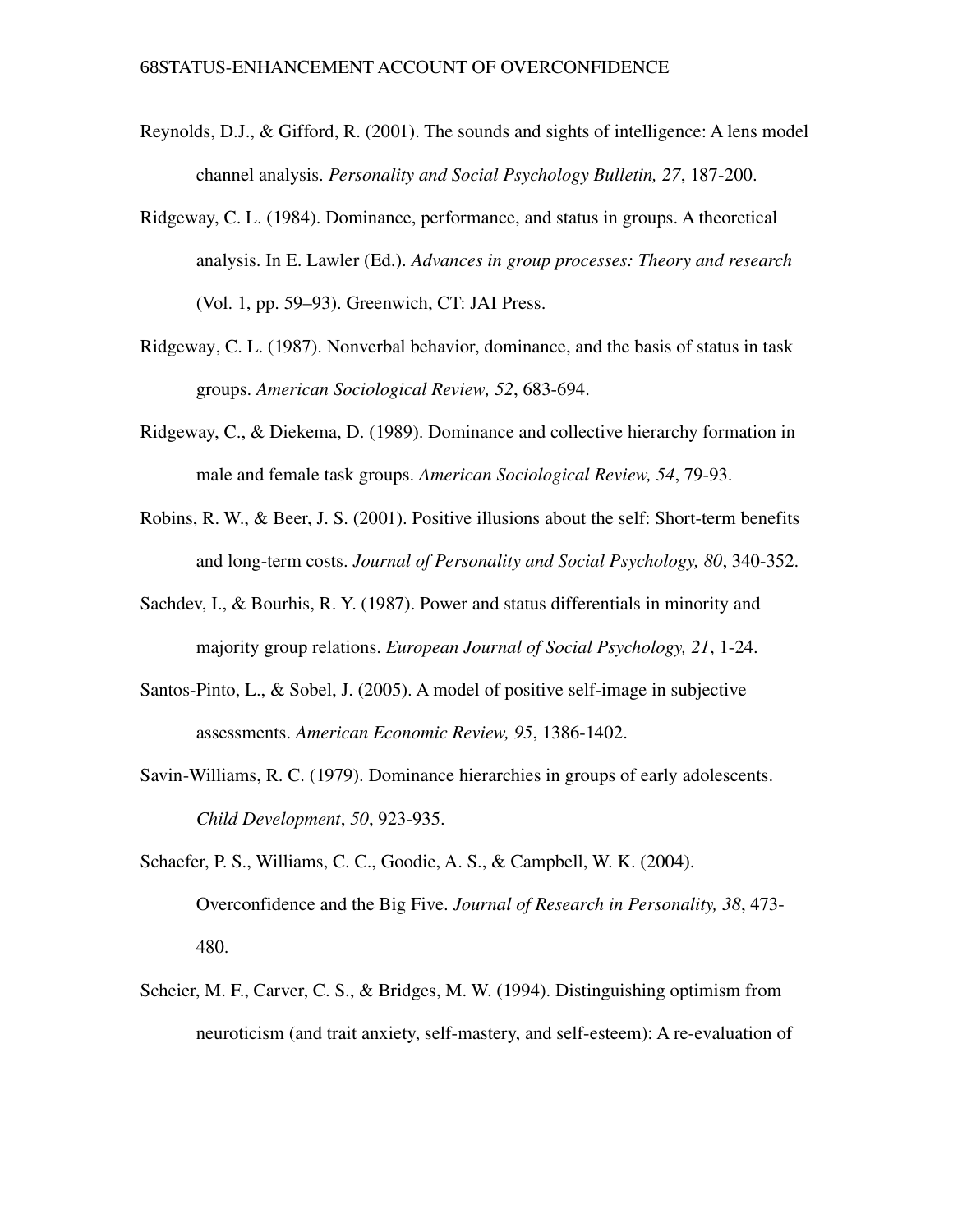the life orientation test. *Journal of Personality and Social Psychology, 67*, 1063 1078.

- Scherer, K. R., London, H., & Wolf, J. J. (1973). The voice of confidence: Paralinguistic cues and audience evaluation. *Journal of Research in Personality*, 7, 31-44.
- Schmid Mast, M., Hall, J. A., & Schmid, P. C. (2010). Wanting to be boss and wanting to be subordinate: Effects on performance motivation. *Journal of Applied Social Psychology, 40, 458-472.*
- Smith, P. K., Wigboldus, D. H. J., & Dijksterhuis, A. (2008). Abstract thinking increases one's sense of power. *Journal of Experimental Social Psychology*, 44, 378-385.
- Stankov, L., & Crawford, J. D. (1997). Self-confidence and performance on tests of cognitive abilities. *Intelligence*, 25(2), 93-109.
- Stogdill, R. M. (1948). Personal factors associated with leadership: A survey of the literature. *Journal of Psychology*, 25, 35-71.
- Swann, W. B. (2005). The self and identity negotiation. *Interaction Studies, 6*, 6983.
- Swann, W. B., & Ely, R. J. (1984). A battle of wills Self-verification versus behavioral confirmation. *Journal of Personality and Social Psychology, 46, 1287-1302.*
- Swann, W. B., & Gill, M. J. (1997). Confidence and accuracy in person perception: Do we know what we think we know about our relationship partners? *Journal of Personality and Social Psychology, 73, 747-757.*
- Tay, L., & Diener, E. Needs and subjective well-being around the world. *Journal of Personality and Social Psychology, 101, 354-365.*
- Taylor, S. E., & Brown, J. D. (1988). Illusion and well-being: A social psychological perspective on mental health. *Psychological Bulletin, 103, 193-210*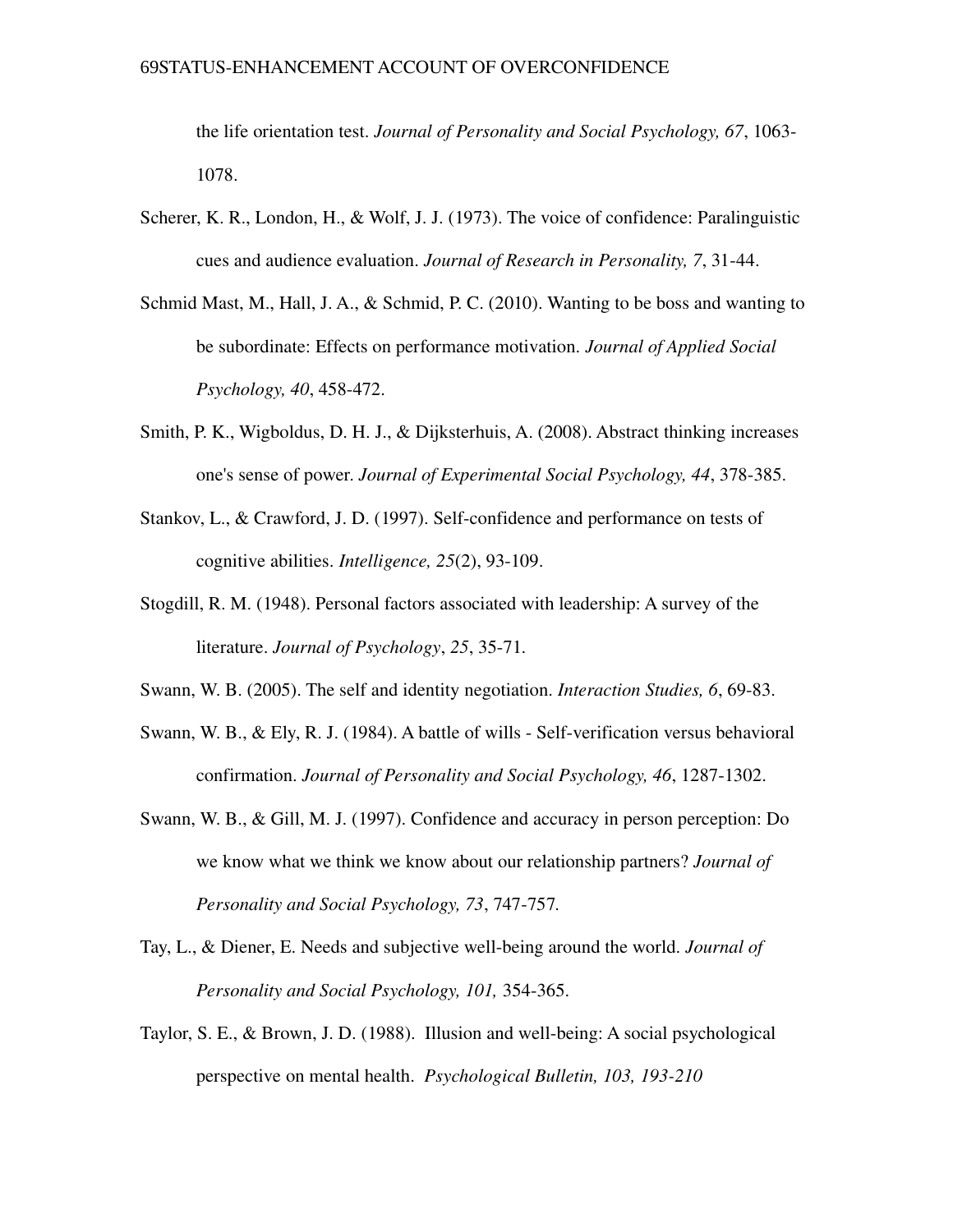- Taylor, S. E., Lerner, J. S., Sherman, D. K., Sage, R. M., & McDowell, N. K. (2003). Portrait of the self-enhancer: Well adjusted and well liked or maladjusted and friendless? *Journal of Personality and Social Psychology, 84*, 165176.
- Tenney, E. R., MacCoun, R. J., Spellman, B. A., & Hastie, R. (2007). Calibration trumps confidence as a basis for witness credibility. *Psychological Science*, 18, 46-50.
- Tenney, E. R., Spellman, B. A., & MacCoun, R. J. (2008). The benefits of knowing what you know (and what you don't): How calibration affects credibility. *Journal of Experimental Social Psychology, 44, 1368-1375.*
- Tiedens, L. Z. & Fragale, A. R. (2003). Power moves: Complementarity in submissive and dominant nonverbal behavior. *Journal of Personality and Social Psychology,* 84, 558-568.
- Tracy, J. L., & Robins, R. W. (2004). Show your pride: Evidence for a discrete emotion expression. *Psychological Science*, 15, 194-197.

Trivers, R. (1985). *Social evolution*. Menlo Park, CA: Benjamin/Cummins.

- von Hippel, W.,  $\&$  Trivers, R. (2011). The evolution and psychology of self-deception. *Behavioral and Brain Sciences, 34*(01), 1-16.
- Waldman, M. (1994). Systematic errors and the theory of natural selection. *The American Economic Review, 84, 482-497.*

Whyte, W. F. (1943). *Street corner society.* Chicago, IL: University of Chicago Press.

Wiggins, J. S. (1979). A psychological taxonomy of trait-descriptive terms: The interpersonal domain. *Journal of Personality and Social Psychology, 37, 395-412.*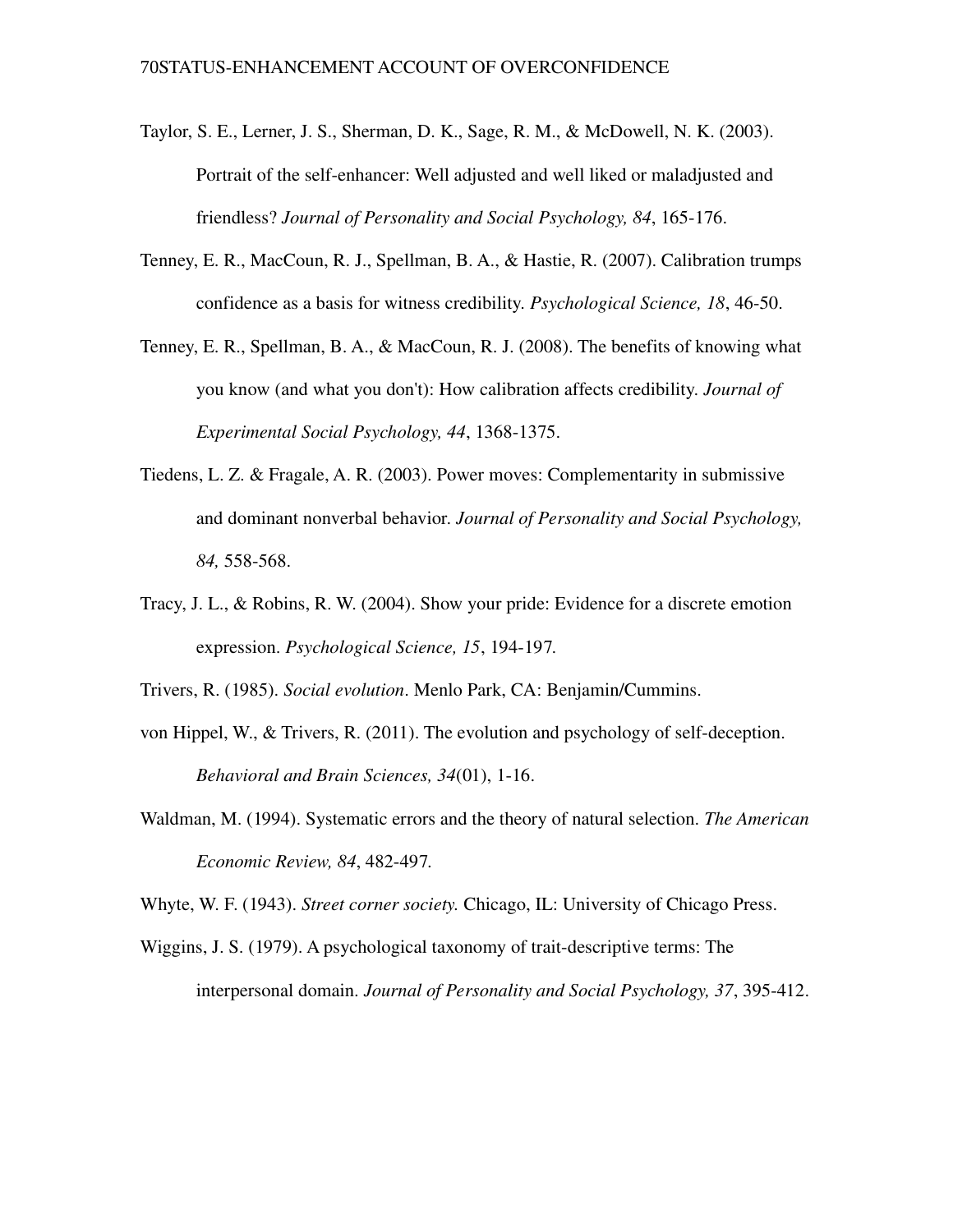- Wiggins, J. S., Trapnell, P., & Phillips, N. (1988). Psychometric and geometric characteristics of the revised interpersonal adjective scales (iasr). *Multivariate* Behavioral Research, 23, 517-530.
- Williams, E. F., & Gilovich, T. (2008). Do people really believe they are above average? *Journal of Experimental Social Psychology, 44, 1121-1128.*
- Wolfe, R. N., & Grosch, J. W. (1990). Personality correlates of confidence in one's decisions. *Journal of Personality*, 58, 515-534.
- Wright, G. N., & Phillips, L. D. (1979). Personality and probabilistic thinking: An exploratory study. *British Journal of Psychology, 70, 295-303.*
- Zuckerman, M., & Knee, C. R. (1996). The relation between overly positive selfevaluation and adjustment: A comment on Colvin, Block, and Funder (1995). *Journal of Personality and Social Psychology, 70, 1250-1251.*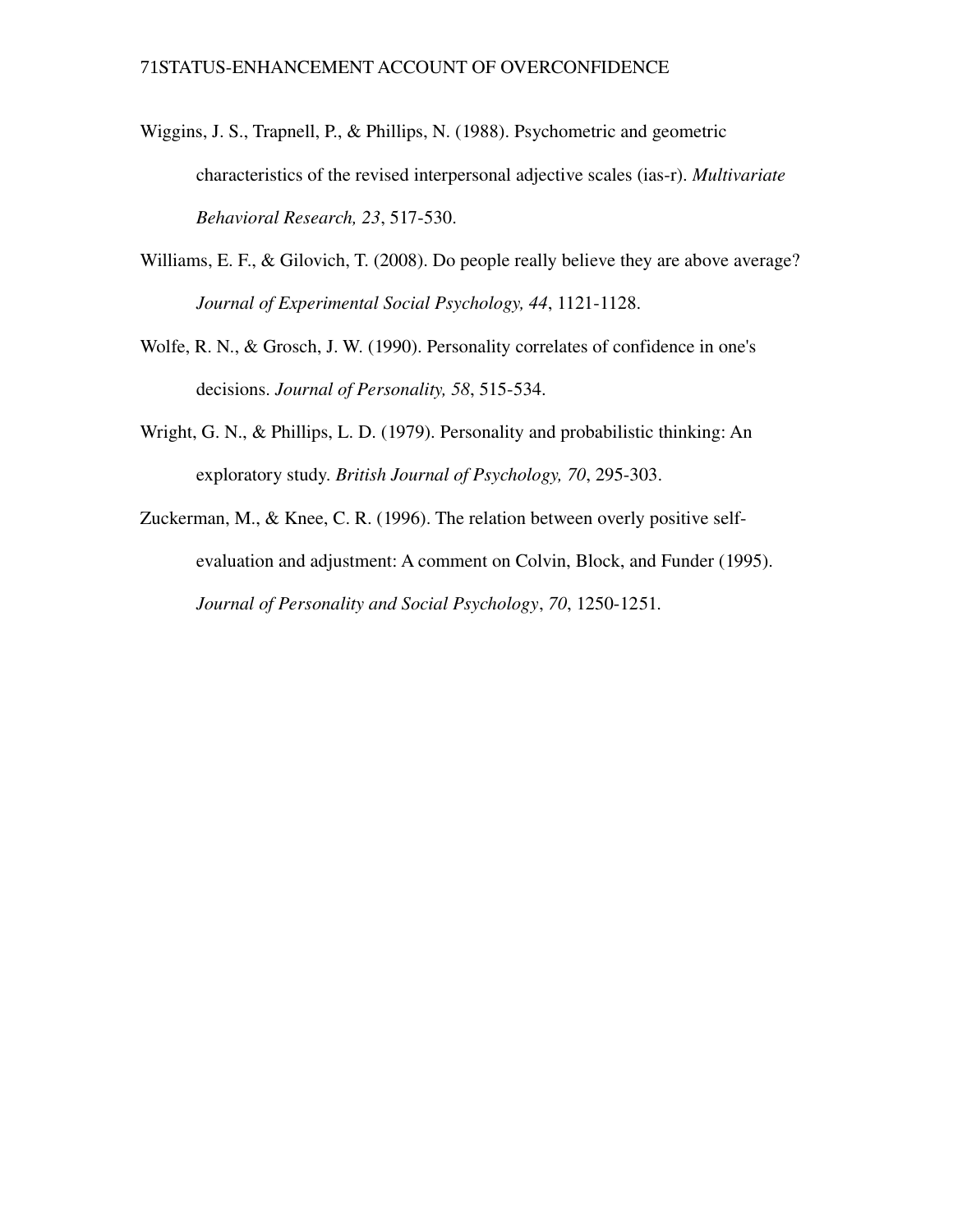#### Footnotes

1. Prior research has distinguished *overestimation* from *overplacement* (Larrick, Burson, & Soll, 2007; Moore & Healy, 2008). Someone who believes he has answered ten items correctly when in fact he answered two correctly has *overestimated* his score. *Overplacement*, in contrast, involves overestimating one's rank in ability relative to others. A student who believes she ranks highest among her classmates when she actually ranks in the  $30<sup>th</sup>$  percentile has overplaced her performance. In group contexts, because individuals' status is based on perceived abilities relative to others (Berger et al., 1972; Ridgeway, 1984), overplacement is the most relevant form of overconfidence. 2. The main effect of overconfidence in a sample is typically indexed by the simple difference between the self-perception and objective performance (Gigerenzer  $\&$ Hoffrage, 1995; Harvey, 1997; Hoffrage, 2004; Larrick, Burson, & Soll, 2007). To understand whether individuals are overconfident on average, one can compare average self-perceptions to average objective performance (e.g., John  $& \text{Robins}, 1994$ ). However, to measure individual differences, the use of difference scores has been widely criticized because difference scores are unreliable and because they tend to be confounded with the variables that comprise the index (e.g., Cohen, Cohen, West, & Aiken, 2003; Cronbach & Furby, 1970; Edwards, 1994; John & Robins, 1994; Paulhus, 1998). They are unreliable because they add error variance both from actual performance and from beliefs about performance. In the present study, the simple difference score (with higher scores indicating more overconfidence) would necessarily be negatively correlated with performance on the task, so that individuals performing worse would appear to be more overconfident than individuals performing better. To provide an unconfounded measure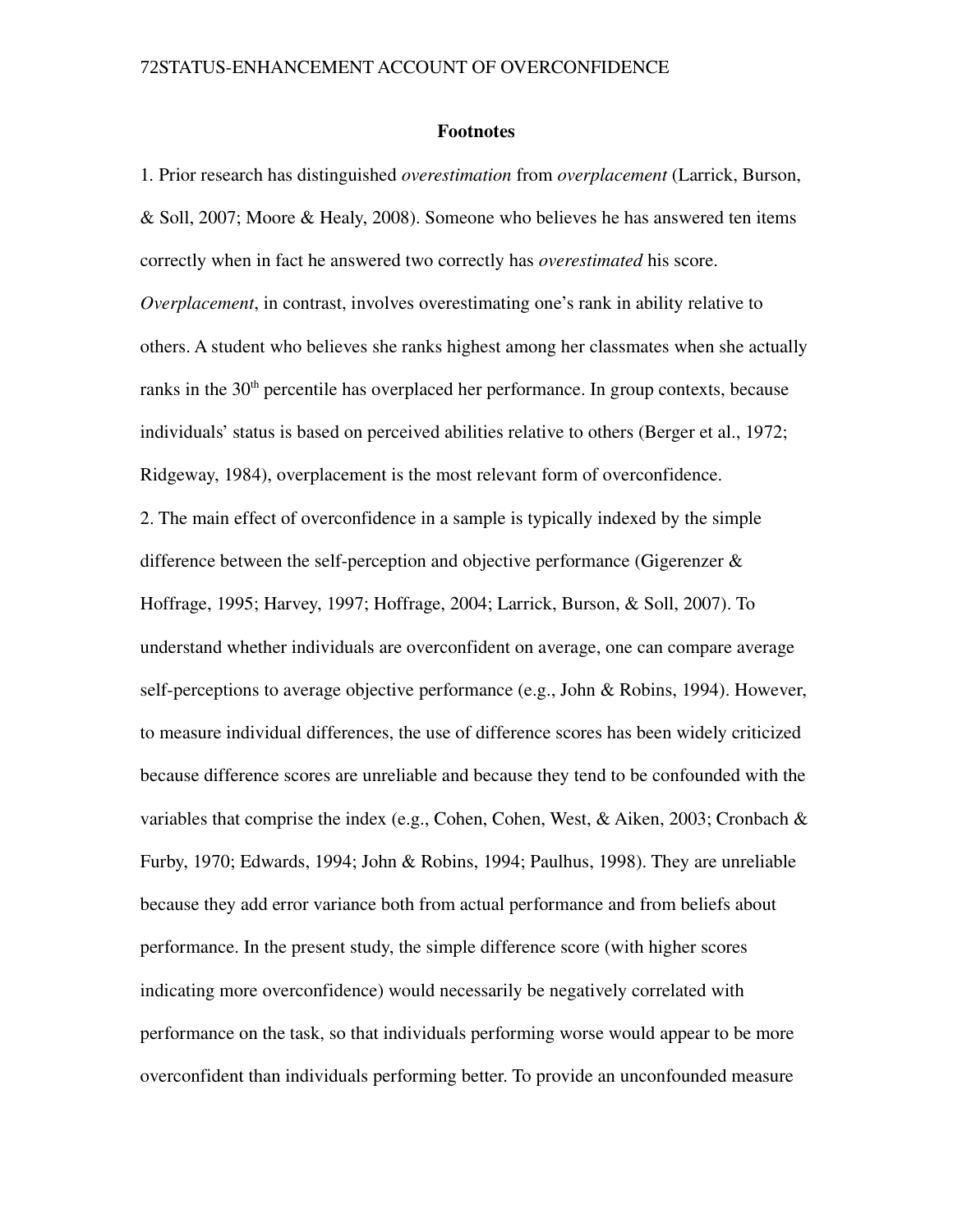of overconfidence for analyses on individual differences, scholars suggest regressing participants' actual performance onto their self-evaluations and retaining the residuals of the self-evaluations (Cohen et al., 2003; Cronbach & Furby, 1970; DuBois, 1957; John & Robins, 1994). The residual score captures the variability in self-perceived rank after the variance predicted by actual rank has been removed. We thus used such an index in Study 1.

3. Twelve participants did not provide ratings of their fellow group members and were thus left out of the SRM analysis. However, because their fellow group members rated them, we were able to calculate the average rating given to them, and then subtract the group mean on that dimension to make it independent of group membership, similar to SRM-derived scores.

4. The photographed targets and the data for each target's "true" personality were obtained from Daniel Ames. Each target's "true score" was derived by averaging the ratings of the target made by him/herself and by eight knowledgeable informants. 5. In pilot tests, no participant answered more than 26 ratings correctly out of the first 50, so 37 seemed an unattainable yet plausible score. We considered trying to manipulate overplacement by telling participants that their scores put them either at a high or low percentile rank. However, doing so would have meant providing some in the *overconfident* condition overly negative, rather than overly positive, feedback. In every sample, there must be people who score above the  $95<sup>th</sup>$  percentile. Telling those people that they scored in the  $95<sup>th</sup>$  percentile would provide overly negative feedback. To avoid this problem we conducted pilot tests to examine whether providing participants with feedback about their absolute performance scores would also manipulate their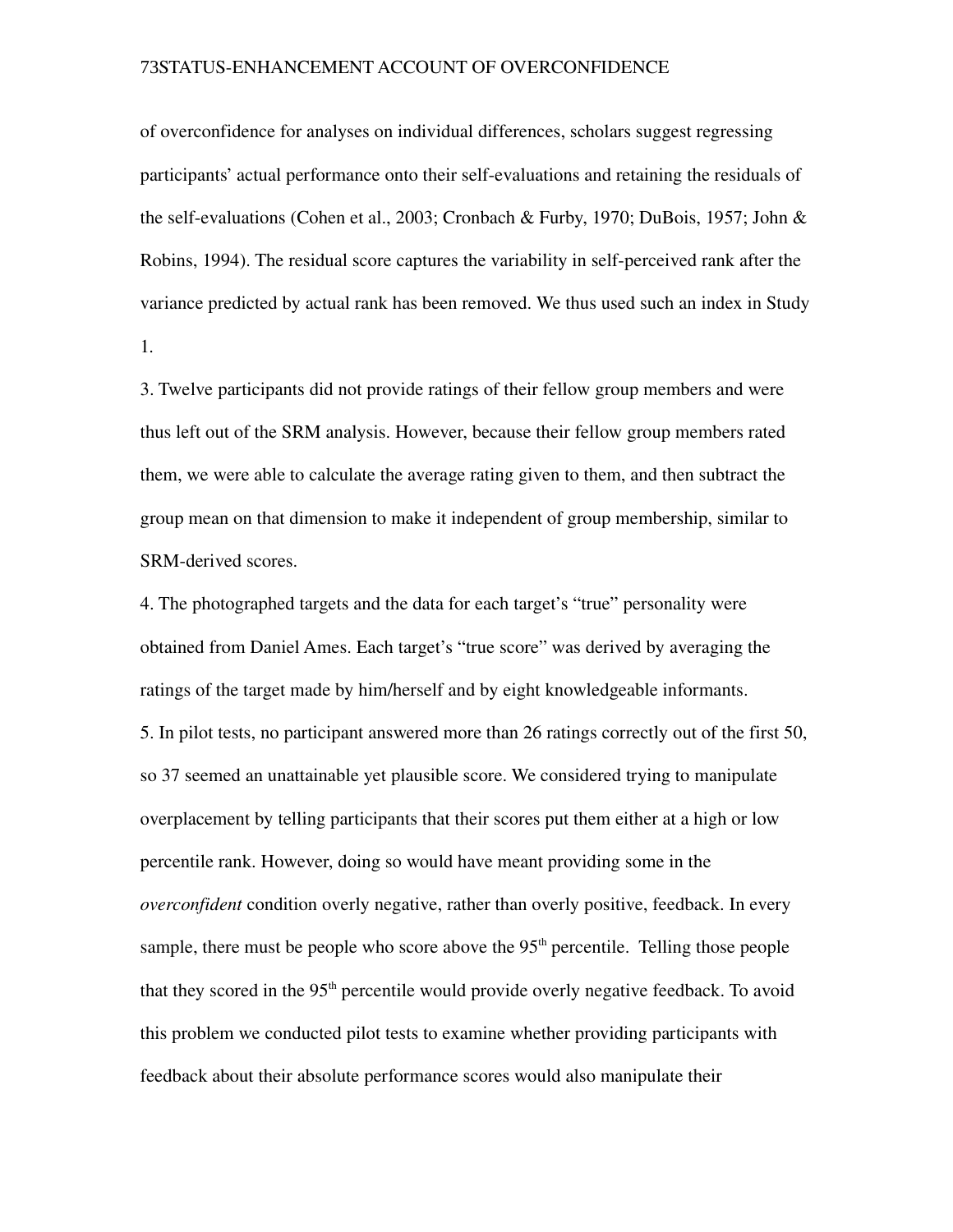overplacement (see Moore & Klein, 2008). These pilot tests confirmed that such a method was effective, so we used it in Study 3.

6. According to Judd, Kenny, and McClelland (2001), to establish mediation in a repeated measures design such as this, one calculates whether the experimental manipulation affected both the dependent variable and proposed mediator, which we have already done. One then calculates difference scores for the dependent variable and the proposed mediator across the two experimental conditions, and calculates a summed score for the proposed mediator across the two conditions; this summed score is then centered. One then predicts the dependent variable difference scores with the mediator difference scores and the mediator summed (and centered) scores.

7. We shortened the original story to help avoid two potential confounds. First, to avoid inducing competitive feelings more generally, and target the desire for status more specifically, we deleted part of the original prime that spoke of a competition for promotion with two other newly hired employees. Second, to avoid directly priming higher levels of confidence, we deleted a part of the original prime that spoke about the protagonist trying to boost his or her confidence. We also shortened this control prime so that it would be of comparable length as the status prime.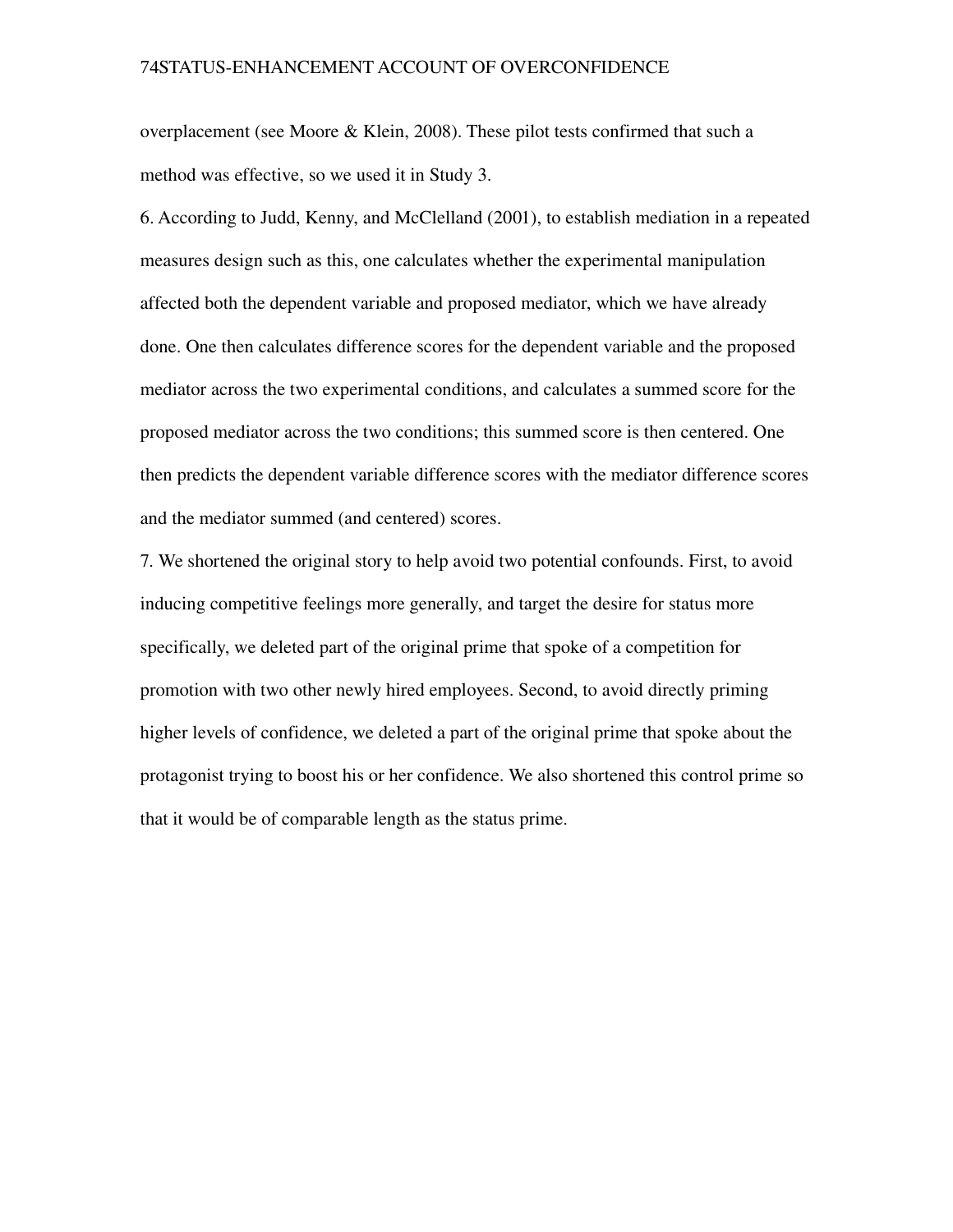# Table 1.

*Study 2. Coefficients for Regression Models Corresponding to Effect of Overconfidence*  $on$  Peer-Rated Status and Peer-Assigned Grade.

|                        | <b>Status</b> |     | Grade  |      |
|------------------------|---------------|-----|--------|------|
|                        | B             | SEB | B      | SE B |
| Overconfidence         | $.32*$        | .07 | $.08*$ | .03  |
| Accuracy               | $.27*$        | .05 | $.06*$ | .02  |
| Optimism               | $-.01$        | .03 | $-.01$ | .01  |
| <b>Trait Dominance</b> | $-.02$        | .03 | $-.02$ | .01  |
| Extraversion           | .04           | .06 | .01    | .02  |
| Neuroticism            | $-.01$        | .06 | $-.02$ | .02  |

 $* p < .01$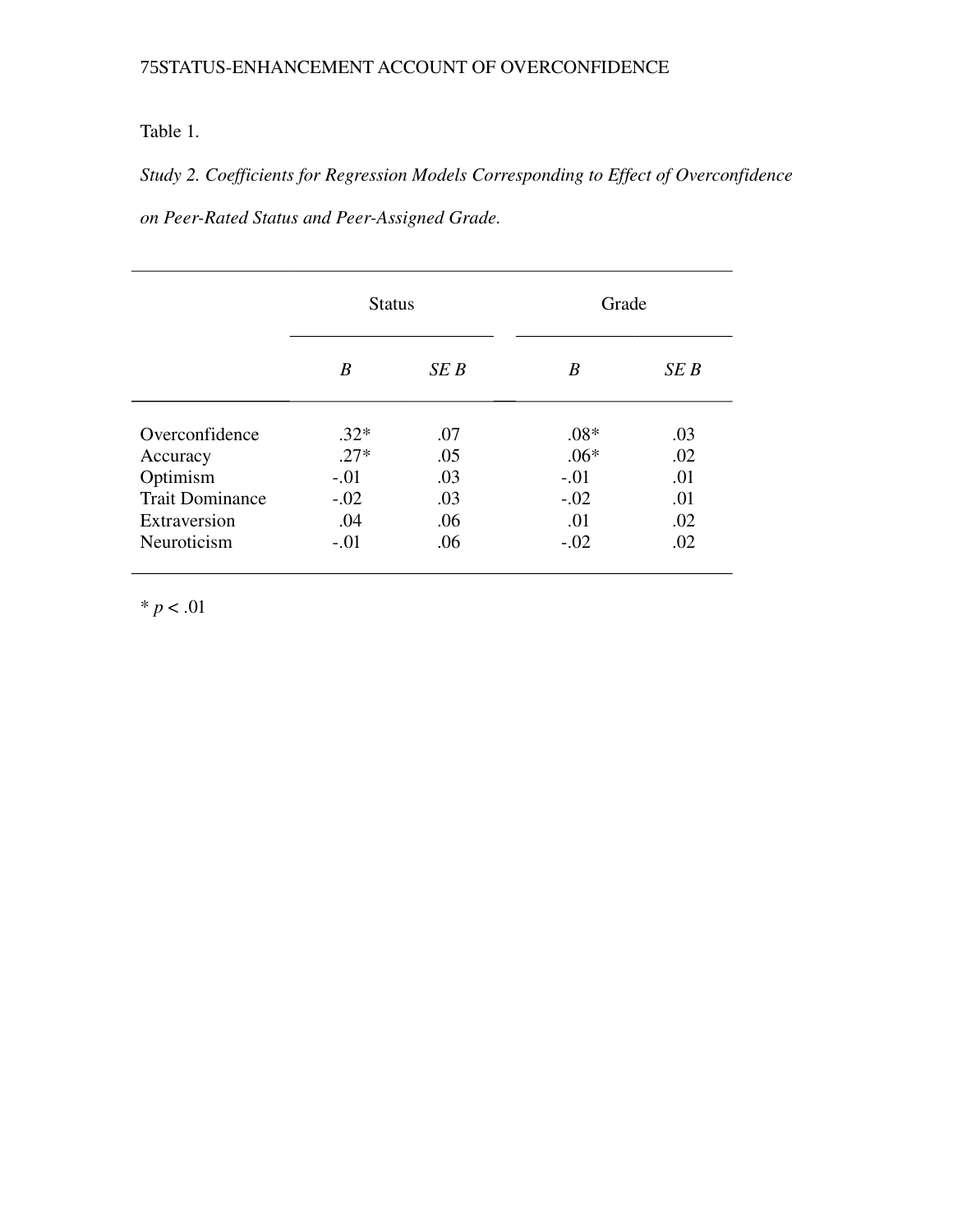Table 2

*Study 4. The Behavioral Signature of Overconfidence: A Brunswik (1956) Lens Model Analysis*

| Cue-display correlations |                      |                                                       | Cue-utilization correlations     |  |
|--------------------------|----------------------|-------------------------------------------------------|----------------------------------|--|
| Overconfidence           | Actual<br>Competence | Behavioral cue ("lens")                               | Observer-perceived<br>competence |  |
| $.25**$                  | .17                  | Percent of time spoke<br>Confident and factual vocal  | $.59**$                          |  |
| $.29**$                  | .13                  | tone<br>Provided information                          | $.54**$                          |  |
| $.19*$                   | .03                  | relevant to problem                                   | $.51**$                          |  |
| .00                      | .15                  | <b>Expanded posture</b>                               | $.37**$                          |  |
| $.22*$                   | .02                  | Calm and relaxed demeanor                             | $.34**$                          |  |
| $-.10$                   | .16                  | Offered an answer later                               | $.24*$                           |  |
| $.27**$                  | $-.04$               | Offered an answer first<br>Statements of certainty in | $.21*$                           |  |
| .17                      | .12                  | estimate<br>Statements about ease or                  | $.21*$                           |  |
| .07                      | .10                  | difficulty of task<br>Statements about one's own      | .18                              |  |
| $-.14$                   | $-.06$               | competence                                            | .09                              |  |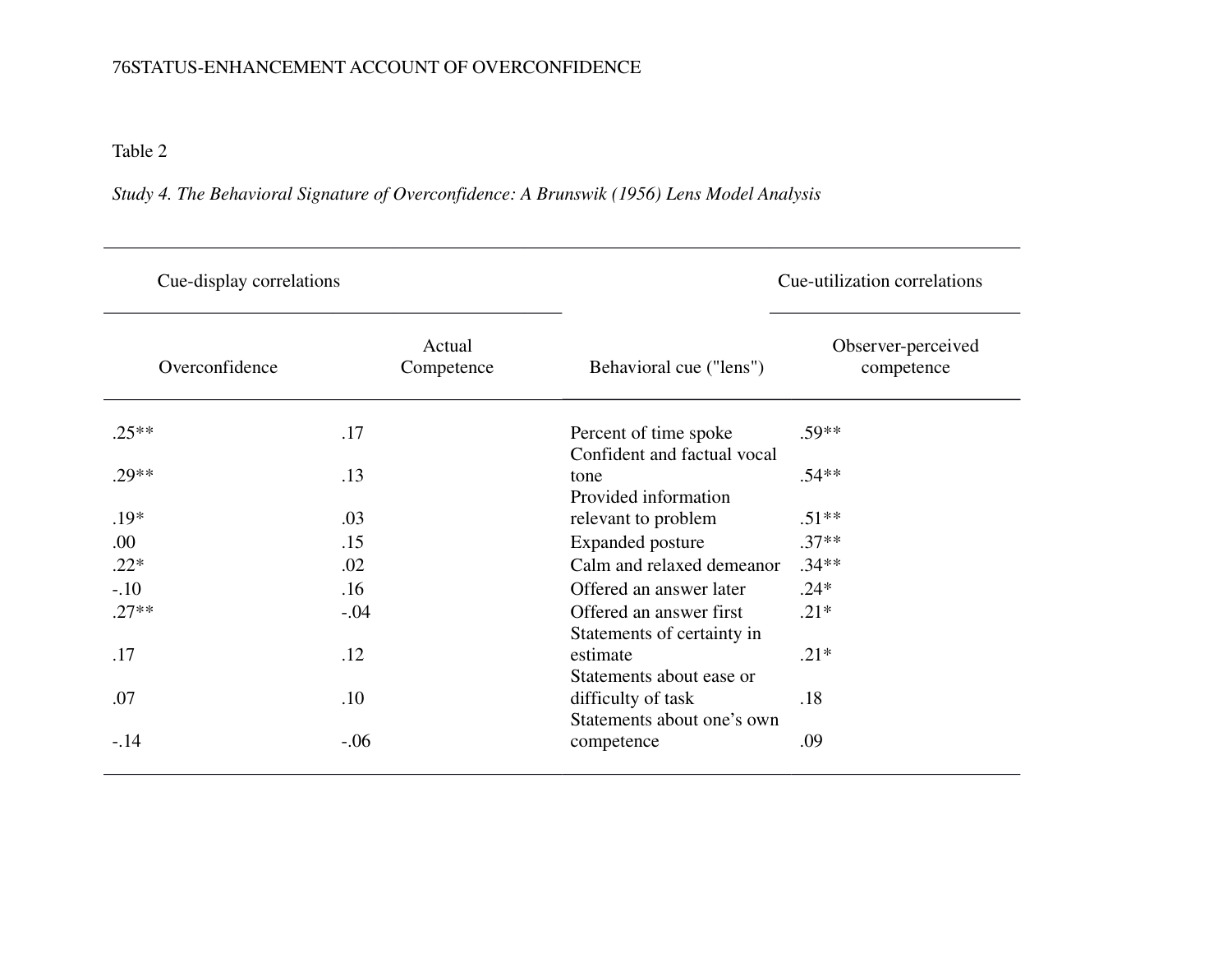\*  $p < .05$ , two-tailed. \*\*  $p < .01$ , two-tailed.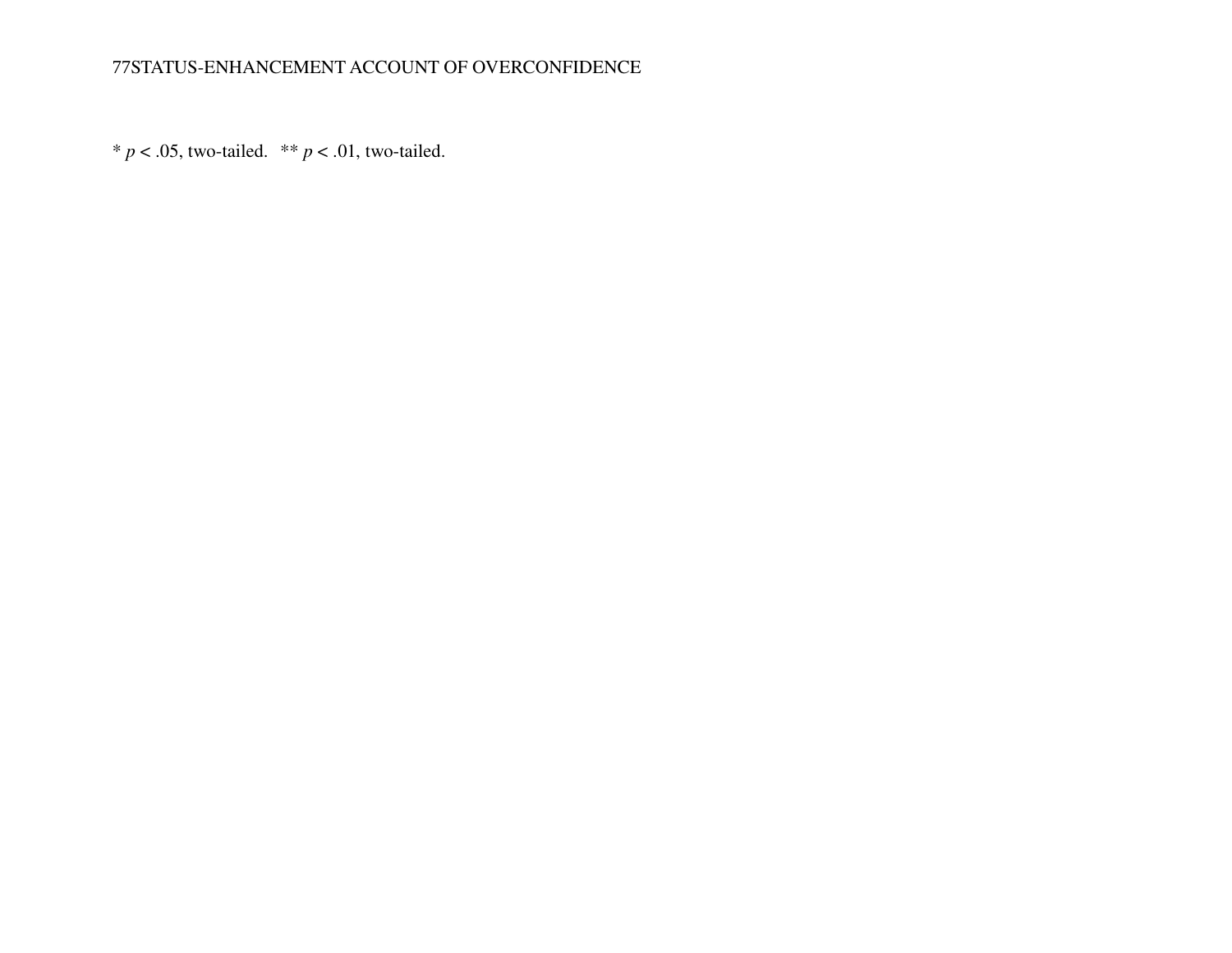### Table 3

| Variable             | h       | SЕ   | β      | t       |
|----------------------|---------|------|--------|---------|
| (Constant)           | $-1.45$ | 1.55 |        | $-0.94$ |
| Need for Dominance   | 1.22    | 0.46 | .42    | $2.64*$ |
| Need for Affiliation | 0.22    | 0.60 | .07    | 0.37    |
| Need for Achievement | $-0.11$ | 0.58 | $-.03$ | $-0.19$ |
| Extraversion         | $-0.26$ | 0.21 | $-.25$ | $-1.25$ |
| Agreeableness        | 0.06    | 0.20 | .04    | 0.27    |
| Conscientiousness    | 0.17    | 0.17 | .14    | 1.01    |
| Neuroticism          | $-0.05$ | 0.16 | $-.05$ | $-0.32$ |
| <b>Openness</b>      | $-0.13$ | 0.19 | $-.08$ | $-0.68$ |

# *Study 5: Need for Dominance Predicts Overconfidence*

*Note.* Statistics appearing in bold represent tests of our hypotheses.

 $* p = .010.$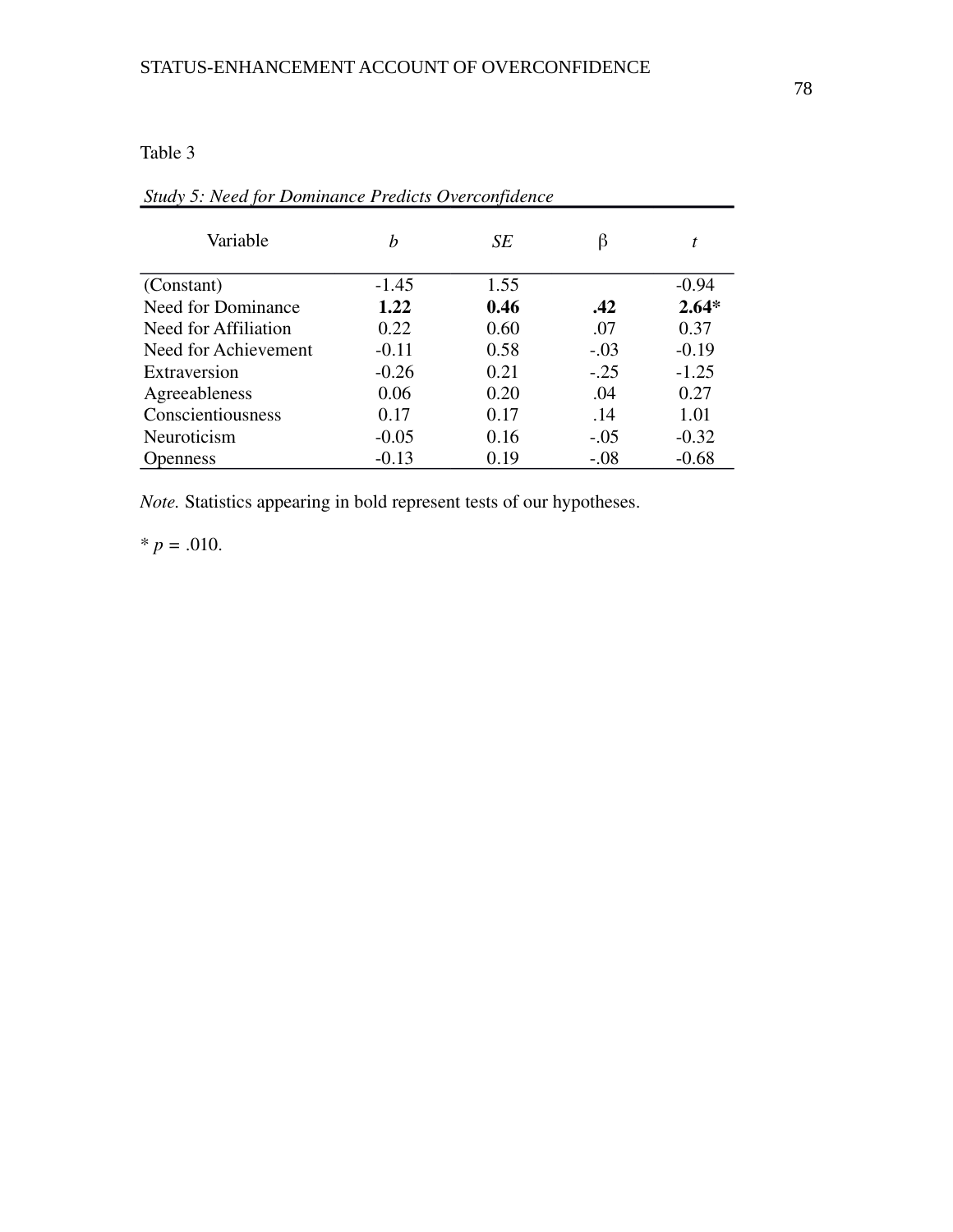

Figure 1. Partner-rated knowledge mediated the relationship between overconfidence and status in the dyad (Study 1).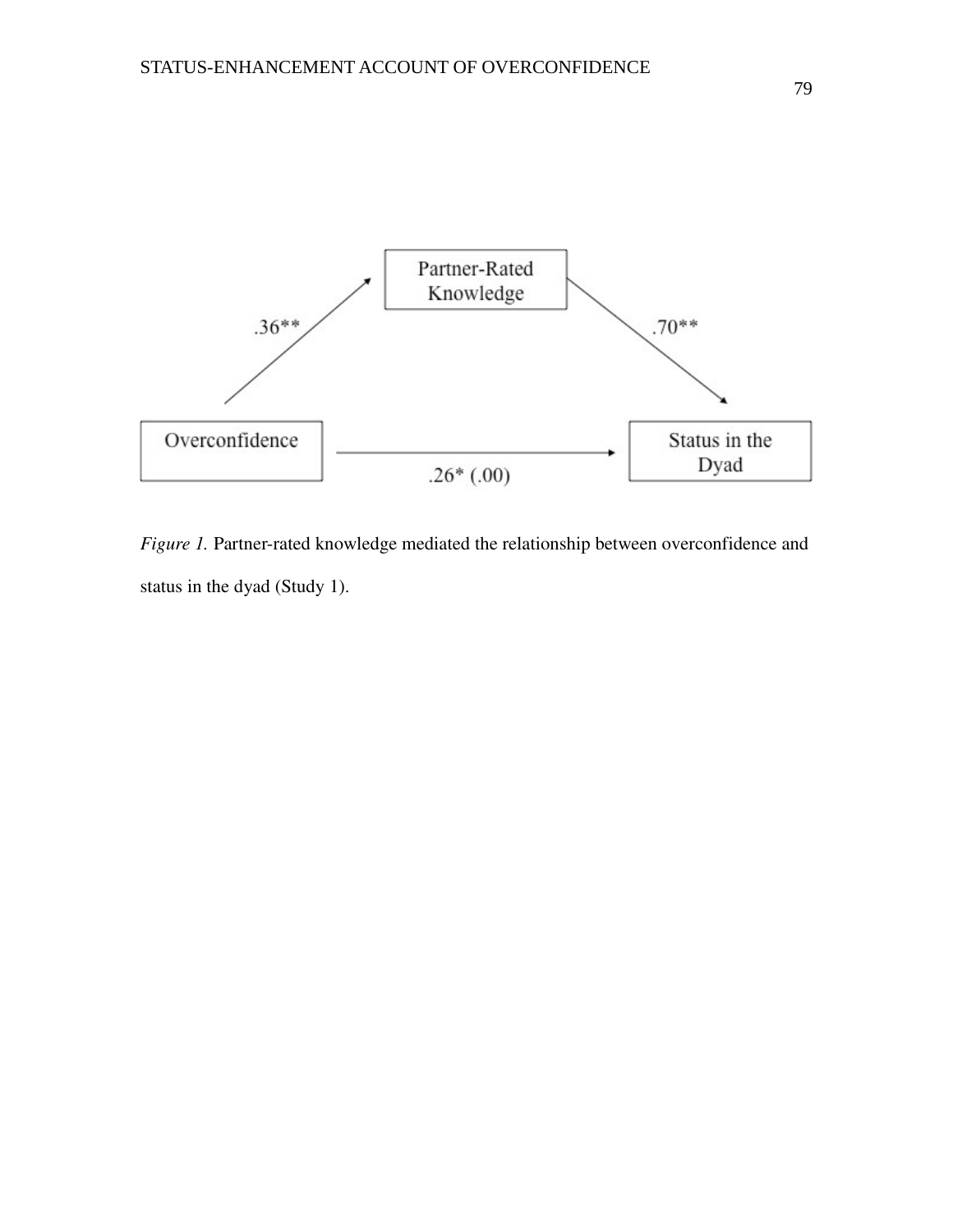

*Figure 2.* Participants provided with overly positive performance feedback, who engaged in overconfidence, were perceived as more competent by their partners than participants provided with accurate performance feedback, who more accurately perceived their ability (Study 3).